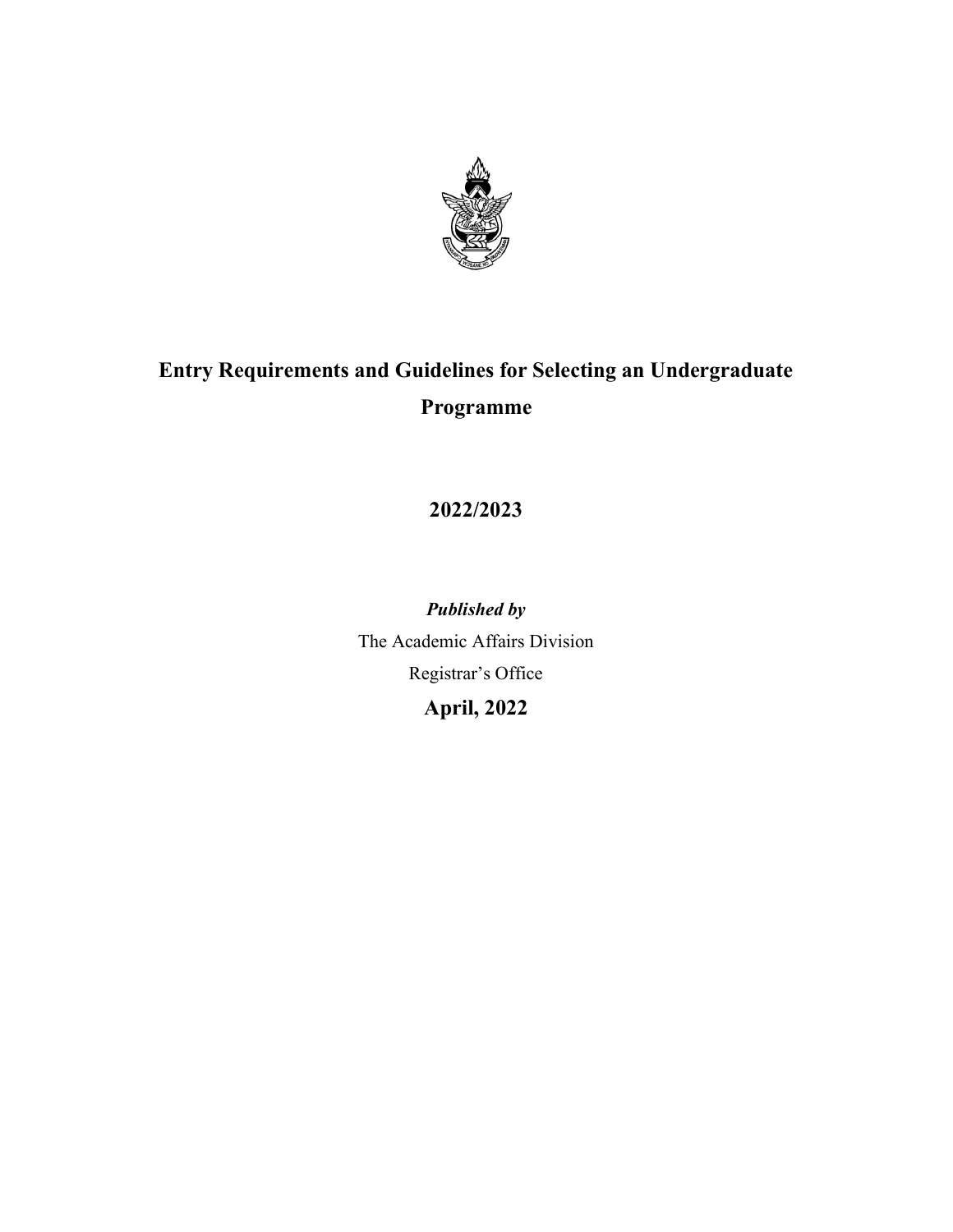#### CHOICE OF PROGRAMME OF STUDY

#### (FOR MATURE, 'A' LEVEL AND SSSCE/WASSCE APPLICANTS)

#### GROUP A (BIOLOGICAL)

#### Code Title

- 101 BSc. Agriculture
- 879 BSc. Landscape Design and Management
- 880 BSc. Agricultural Biotechnology
- 108 BSc. Natural Resources Management
- 735 BSc. Forest Resources Technology
- 886 BSc. Agribusiness Management
- 1045 BSc. Aquaculture and Water Resources Management
- 102 BSc. Biochemistry
- 103 BSc. Biological Science
- 109 Doctor of Optometry (OD)
- 547 BSc. Food Science and Technology
- 548 BSc. Environmental Science
- 1422 BSc. Environmental Science (Obuasi Campus)
- 105 BSc. Human Biology (Medicine) (Fee-Paying)
- 106 BSc. Medical Laboratory Sciences
- 1485 BSc. Medical Laboratory Sciences (Obuasi Campus)
- 981 Pharm D (Doctor of Pharmacy)
- 1277 Pharm D (Doctor of Pharmacy) (2 Years Top-up for Practicing Pharmacists only), Fee-

#### Paying

- 110 BHM. Herbal Medicine
- 531 BSc. Nursing
- 1483 BSc. Nursing (Obuasi Campus)
- 912 BSc. Nursing (Emergency option for Practicing Nurses only)
- 1370 BSc. Physiotherapy and Sports Science
- 1371 BSc. Physician Assistantship
- 802 BSc. BDS (Dental Surgery) (Fee-Paying)
- 882 Doctor of Veterinary Medicine
- 952 BSc. Midwifery (*Females Only*)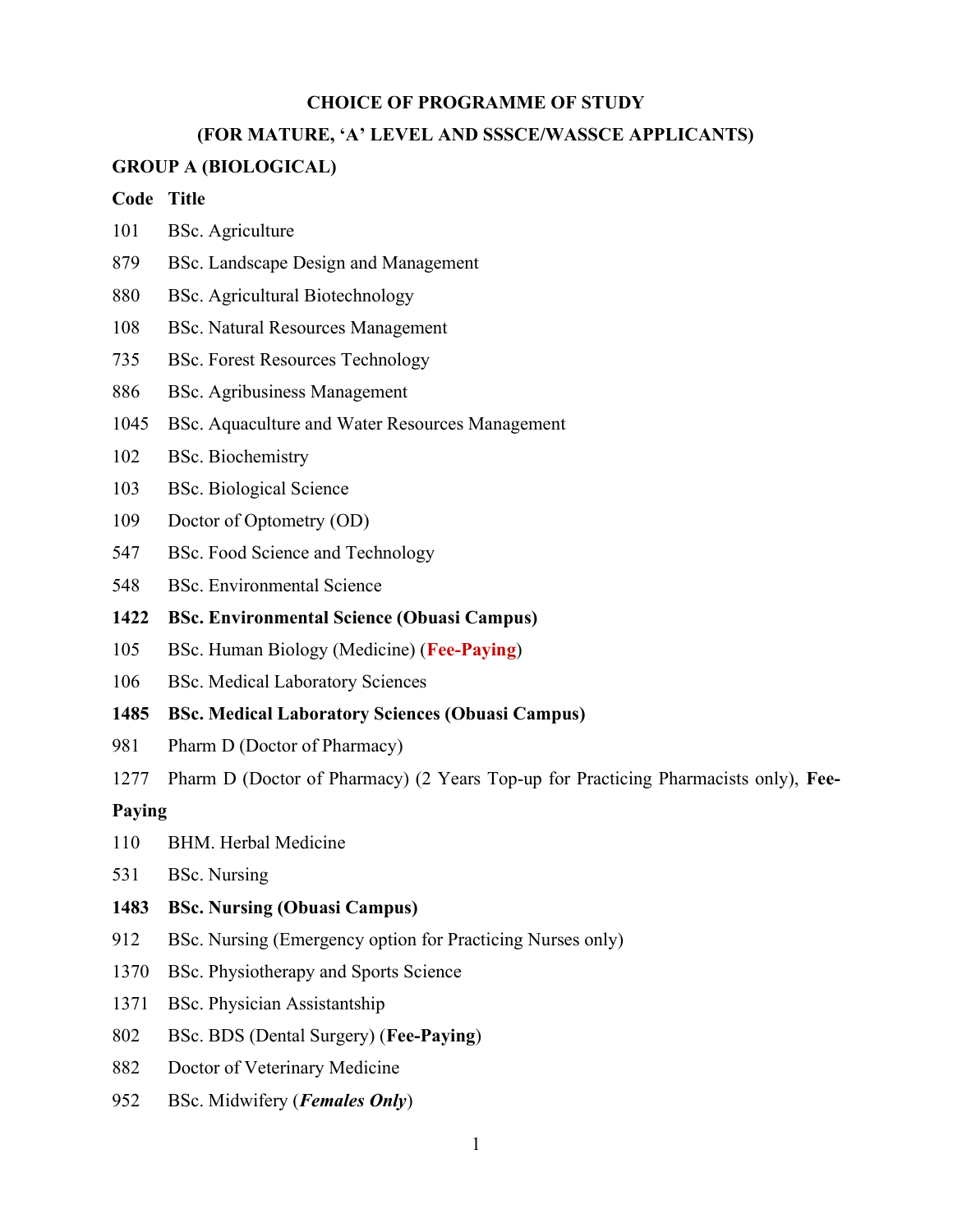### 1484 BSc. Midwifery (Obuasi Campus)

- 418 BSc. Midwifery (Females Practicing Midwives Only) (Sandwich)
- 1374 BSc. Medical Imaging (BSc. Sonography)
- 953 BSc. Disability and Rehabilitation Studies

### GROUP B (PHYSICAL)

### Code Title

- 104 BSc. Chemistry
- 201 BSc. Physics
- 202 BSc. Mathematics
- 203 BSc. Computer Science
- 750 BSc. Actuarial Science
- 951 BSc. Statistics
- 876 BSc. Meteorology and Climate Science

### COLLEGE OF ENGINEERING

- 206 BSc. Agricultural Eng.
- 207 BSc. Chemical Engineering
- 208 BSc. Civil Engineering`
- 1420 BSc. Civil Eng. (Obuasi Campus)
- 209 BSc. Electrical/Electronic Eng.
- 199 BSc. Electrical/Electronic Eng. (Obuasi Campus)
- 738 BSc. Geomatic Engineering
- 227 BSc. Geomatic Eng. (Obuasi Campus)
- 211 BSc. Mechanical Engineering
- 1421 BSc. Mechanical Eng. (Obuasi Campus)
- 212 BSc. Computer Engineering
- 213 BSc. Materials Engineering
- 217 BSc. Materials Eng. (Obuasi Campus)
- 214 BSc. Aerospace Engineering
- 546 BSc. Petroleum Engineering
- 732 BSc. Telecommunications Eng.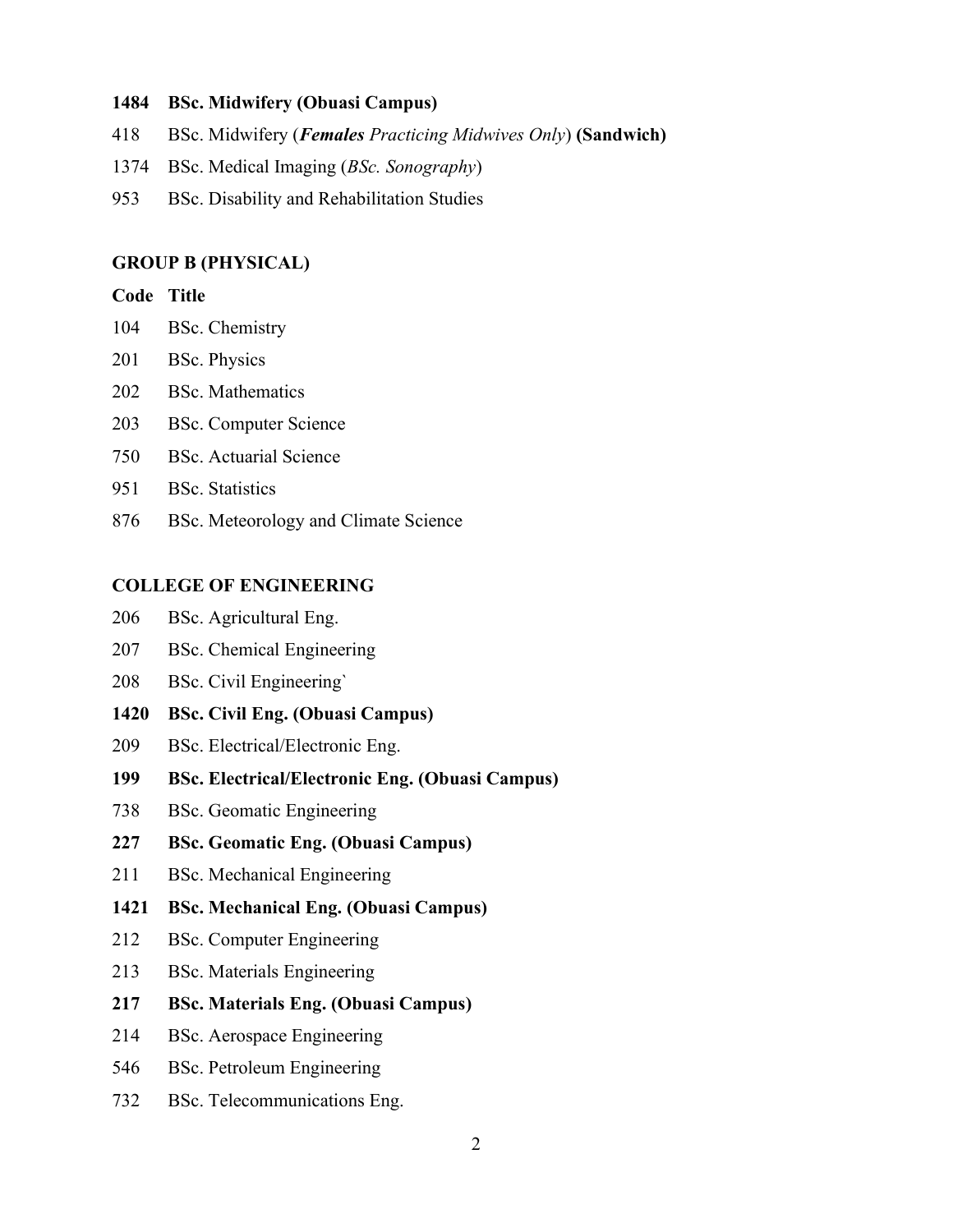- 737 BSc. Geological Engineering
- 226 BSc. Geological Eng. (Obuasi Campus)
- 871 BSc. Biomedical Engineering
- 881 BSc. Petrochemical Engineering
- 950 BSc. Metallurgical Engineering
- 258 BSc. Metallurgical Eng. (Obuasi Campus)
- 1375 BSc. Automobile Engineering.
- 1376 BSc. Industrial Engineering.
- 1377 BSc. Marine Engineering.

#### GROUP C (TECHNOLOGY, SOCIAL SCIENCES, ETC)

#### Code Title

- 205 BSc. Architecture
- 307 BSc. Land Economy
- 877 BSc. Real Estate
- 306 BSc. Development Planning
- 748 BSc. Human Settlement Planning
- 853 BSc. Construction Technology and Management (BSc Building Technology)
- 854 BSc. Quantitative Surveying and Construction Economics (BSc Building Technology)
- 301 BFA Painting and Sculpture
- 1445 BFA. Ceramics (Industrial Art)
- 1444 BSc. Ceramic Technology (Industrial Art)
- 1373 BA Metal Product Design Technology
- 1276 BSc. Textile Design and Technology
- 192 BSc. Fashion Design
- 303 BA. Integrated Rural Art and Industry
- 304 BA. Publishing Studies
- 744 BA. Communication Design (Graphic Design)
- 1272 BSc Business Administration (Human Resource Management/Management)
- 1431 BSc. Business Administration (Human Resource Management/Management) (Obuasi Campus)
- 1273 BSc. Business Administration (Marketing/International Business)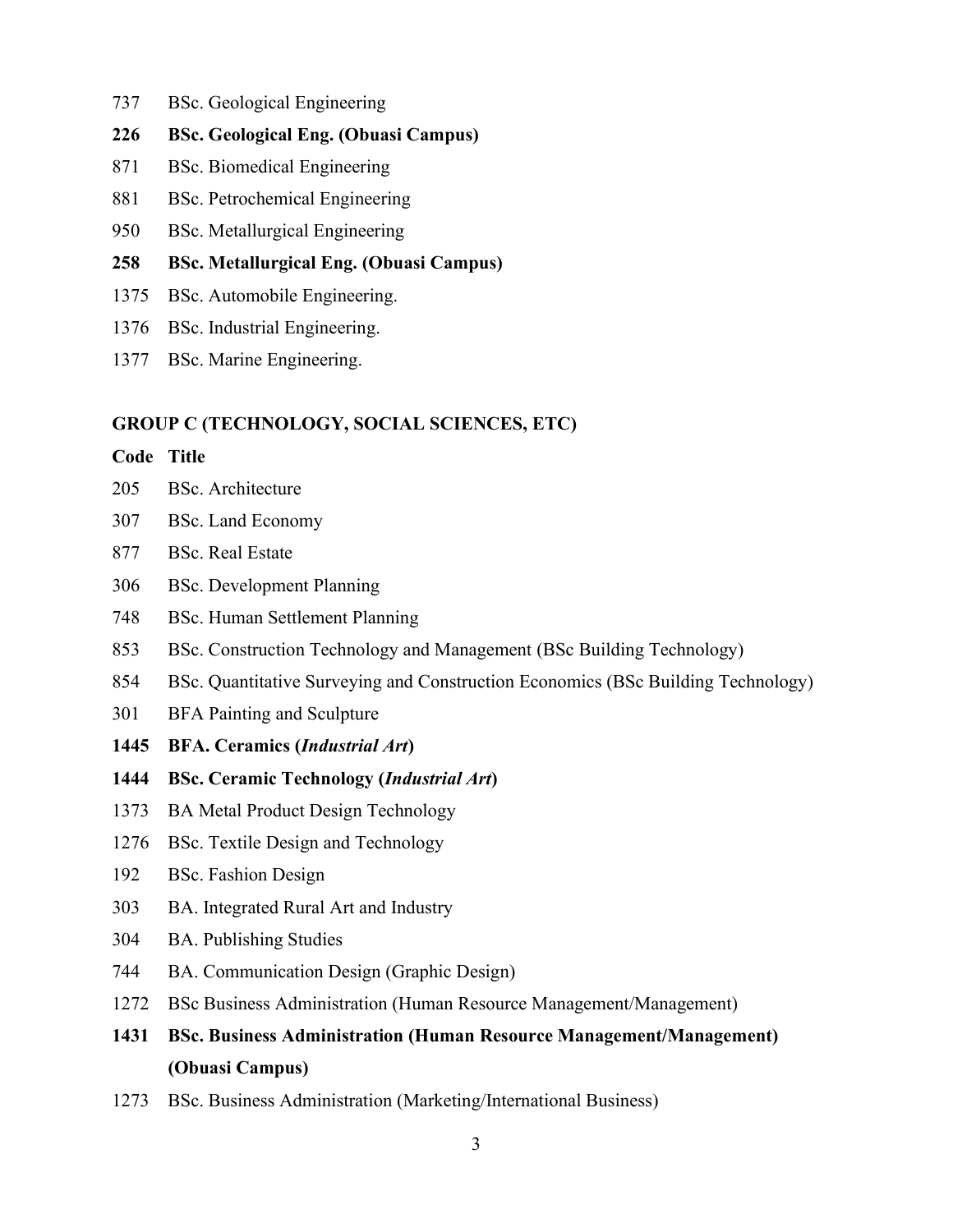- 1433 BSc. Business Administration (Marketing/International Business) (Obuasi Campus)
- 1274 BSc. Business Administration (Accounting/Banking and Finance)
- 1432 BSc. Business Administration (Accounting/Banking and Finance) (Obuasi Campus)
- 1275 BSc. Business Administration (Logistics and Supply Chain Management/Business Information Technology)
- 1423 BSc. Business Administration (Logistics and Supply Chain Management/BIT) (Obuasi Campus)
- 191 BSc. Hospitality and Tourism Management
- 532 LLB
- 747 LLB (Degree Holders Only) (Fee-Paying)
- 894 BA. History
- 791 BA. Political Studies
- 1387 BA. French and Francophone Studies (BA. French)
- 1386 BA. Akan Language and Culture (BA. Akan)
- 1388 BA. Linguistics
- 1389 BA. Communication Studies
- 793 BA. Geography and Rural Development.
- 794 BA. English
- 795 BA. Economics
- 977 BA. Sociology
- 971 BA. Social Work
- 797 BA. Religious Studies
- 1415 BEd. Junior High School Education (Mathematics, Science, I.C.T., Agricultural Science, History, Visual Art, and Geography)
- 741 BSc. Packaging Technology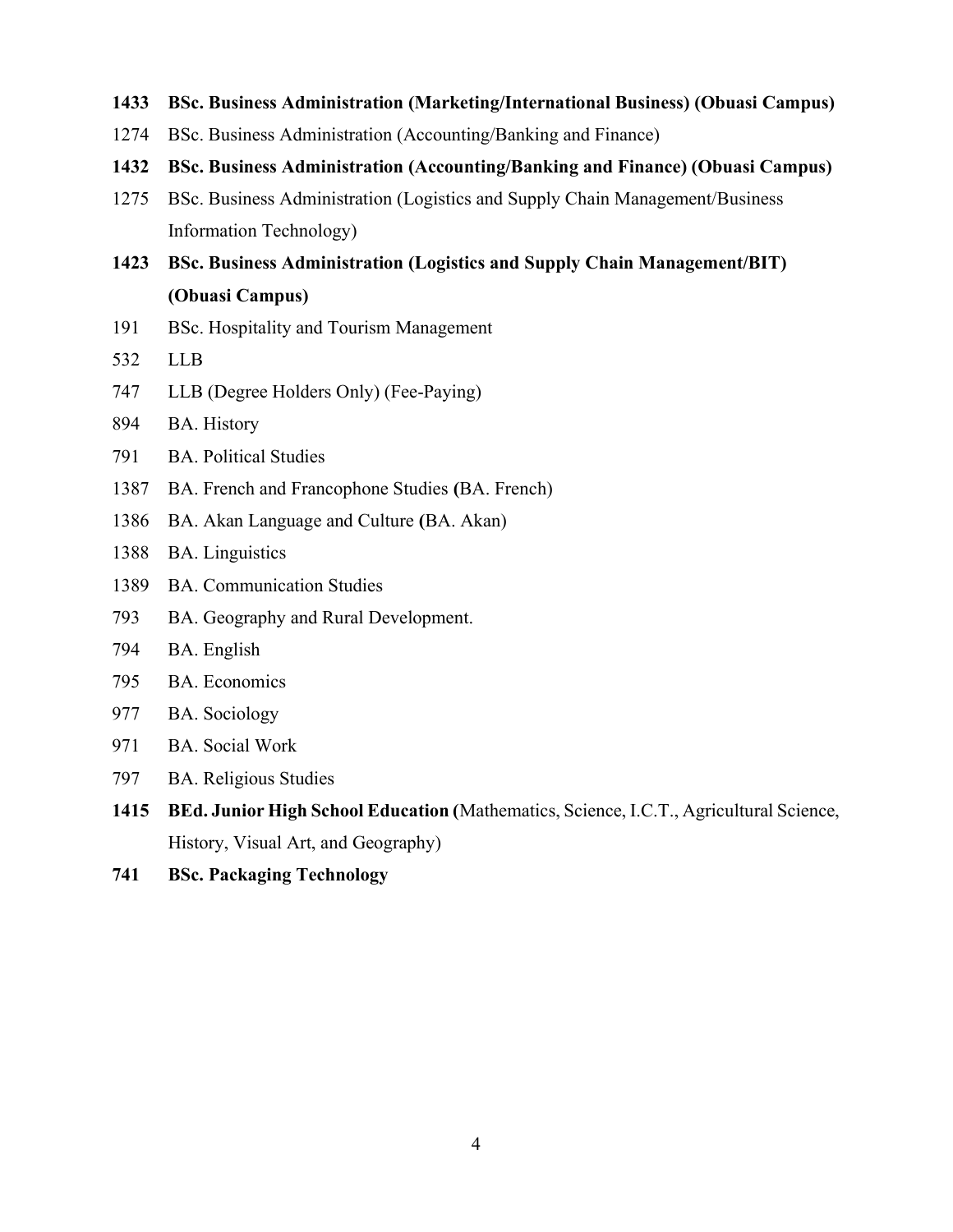# ADMISSION REQUIREMENTS FOR CANDIDATES WITH WASSCE/SSSCE, GCE/IGCSE 'A' & 'O' LEVELS, ABCE/GBCE, MATURE AND EQUIVALENT QUALIFICATIONS

### GUIDELINES FOR SELECTING AN UNDERGRADUATE PROGRAMME

#### 1. Most first degree programmes of study are of Four (4) Years duration

### 2. Minimum/General Entry Requirements

## A. WASSCE/SSSCE APPLICANTS

An applicant for admission to a degree programme in the University must have CREDIT passes in the THREE WASSCE/SSSCE Core Subjects (English Language, Mathematics and Integrated Science), and CREDIT passes in THREE WASSCE/SSSCE Elective Subjects or its equivalent relevant to the chosen programme with aggregate 24 or better (WASSCE: A1-C6/SSSCE A-D) D7, E8 & F9 ARE NOT ACCEPTABLE FOR ADMISSION PURPOSES.

\*\*It is worth noting that the THREE CORE SBJECTS are prerequisite for all Programmes of study at our University

### B. GCE/IGCSE (CAMBRIDGE) 'A' & 'O'LEVELS/MATURE APPLICANTS

Holders of GCE/IGCSE must have FIVE credits at the 'O' Level including English Language and Mathematics (or its approved equivalent), plus passes in at least THREE (3) subjects at the Advanced Level/Three Credits in the case of mature applicants. In addition, the applicant must fulfill the appropriate Faculty or Departmental requirements.

### C. GENERAL BUSINESS CERTIFICATE EXAMINATION (GBCE)

Holders of GBCE must have passes in THREE Compulsory Subjects including English Language and passes in THREE Elective Subjects including Business Mathematics.

### D. ADVANCED BUSINESS CERTIFICATE EXAMINATION (ABCE)

HOLDERS OF ABCE must have passes in THREE Compulsory Subjects plus THREE (3) Optional Subjects relevant to the Programme of study.

#### E. INTERNATIONAL BACCALAUREATE (IB)

Holders of International Baccalaureate (IB) should have a minimum of grade 4 at the Higher Level (HL) in Three (3) Subjects relevant to the Programme of choice and minimum of grade 5 in Chemistry for Health and Allied Sciences. For Engineering, at least grade 5 at the Higher level (HL) in Mathematics. In addition, one must have a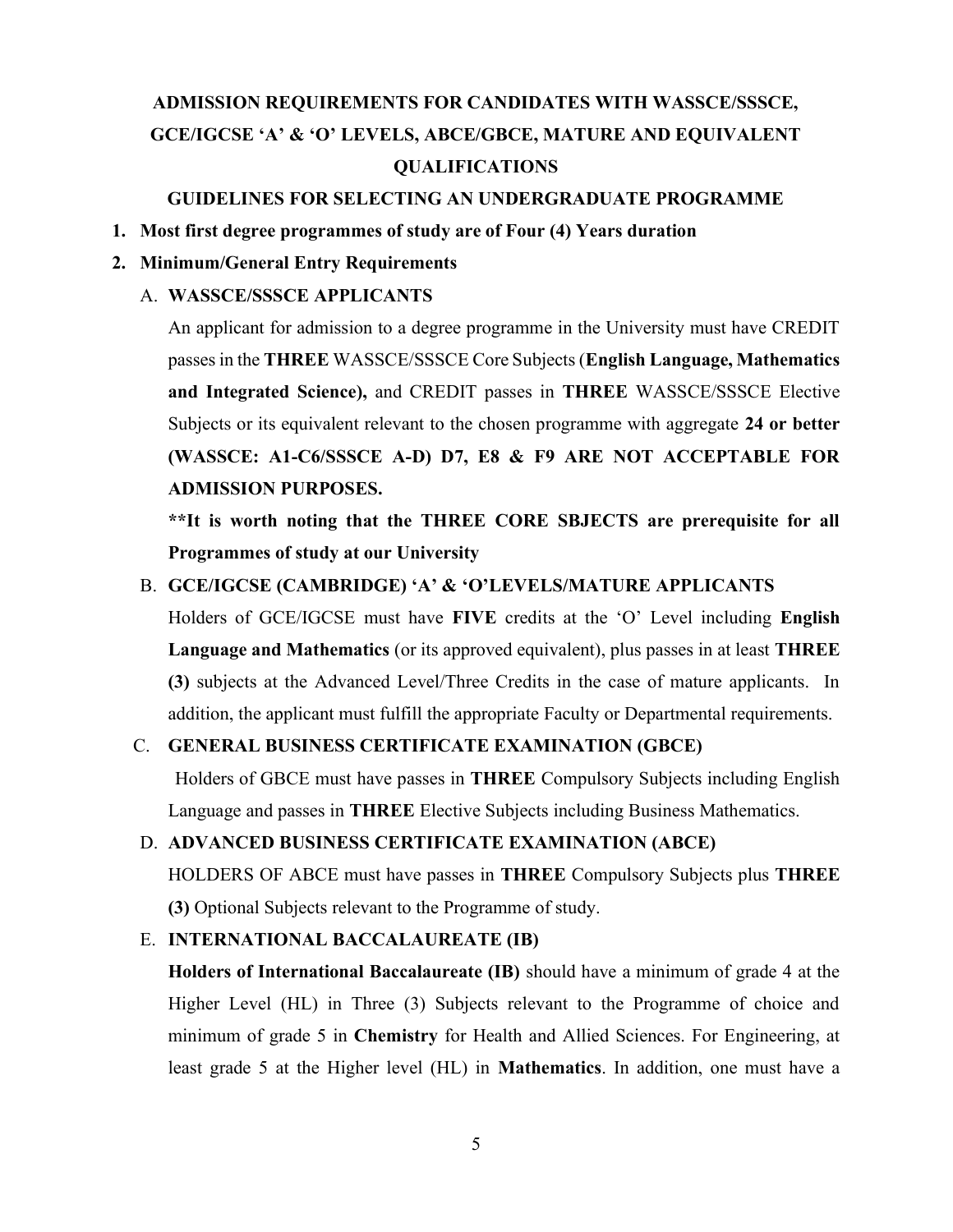minimum of grade 4 in English Language and Mathematics at the Standard Level (SL) and at least grade C in a Science subject at the IGCSE.

 Applicants from French Speaking Countries must provide a minimum of one year English Proficiency Certificate.

#### TRANSFER OF APPLICANTS

Applicants from other universities (local and international) who are seeking admission to continue their programme are required to submit official transcript through the KNUST Admission Office or the International Programmes Office (IPO) to the Head of Department. Proof of English proficiency and English translation of the transcript must be added where necessary.

## COLLEGE OF AGRICULTURE AND NATURAL RESOURCES

#### Faculty of Agriculture

1.0 WASSCE/SSSCE APPLICANTS

#### A. BSc. AGRICULTURE

### B. BSc. AGRICULTURAL BIOTECHNOLOGY

#### Entry Requirements

Core Subjects: Credit passes in English Language, Mathematics and Integrated Science Elective Subjects: Credit passes in Chemistry and any TWO (2) from Physics or Mathematics, Biology or General Agriculture or Animal Husbandry or Crop Husbandry or Horticulture.

#### C. BSc. AGRIBUSINESS MANAGEMENT

#### Entry Requirements

Core Subjects: Credit passes in English Language, Mathematics and Integrated Science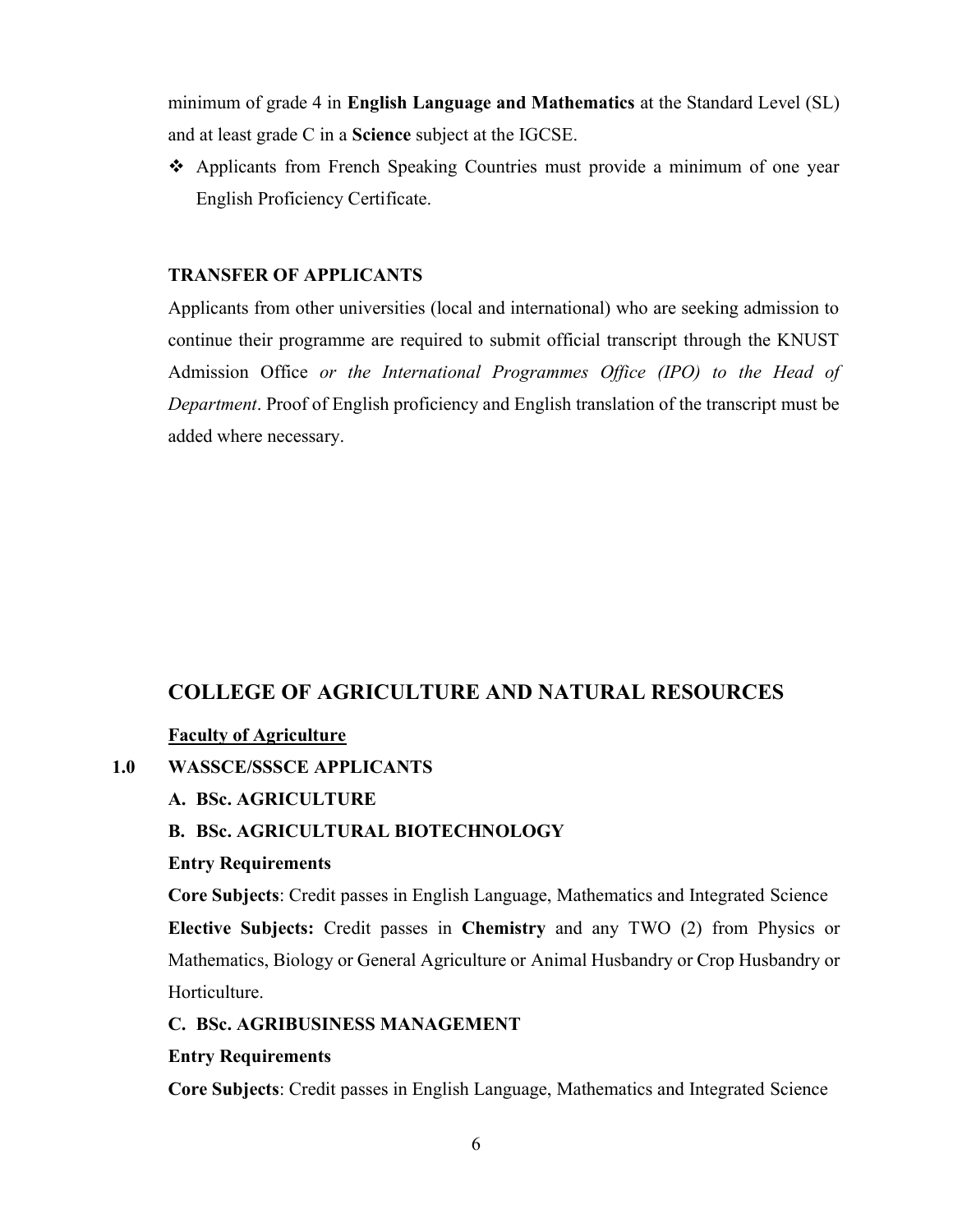Elective Subjects: Credit passes in Chemistry and any TWO from the following options:

- i. Science: Physics or Mathematics and Biology or General Agriculture.
- ii. Business: Economics, Accounting, Business Management, Business Mathematics, Costing and Elective Mathematics. Applicants with this combination must have a minimum of  $C$  (for SSSCE applicants) and  $B3$  (for WASSCE Applicants) in Integrated Science.
- iii. General Arts: Economics, Geography, and Elective Mathematics. Applicants with this combination must have a minimum of  $C$  (for SSSCE applicants) and **B3** (for WASSCE Applicants) in Integrated Science.
- iv. General Agriculture: Physics or Mathematics, and Biology or General Agriculture or Crop Husbandry or Horticulture.

### D. BSc. LANDSCAPE DESIGN AND MANAGEMENT

### Entry Requirements

Core Subjects: Credit passes in English Language, Mathematics and Integrated Science Elective Subjects: Credit passes in THREE from the following options:

- i. Science: Chemistry, Physics or Mathematics, Biology or General Agriculture.
- ii. Business: Economics, Accounting, Business Management, Business Mathematics, Costing, and Elective Mathematics.
- iii. General Arts: Mathematics, Geography, Economics, Technical Drawing and General Knowledge in Art.
- iv. General Agriculture: Chemistry, Physics or Elective Mathematics, Biology or General Agriculture or Crop Husbandry or Animal Husbandry or Horticulture.

### 2.0 'A'LEVEL APPLICANTS

- A. BSc. AGRICULTURE
- B. BSc. AGRICULTURAL BIOTECHNOLOGY
- C. BSc. AGRIBUSINESS MANAGEMENT
- D. BSc. LANDSCAPE DESIGN AND MANAGEMENT

## Entry Requirements

- 'O' Level: Credit passes in FIVE (5) subjects or equivalent qualification including English Language and Mathematics.
- 'A' Level or equivalent: Credit passes in THREE (3) subjects or equivalent from Chemistry, Physics or Mathematics, and Biology or Agricultural Science.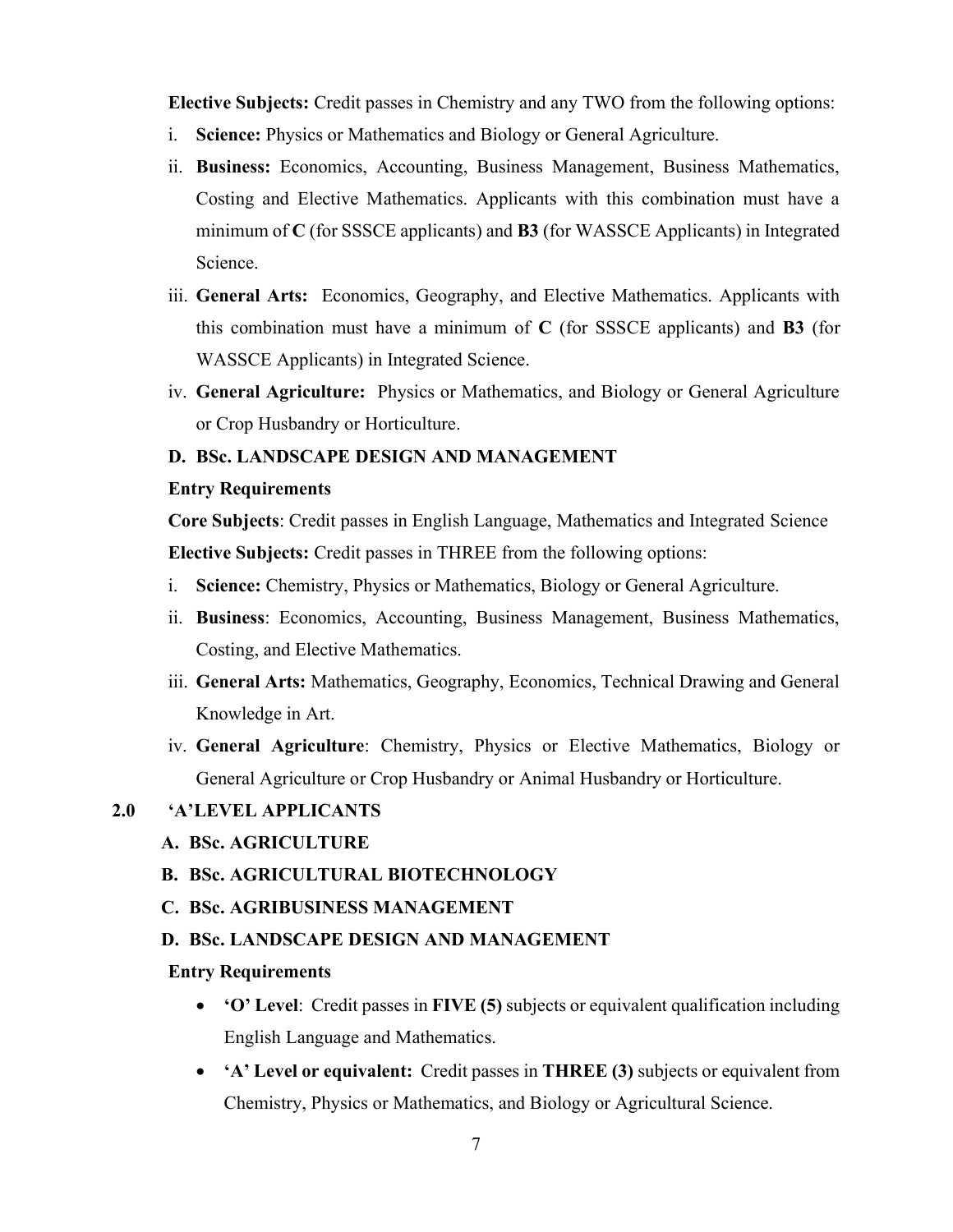## 3.0 NATIONAL DIPLOMA OR HIGHER NATIONAL DIPLOMA

National Diploma or Higher National Diploma in Agriculture or Agriculture-related programme from a recognised institution.

## 4.0 MATURE APPLICANTS

### Entry Requirements

- Applicant must have attained the age of 25 years at the time of the application.
- Must have a minimum of TWO (2) years post qualification experience.
- Applicants must also satisfy either WASSCE/SSSCE or GCE 'A' Level requirements or HND.

### Short-listed applicants may take an Entrance Examination and pass an interview.

### Faculty of Natural Resource Management

## 1.0 WASSCE/SSSCE APPLICANTS

A. BSC. NATURAL RESOURCE MANAGEMENT

## B. BSC. FOREST RESOURCE TECHNOLOGY

## C. BSC. AQUACULTURE AND WATER RESOURCE MANAGEMENT

## Entry Requirements

Core Subjects: Credit passes in English Language, Mathematics and Integrated Science Elective Subjects: Chemistry, Biology, Physics or Mathematics, or General Agriculture.

## 2.0 'A' LEVEL APPLICANT

## Entry Requirements

- 'O' Level: Credit passes in FIVE (5) subjects or equivalent qualification including English Language and Mathematics.
- 'A' Level or equivalent: Credit passes in Chemistry, Physics and any one from Biology, Agricultural Science, and Mathematics. Applicants with Agricultural Science or Mathematics must have a credit in "O' Level Biology.

## 3.0 DIPLOMA HOLDERS

- Two (2) Years Post Diploma field experience.
- An applicants must satisfy the requirements for WASSCE OR 'A' Level.
- Shortlisted applicants must pass an interview.

## 3.0 MATURE APPLICANTS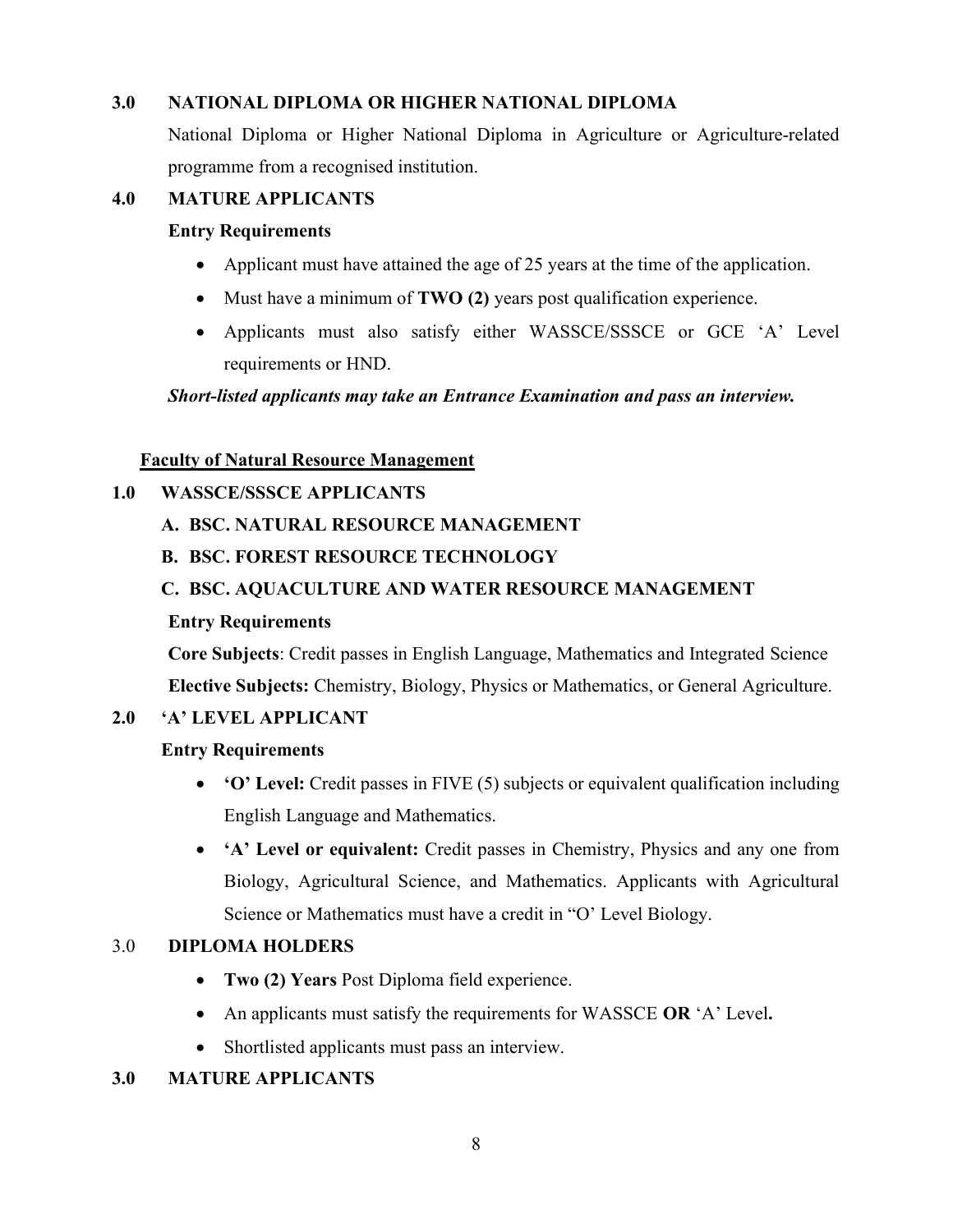- Applicant must have attained the age of 25 years at the time of the application.
- Must have a minimum of **Two (2) Years** post qualification experience in a related field of Natural Resources Management.
- Must satisfy the requirements for WASSCE OR 'A' Level.
- Short-listed applicants must pass an interview.

### D. BSc. PACKAGING TECHNOLOGY

## 1.0 WASSCE APPLICANTS Entry Requirements

Core Subjects: Credit passes in English Language, Mathematics and Integrated Science Elective Subjects: Credit Passes in THREE (3) from any of the following options: Science, General Arts, Visual Art, Technical and Home Economics.

## 2.0 'A'LEVEL APPLICANTS Entry Requirements

- 'O' Level: Credit passes in FIVE (5) subjects including English Language and Mathematics.
- 'A' Level or equivalent: Credit passes in THREE (3) subjects or equivalent passes from any of the following options: Science, and General Arts.

### 3.0 MATURE Applicants

- An applicants must be a least 25 years at the time of the application.
- EITHER possess FIVE (5) credits at 'O' Level, including Mathematics and English Language, OR
- Credit passes in THREE (3) WASSCE/SSSCE core Subjects plus credits in THREE (3) Elective Subjects in Science, General Arts, Visual Art, Technical, and, Home Economics. Short-listed applicants may take an Entrance Examination and pass an interview.

## COLLEGE OF HUMANITIES AND SOCIAL SCIENCES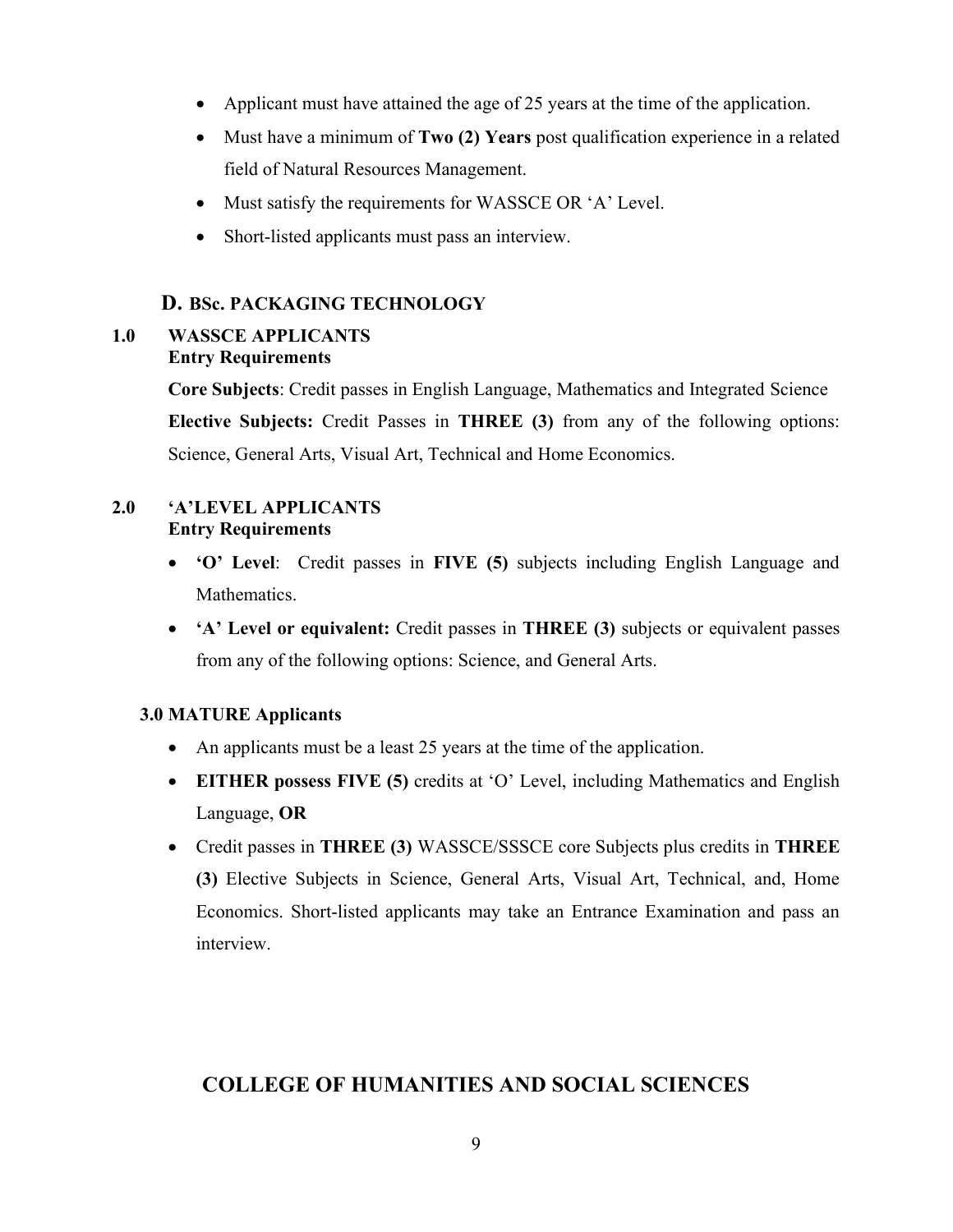## Faculty of Social Sciences

## 1.0 WASSCE/SSSCE APPLICANTS

### A. BA. HISTORY

### B. BA. POLITICAL STUDIES

### Entry Requirements

Core Subjects: Credit passes in English Language, Mathematics and Integrated Science Elective Subjects: History or Government and any one from Economics, Geography, French, Ghanaian Language, Literature in English, Religious Studies and any other General Arts Elective and a Pass in Social Studies.

### C. BA. GEOGRAPHY AND RURAL DEVELOPMENT

### Entry Requirements

Core Subjects: Credit passes in English Language, Mathematics and Integrated Science Elective Subjects: Economics, Government, French, English Literature, Religious Studies, History, Elective Mathematics, Akan, and any other General Arts Elective.

### D. BA. ENGLISH

#### Entry Requirements

Core Subjects: Credit passes in English Language, Mathematics and Integrated Science Elective Subjects: Credit passes in THREE (3) including Literature in English, and any TWO (2) from French, History, Government, Economics, Geography, Akan, Religious Studies, and any other subject in General Arts.

### E. BA. FRENCH AND FRANCOPHONE STUDIES

### Entry Requirements

Core Subjects: Credit passes in English Language, Mathematics and Integrated Science Elective Subjects: Good pass in French (at Grade A1-B3) and any TWO from History, Religious Studies, Economics, Geography, Government, Literature in English, Business Management, Ghanaian Language and any other General Arts Elective.

### F. BA. AKAN LANGUAGE AND CULTURE

Core Subjects: Credit passes in English Language, Mathematics and Integrated Science Elective Subjects: Credit passes in THREE (3) including Akan (Asante Twi, Fante, and Akuapem Twi) and any TWO from History, Geography, Literature in English, French, Economics, Religious Studies, Government and Business Management.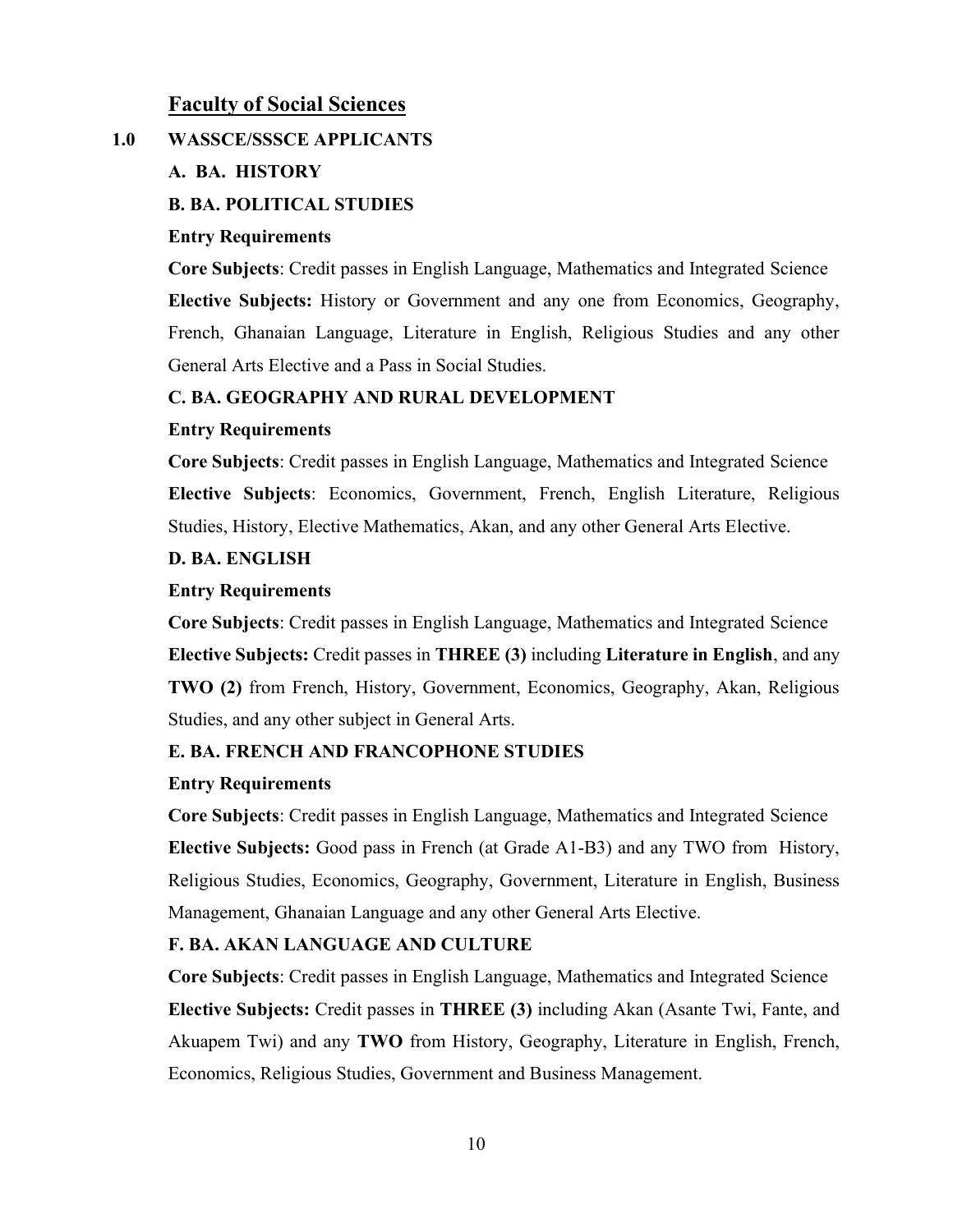#### G. (a) BA. LINGUISTICS

#### (b) BA. MEDIA AND COMMUNICATION STUDIES

#### Entry Requirements

Core Subjects: Credit passes in English Language, Mathematics and Integrated Science

Elective Subjects: Credit passes in THREE (3) from any ONE (1) of the following options.

- i. Three (3) Electives from Group A OR
- ii. Two (2) from Group A and One (1) from Group B OR
- iii. One (1) from Group A and Two (2) from Group B:

Group A: English Literature, Ghanaian Language (e.g., Asante Twi, Akuapem Twi, and Fante, Ewe, and Ga, etc.,), Foreign Language (e. g. French, Igbo, Wolof, Yoruba, etc.).

Group B: History, Geography, Economics, Religious Studies, Government, Business Management.

#### H. (a) BA. SOCIOLOGY

#### (b) BA. SOCIAL WORK

#### Entry Requirements

Core Subjects: Credit passes in English Language, Mathematics and Integrated Science

Elective Subjects: Credit passes in THREE (3) from History, Geography, Literature in English, French, Ghanaian Language, Government, Business Management, Elective Mathematics, Economics and other General Arts Elective and Science Electives.

#### I. BA. RELIGIOUS STUDIES

#### Entry Requirements

Core Subjects: Credit passes in English Language, Mathematics and Integrated Science

Elective Subjects: Credit passes in THREE (3) from General Arts subjects.

### J. BA. ECONOMICS

#### Entry Requirements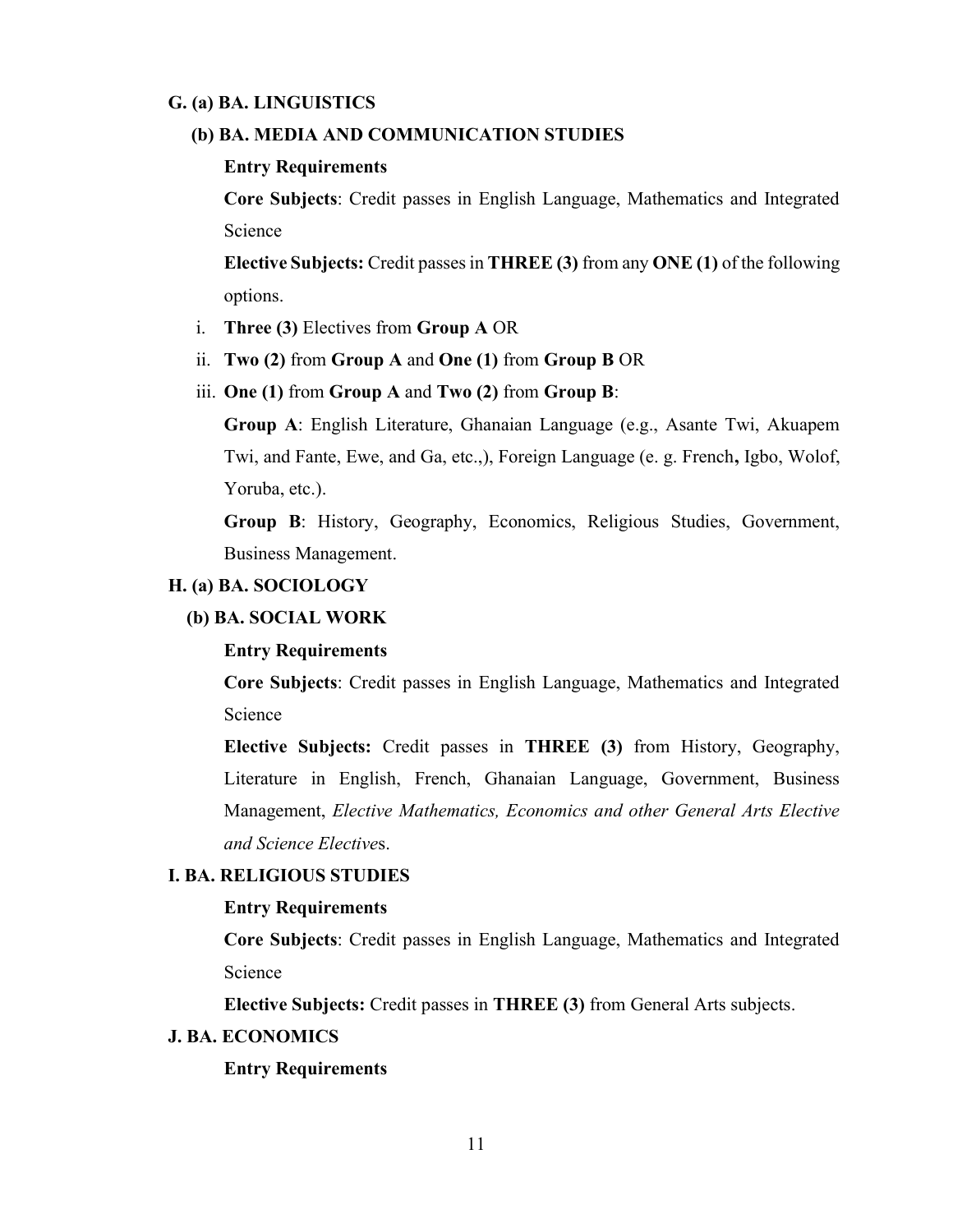Core Subjects: Credit passes in English Language, Mathematics and Integrated Science

Elective Subjects: Good pass in Economics (at grade A1-B3), credit passes in

Elective Mathematics, and any One (1) of the following: History, Geography, Government, French, Literature in English, Ghanaian Language, Business Management, Costing, and Accounting. Applicants must have a minimum of grade C/B3 in Economics.

### 2.0 A' LEVEL APPLICANTS

### A. BA. HISTORY

#### B. BA. POLITICAL STUDIES

#### Entry Requirements

- 'O' Level: Credit passes in FIVE (5) subjects including English Language and **Mathematics**
- 'A' Level or equivalent: Credit passes including History and/or Government and any One (1) or Two (2) from Economics, Geography, French, Religious Studies and Ghanaian Language. Applicants must also have a pass in General Paper.

### C. BA. GEOGRAPHY AND RURAL DEVELOPMENT

#### Entry Requirements

- 'O' Level: Credit passes in FIVE (5) subjects including English Language and Mathematics.
- 'A' Level or equivalent: Credit passes including Geography and TWO (2) other Subjects from History, French, English, Akan, Religious Studies, Elective Mathematics and Economics. They must also obtain a pass in General Paper.

#### D. BA. ENGLISH

#### Entry Requirements

- 'O' Level: Credit passes in FIVE (5) subjects including English Language and Mathematics.
- 'A' Level: Credit passes including Literature in English and TWO (2) other Subjects from History, French, English, Akan, Religious Studies and Economics..

#### E. (a) BA. FRENCH AND FRANCOPHONE STUDIES

(b) BA. AKAN LANGUAGE AND CULTURE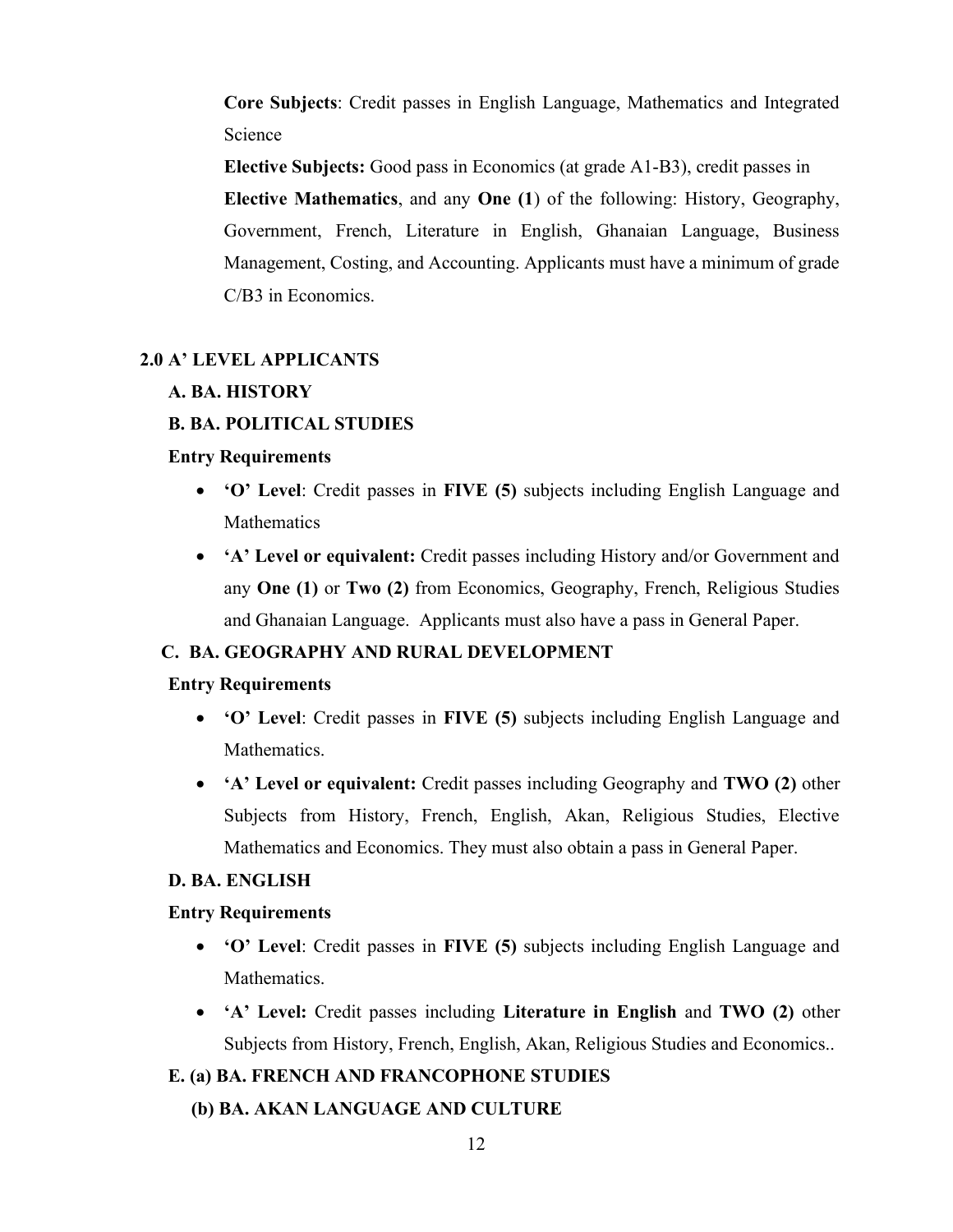### Entry Requirements

- 'O' Level: Credit passes in FIVE (5) subjects including English Language and Mathematics.
- 'A' Level or equivalent: Credit passes in THREE (3) subjects including French and/or Akan (Asante Twi, Fante, and Akuapem Twi), and any TWO (2) of the following Subjects: Literature in English, Economics, Geography, Government, History, Business Management, any other Ghanaian Language, and Religious Studies.

#### F. (a) BA. LINGUISTICS

### (b) BA. MEDIA AND COMMUNICATION STUDIES

#### Entry Requirements

- 'O' Level: Credit passes in FIVE (5) subjects including English Language and Mathematics.
- 'A' Level or equivalent: Credit passes in THREE (3) subjects in the TWO (2) Subject Groups below:
	- Either all Subjects from **Group A** or
	- Two (2) subjects from Group A, and one (1) subject from Group B
	- One (1) subject from Group A, and Two (2) subjects from Group B

GROUP A: English Literature, Ghanaian Language (e.g., Asante Twi, Akuapem Twi, Fante, Ewe, Ga, etc.), Foreign Language (e. g. French, Igbo, Wolof, Yoruba, etc.). GROUP B: History, Geography, Economics, Religious Studies, Government, Business Management. They must also have a pass in General Paper.

#### G. (a) BA. SOCIOLOGY

#### (b) BA. SOCIAL WORK

### Entry Requirements

- 'O' Level: Credit passes in FIVE (5) subjects including English Language and Mathematics.
- 'A' Level or equivalent: Credit passes in THREE (3) subjects from Government, Religious Studies, History, Economics, and Literature in English, French, Ghanaian Language *and Elective Mathematics*. They must also have a pass in General Paper.

#### H. BA. RELIGIOUS STUDIES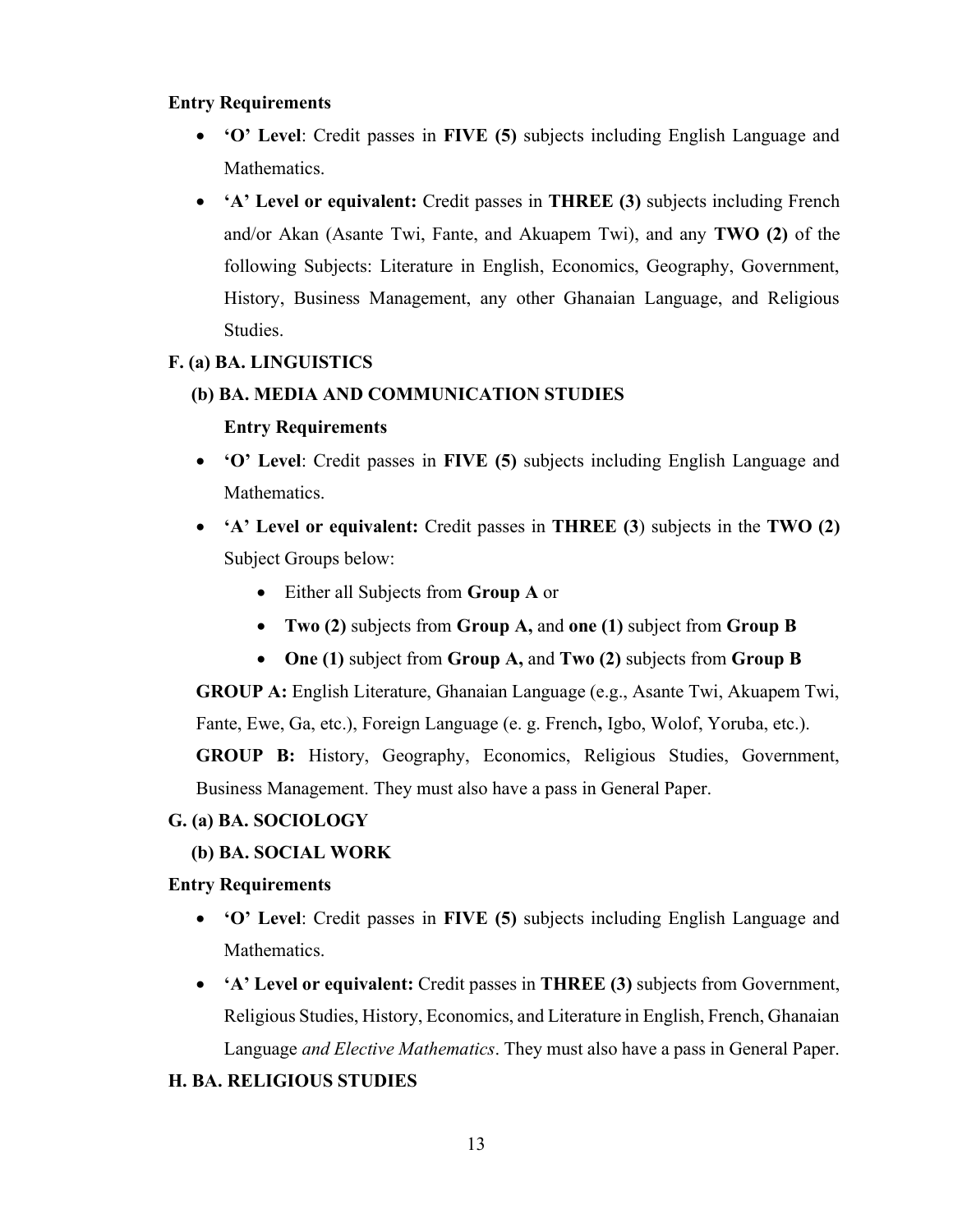### Entry Requirements

- 'O' Level: Credit passes in FIVE (5) subjects including English Language and Mathematics.
- 'A' Level or equivalent: Credit passes in THREE (3) subjects from Christian Religious Studies, History, Literature in English, French, Economics, Government, and Geography.

## I. BA. ECONOMICS

### Entry Requirements

- 'O' Level: Credit passes in FIVE (5) subjects including English Language and Mathematics.
- "A' Level or equivalent: Credit passes in THREE (3) subjects including Economics, Mathematics and any ONE from Geography, French, Literature in English, Business Management, History, Government etc. Applicants must also have a pass in General Paper.

## 3.0 MATURE APPLICANTS

## A. BA. HISTORY

B. BA. POLITICAL STUDIES

## C. BA. GEOGRAPHY AND RURAL DEVELOPMENT

- D. BA. ENGLISH
- E. (a) BA. FRENCH AND FRANCOPHONE STUDIES
	- (b) BA. AKAN LANGUAGE AND CULTURE
- F. (a) BA. LINGUISTICS
	- (b) BA. MEDIA AND COMMUNICATION STUDIES
- G. (a) BA. SOCIOLOGY
	- (b) BA. SOCIAL WORK

## H. BA. RELIGIOUS STUDIES

## I. BA. ECONOMICS

## Entry Requirements

- An applicants must be at least 25 years at the time of the application.
- An applicants must also satisfy the requirements for WASSCE/SSSCE OR 'A' Level.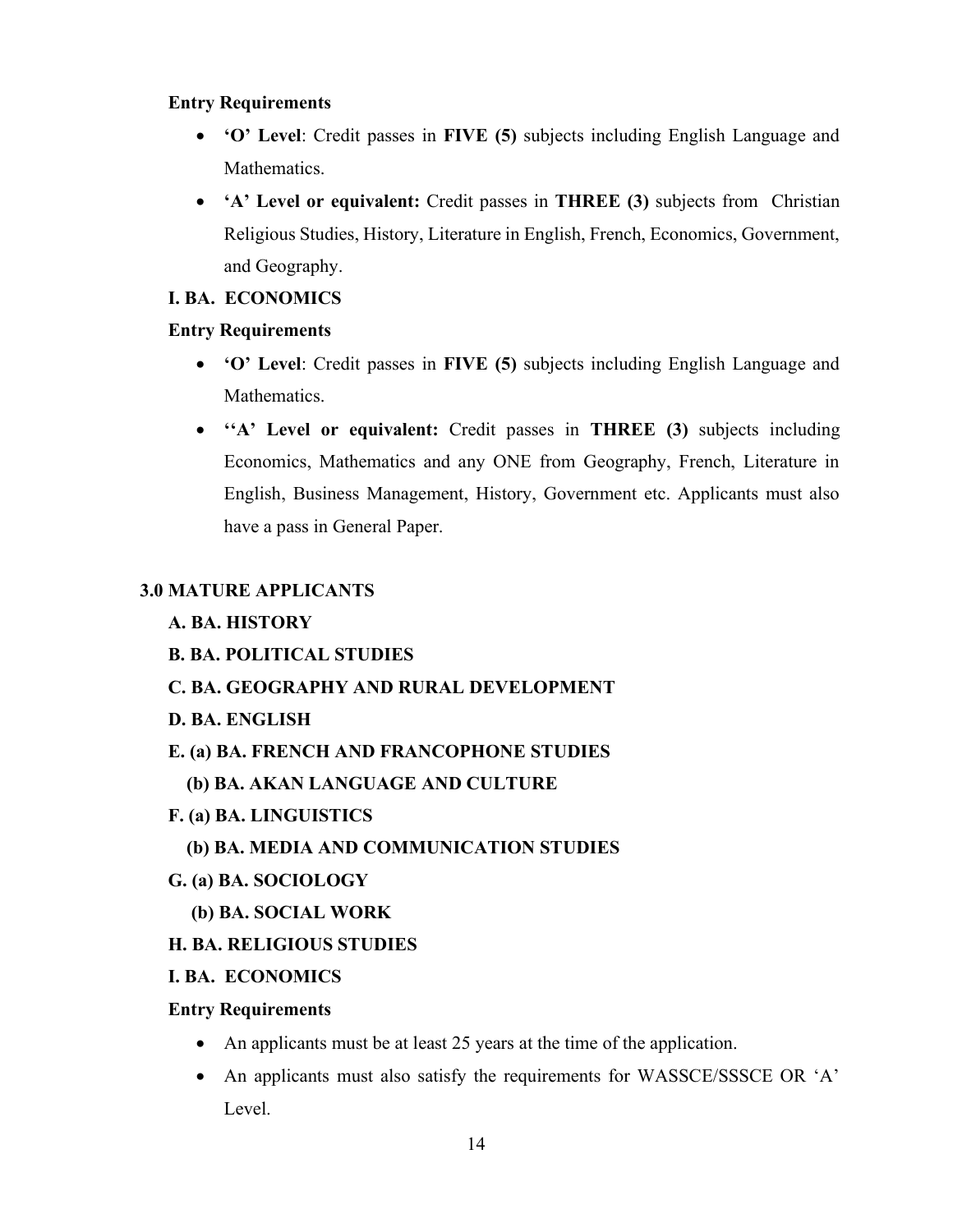## 4.0 DIPLOMA APPLICANTS

## A. (a) BA. LINGUISTICS

## (b) BA. MEDIA AND COMMUNICATION STUDIES

#### Entry Requirements

 Diploma (Second Class Lower or better) in Communication Studies or a related course; e.g. Archival Studies, Journalism and International Relations.

### B. (a) BA. SOCIOLOGY

### (b) BA. SOCIAL WORK

### Entry Requirements

- Diploma in Social Work/Social Administration and any other relevant Diploma from an accredited university or Institution.
- An applicant must pass a written examination and interview. Such candidates would be admitted into the second year of the Programme

### C. BA. RELIGIOUS STUDIES

#### Entry requirements

 Diploma or Higher National Diploma in Religious Studies or Theology with a Minimum Grade "B+" from an Accredited University or Theological Seminary will be admitted into the SECOND YEAR of the programme, subject to passing an entrance examination and interview.

## Faculty of Law

### BACHELOR OF LAW (LLB)

## 1.0 WASSCE/SSSCE APPLICANTS (Category I)

### Entry Requirements

Core Subjects: Credit passes in English Language, Mathematics and Integrated Science.

Elective Subjects: Credit passes in THREE (3) from the following programmes: General Arts; Business; Visual Art or General Science.

## 2.0 'A' LEVEL APPLICANTS (Category 1)

 'O' Level: Credit passes in FIVE (5) subjects including English Language and Mathematics.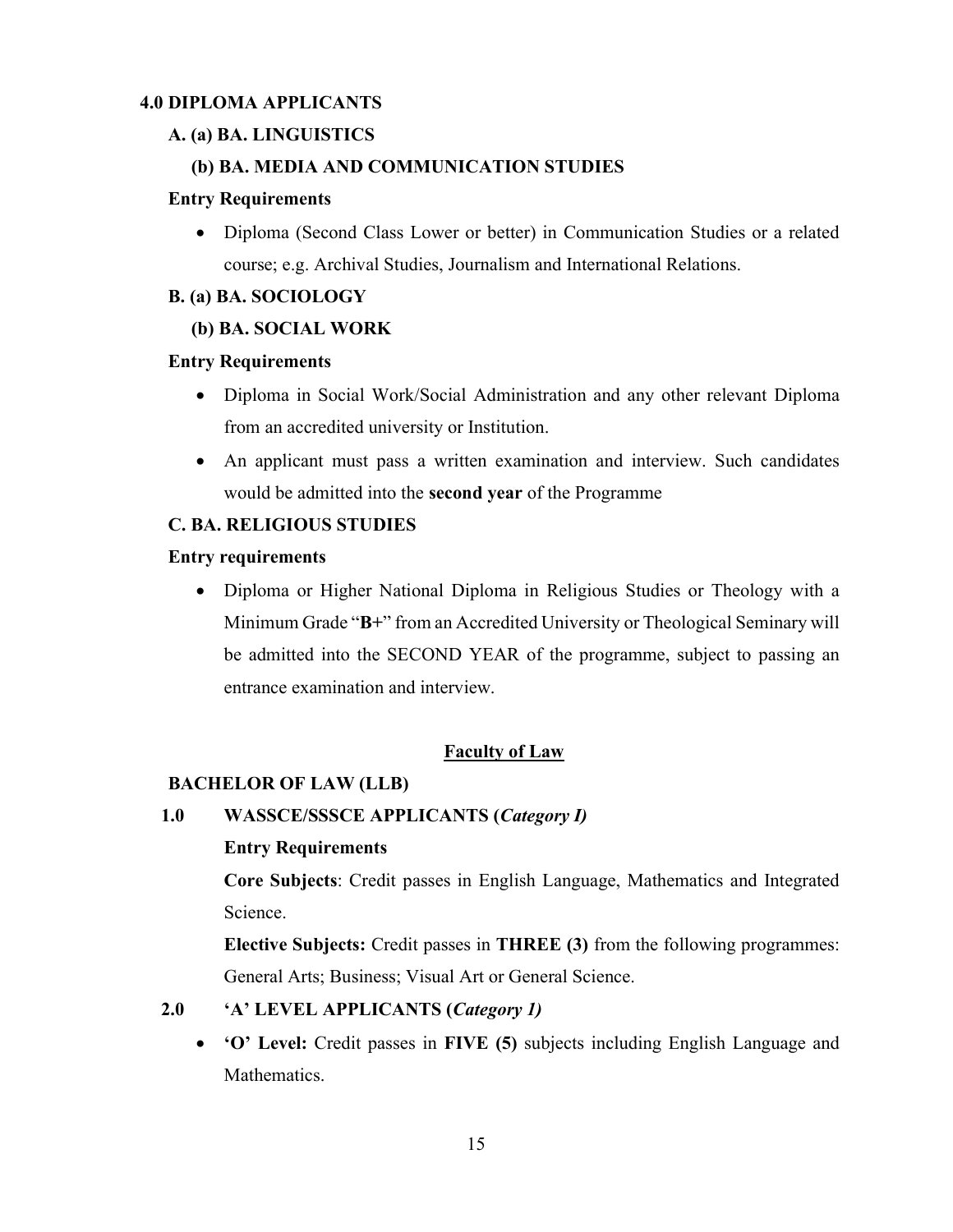'A' Level or equivalent: Credit passes in relevant subjects in General Science, Business, Visual Art or General Arts.

## 3.0 MATURE APPLICANTS (Category I)

- An applicants should be at least 25 years at the time of the application.
- An applicant must satisfy the requirements for either WASSCE/SSSCE or 'A' Level
- Short-listed Applicants shall take an entrance examination and pass an interview. Applicants in this category will be required to pursue the Programme for Four (4) Years.

Mature applicants must be non-degree holders

## 4.0 OTHER APPLICANTS (Category II)

## Degree and/or Higher Degree Holders in Any Discipline

Applicants with the above qualification in any discipline may apply. Short-listed applicants shall take an entrance examination and pass an interview.

Applicants in category ii (a) will be required to pursue the Programme, in Parallel mode, for Three (3) years. Mature applicants with Diploma with more than Ten (10) years working experience may apply under this category.

## KNUST School of Business

## 1.0 WASSCE/SSSCE APPLICANTS

- A. BSc. BUSINESS ADMINISTRATION (HUMAN RESOURCE MANAGEMENT/MANAGEMENT)
- B. BSc. BUSINESS ADMINISTRATION (MARKETING/INTERNATIONAL BUSINESS)
- C. BSc. HOSPITALITY AND TOURISM MANAGEMENT

## Entry Requirements

Core Subjects: Credit passes in English Language, Mathematics and Integrated Science or Social Studies

Elective Subjects: Credit passes in THREE (3) subjects from any of the following groups; Business, General Arts, General Science, and Vocational/Home Economics.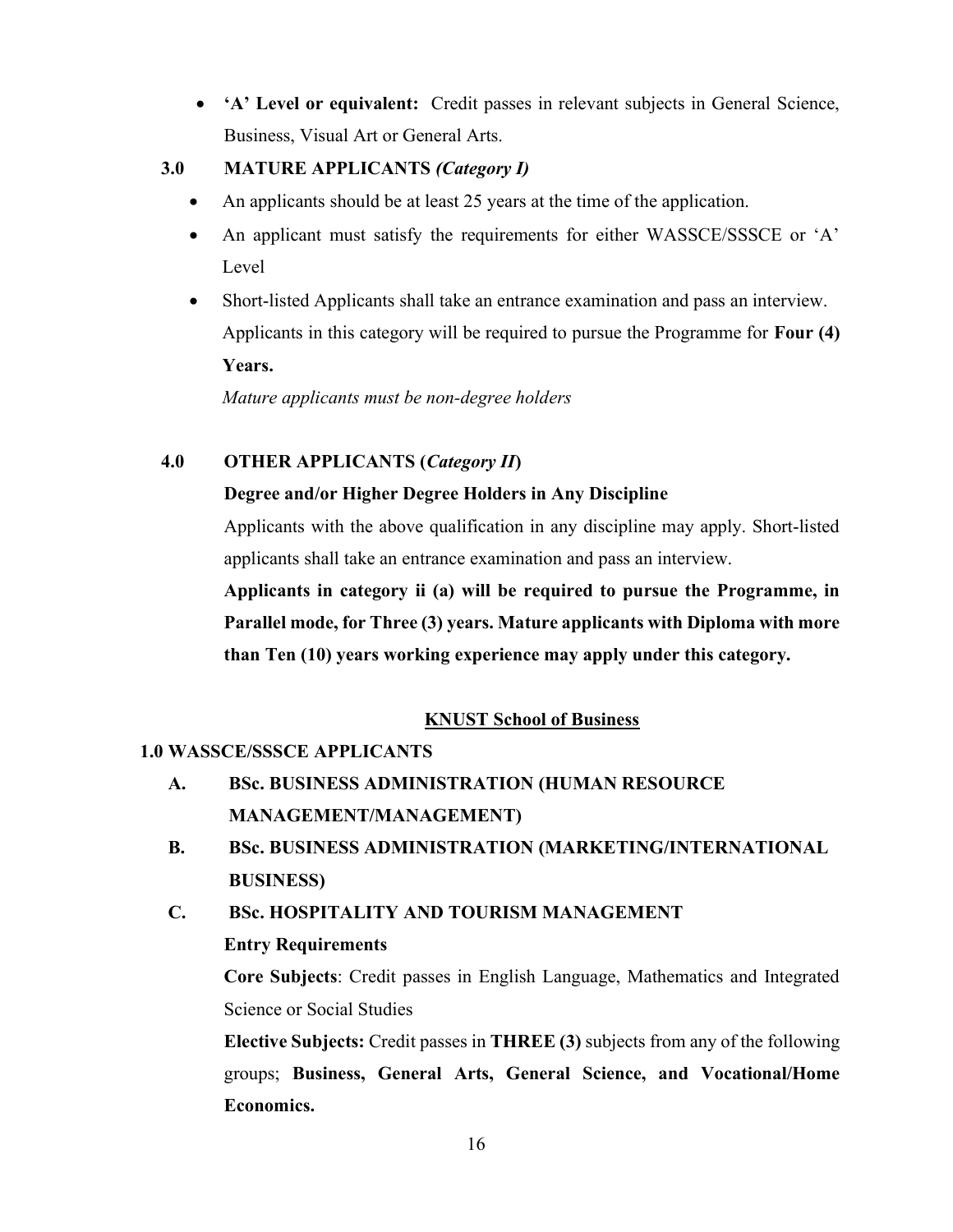- D. BSc. BUSINESS ADMINISTRATION (ACCOUNTING/BANKING AND FINANCE)
- E. BSc. BUSINESS ADMINISTRATION (LOGISTICS AND SUPPLY CHAIN MANAGEMENT/BUSINESS INFORMATION TECHNOLOGY) Entry Requirements

Core Subjects: Credit passes in English Language, Mathematics and Integrated Science or Social Studies

Elective Subjects: Credit passes in THREE (3) subjects from any of the following groups; Business, General Arts, and General Science.

## 2.0 'A' LEVEL APPLICANTS

- A. BSC. BUSINESS ADMINISTRATION (HUMAN RESOURCE MANAGEMENT/MANAGEMENT)
- B. BSC. BUSINESS ADMINISTRATION (MARKETING/INTERNATIONAL BUSINESS)

## C. BSC. HOSPITALITY AND TOURISM MANAGEMENT

## Entry Requirements

- 'O' Level: Credit passes in FIVE (5) subjects including English Language and Mathematics.
- 'A' Level or equivalent: Credit passes in THREE (3) subjects in General Arts, Business, and General Science.
- D. BSC. BUSINESS ADMINISTRATION (ACCOUNTING/BANKING AND FINANCE)
- E. BSC. BUSINESS ADMINISTRATION (LOGISTICS AND SUPPLY CHAINMANAGEMENT/BUSINESS INFORMATION TECHNOLOGY) Entry Requirements
	- 'O' Level: Credit passes in FIVE (5) subjects including English Language and Mathematics.
	- 'A' Level or equivalent: Credit passes in THREE (3) subjects in General Arts, Business, and General Science.

## 3.0 MATURE APPLICANTS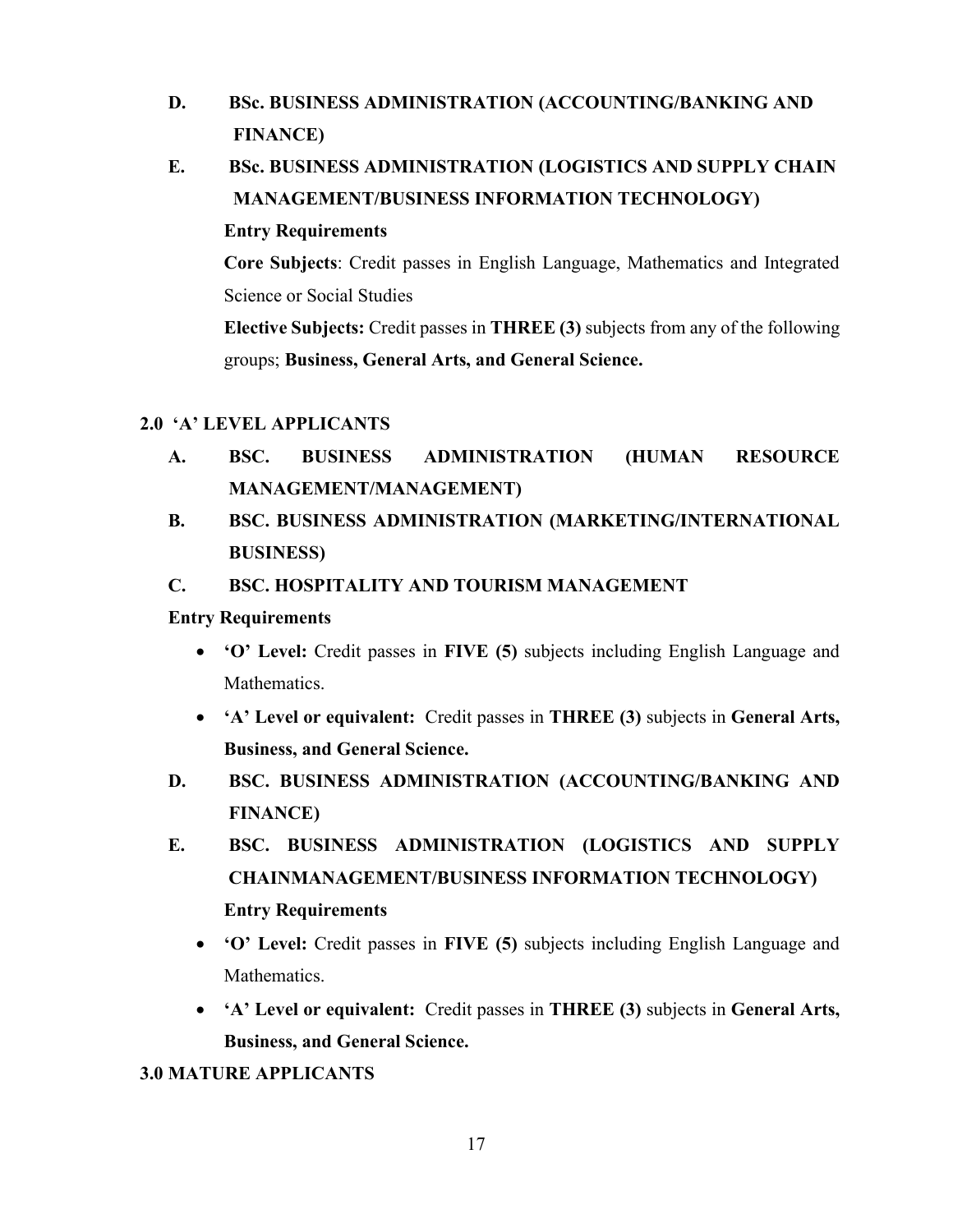# A. BSC. BUSINESS ADMINISTRATION (HUMAN RESOURCE MANAGEMENT/MANAGEMENT)

B. BSC. BUSINESS ADMINISTRATION (MARKETING/INTERNATIONAL BUSINESS)

## C. BSC. HOSPITALITY AND TOURISM MANAGEMENT

## Entry Requirements

- An applicants should be at least 25 years at the time of submitting the application.
- An applicant must satisfy the requirement for either 'A' Level or WASSCE/SSSCE with credit passes in THREE (3) Elective Subjects in Business, General Arts, General Science, and Vocational/Home Economics.
- Short-listed Applicants shall take an entrance examination and pass an interview.

# D. BSC. BUSINESS ADMINISTRATION (ACCOUNTING/BANKING AND FINANCE)

# E. BSC. BUSINESS ADMINISTRATION (LOGISTICS AND SUPPLY CHAIN MANAGEMENT/BUSINESS INFORMATION TECHNOLOGY) Entry Requirements

- An applicants should be at least 25 years at the time of submitting the application.
- An applicant must satisfy the requirement for either 'A' Level or WASSCE/SSSCE with credit passes in THREE (3) Elective Subjects in Business, General Arts, and General Science.
- Short-listed Applicants shall take an entrance examination and pass an interview.

## 4.0 OTHER APPLICANTS

- A. BSC. BUSINESS ADMINISTRATION (HUMAN RESOURCE MANAGEMENT/MANAGEMENT)
- B. BSC. BUSINESS ADMINISTRATION (MARKETING/INTERNATIONAL BUSINESS)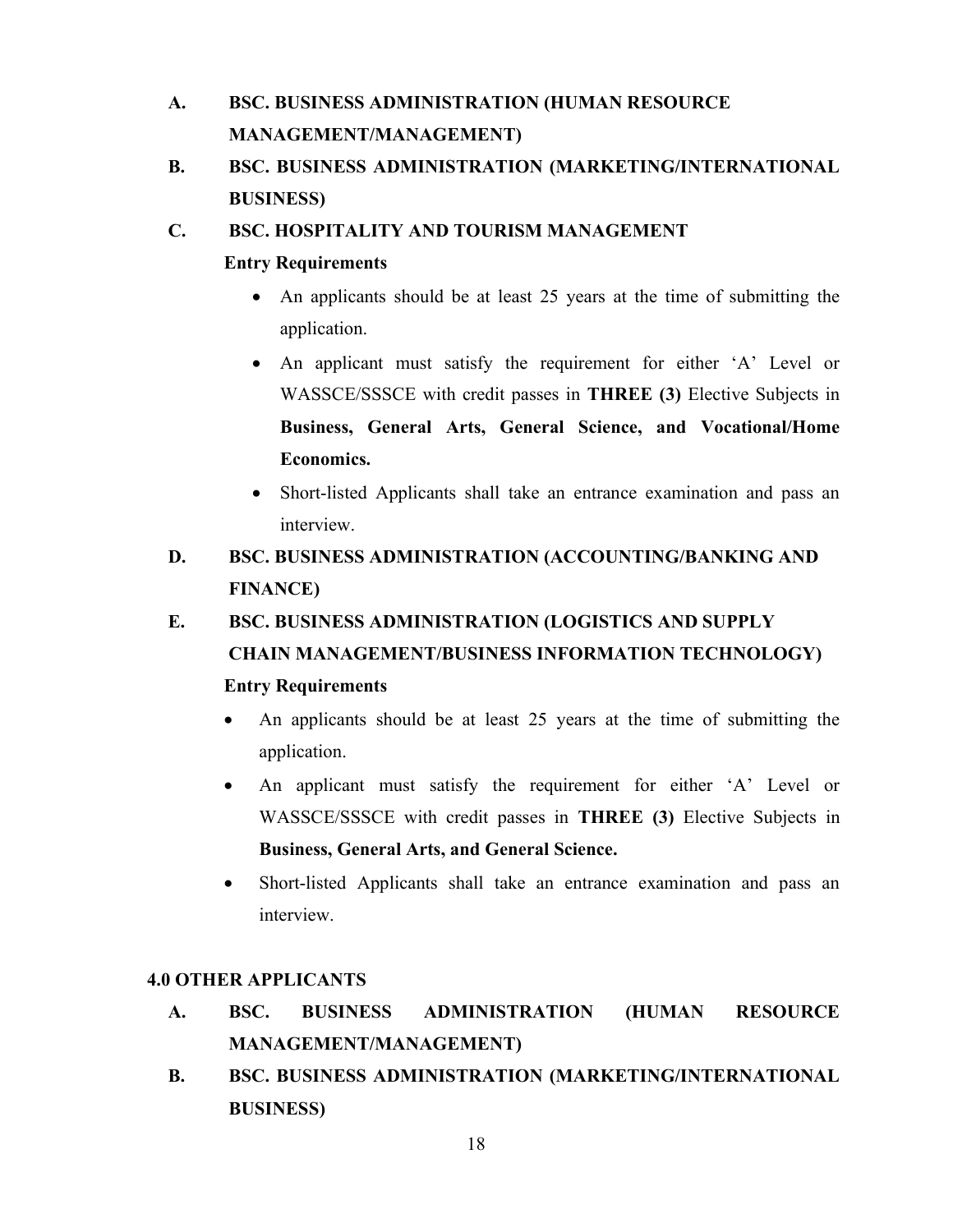# C. BSC. HOSPITALITY AND TOURISM MANAGEMENT Entry Requirements

- i. General Business Certificate (GBCE) and/or Advanced Business Certificate (ABCE):
	- Credit passes in at least **SIX (6)** subjects including English Language and Business Mathematics at the GBCE, or
	- Credit passes in the **THREE** (3) relevant Compulsory Subjects and THREE (3) Optional Subjects at the ABCE.
- ii. ACCA, ICA, ACIB or CIM:
	- Credit passes at WASSCE/SSSCE in THREE (3) Core Subjects and THREE Electives OR,
	- FIVE (5) credit passes at the O' Level including English Language and Mathematics. Applicants in this category are admitted into year one.
- iii. HND with Second Class (Lower Division) and above:
	- Credit passes at WASSCE/SSSCE in THREE (3) Core subjects and THREE (3) Electives OR,
	- FIVE (5) credit passes at O' level including English language and mathematics. These applicants would be placed in either Year Two (2) or Year Three (3) after passing an entrance examination/interview.
- D. BSC. BUSINESS ADMINISTRATION (ACCOUNTING/BANKING AND FINANCE)
- E. BSC. BUSINESS ADMINISTRATION (LOGISTICS AND SUPPLY CHAIN MANAGEMENT/BUSINESS INFORMATION TECHNOLOGY) Entry requirements
	- i. General Business Certificate (GBCE) and/or Advanced Business Certificate (ABCE):
		- Credit passes in at least SIX (6) subjects including English Language and Business Mathematics at the GBCE, OR
		- THREE (3) credit passes in the relevant Compulsory Subjects Plus THREE (3) Optional Subjects at the ABCE.
	- ii. ACCA, ICA, ACIB or CIM: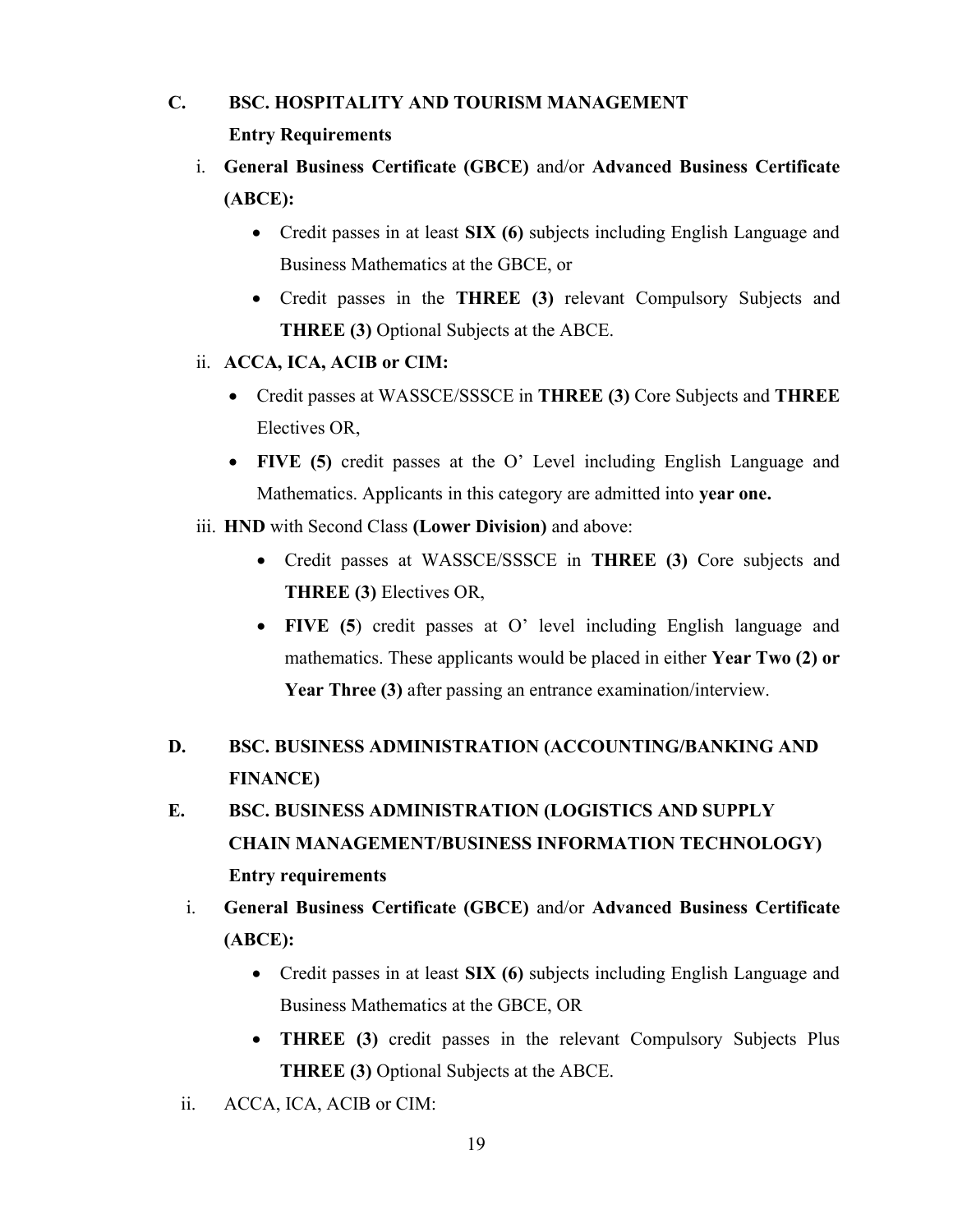- Credit passes at WASSCE/SSSCE in THREE (3) Core Subjects and THREE Electives OR
- FIVE (5) credits at the O' Level including English Language and Mathematics. Applicants in this category are admitted into year one.
- iii. HND with Second Class (Lower Division) and above:
	- Credit passes at WASSCE/SSSCE in THREE (3) Core subjects and THREE (3) Electives OR
	- FIVE (5) credit passes at O' level including English language and mathematics. These applicants would be placed in either Year Two (2) or Year Three (3) after passing an entrance examination/interview.

## COLLEGE OF ENGINEERING

- A. BSc. AGRICULTURAL ENGINEERING
- B. BSc. CHEMICAL ENGINEERING
- C. BSc. CIVIL ENGINEERING
- D. BSc. MATERIALS ENGINEERING
- E. BSc. MECHANICAL ENGINEERING
- F. BSc. AEROSPACE ENGINEERING
- G. BSc. PETROLEUM ENGINEERING
- H. BSc. GEOLOGICAL ENGINEERING
- I. BSc. GEOMATIC (GEODETIC) ENGINEERING
- J. BSc. ELECTRICAL AND ELECTRONIC ENGINEERING
- K. BSc. COMPUTER ENGINEERING
- L. BSc. TELECOMMUNICATION ENGINEERING
- M. BSc. BIOMEDICAL ENGINEERING
- N. BSc. PETROCHEMICAL ENGINEERING
- O. BSc. METALLURGICAL ENGINEERING
- 1.0 WASSCE/SSSCE APPLICANTS

### Entry Requirements

Core Subjects: Credit passes in English Language, Mathematics and Integrated Science. Elective Subjects: Credit passes in Physics, Mathematics and Chemistry.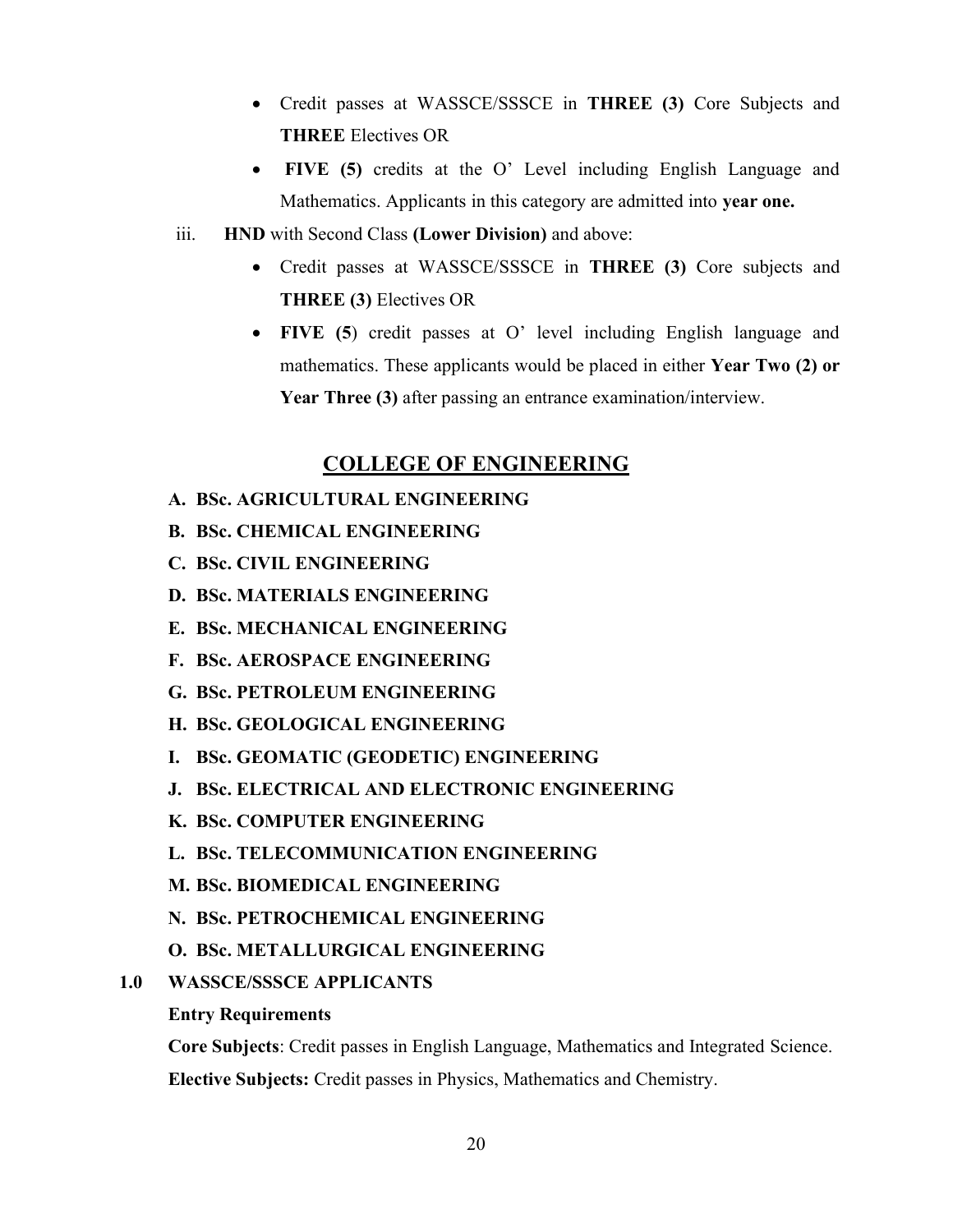- For  $J, K, L$ , and M, Programmes, Applied Electricity or Electronics is acceptable in place of Chemistry.
- In the case of programme (M), Biology is acceptable in place of Chemistry.
- For Programme (I), Geography is acceptable in place of Chemistry.
- For Programmes  $E$ , and  $F$  any of the following is acceptable in place of **Chemistry:** Metal Work, Auto Mechanics, Applied Electricity, Technical Drawing and Engineering Science.
- For Programmes P, Q and R any of the following is acceptable in place of Chemistry; Metalwork, Auto Mechanics, Applied Electricity, Technical Drawing, Building Construction and Woodwork.
- For Programme A, any of the following are acceptable in place of Chemistry; Technical Drawing or Engineering Science and General Agriculture or Biology.
	- $\checkmark$  Applicants in this category who do not have Chemistry must obtain Grade B3 in Integrated Science.
- For Programme I, any of the following are acceptable in place of Chemistry, Applied Electricity or Electronics.

### 2.0 'A' LEVEL APPLICANTS

### Entry Requirements

- 'O' Level: Credit passes in FIVE (5) subjects including English Language and Mathematics, and
- 'A' Level or equivalent: Either credit passes in Pure Mathematics, Applied Mathematics, and Physics with an 'O' Level credit in Chemistry, OR Mathematics, Physics and Chemistry.
- For Programme (I), EITHER passes in Pure Mathematics, Applied Mathematics, and Physics with an 'O 'Level credit pass in Chemistry OR Geography OR Mathematics, Physics and Chemistry or Geography.
- For programme C, credit passes in Mathematics, Applied Mathematics, and Physics with credit in 'Chemistry at O' Level.

### 3.0 MATURE APPLICANTS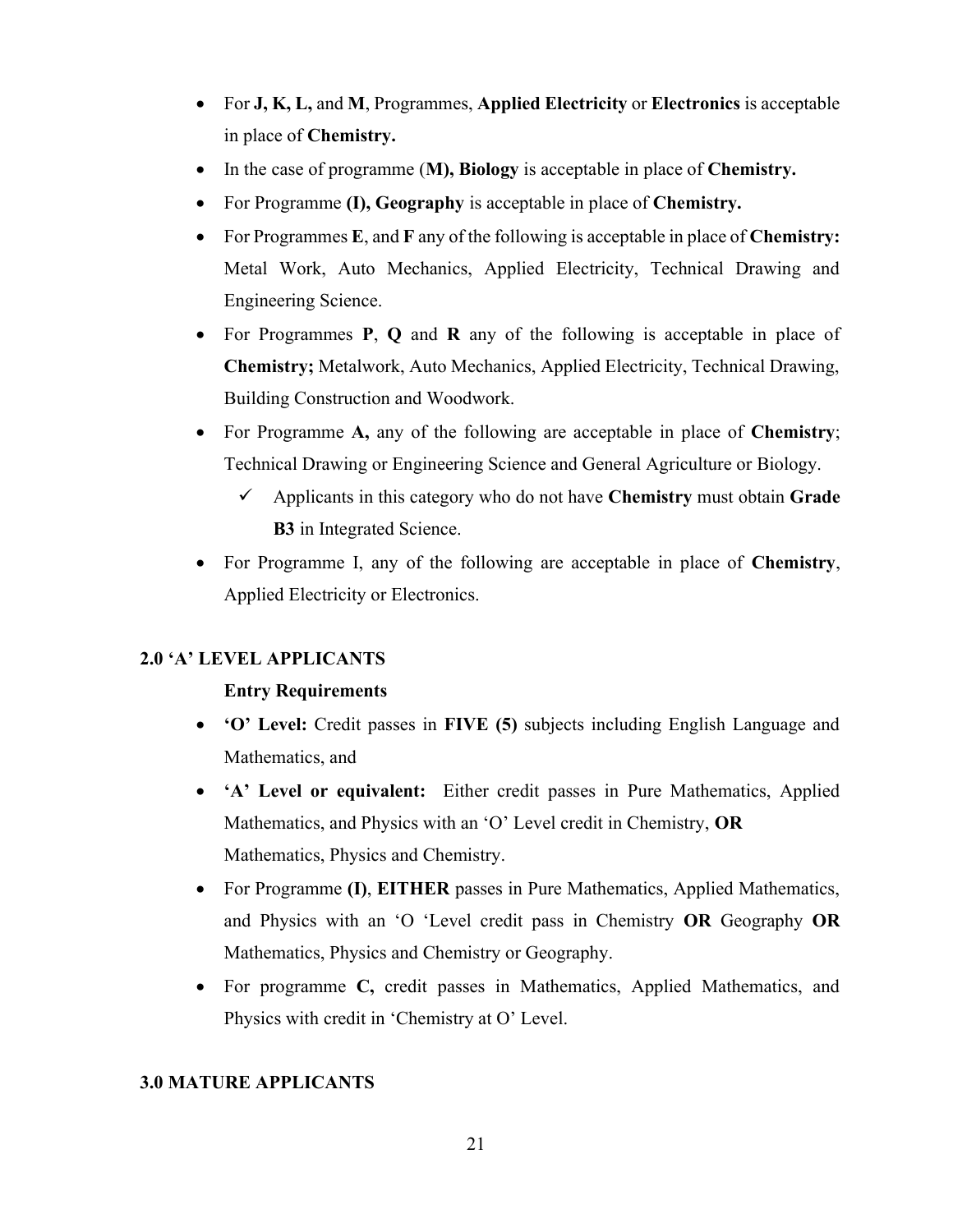## Entry Requirements

- Applicants must be 25 years at the time of s the application.
- EITHER, credit passes in Five (5) subjects at the 'O' Level including English Language, Mathematics, Physics and Chemistry, OR
- Credit passes in **THREE (3)** WASSCE/SSSCE Core Subjects- English Language, Mathematics and Integrated Science, and credit passes in Mathematics, Physics and Chemistry.
- For Programme (I), Geography is acceptable in place of Chemistry.
- For Programme E. Applicants must have at least THREE (3) years working experience.

## 4.0 HND APPLICANTS

## Entry Requirements

- For programme K, applicants shall have at least Second Class Honours from any accredited Computer Engineering oriented programme such as Electrical and Electronic Engineering.
- In the case of programme M, applicants shall have at least Second Class Honours from any accredited Biomedical Engineering oriented programme such as Biomedical Engineering, Electrical and Electronic Engineering, and Medical Technology.
- Admission would be based on assessment of Academic Transcript.
- Applicants must satisfy the requirements for either WASSCE/SSSCE or 'A' Level as in (1.0) and (2.0) respectively.

## P. BSc. AUTOMOBILE ENGINEERING

## Q. BSc. INDUSTRIAL ENGINEERING

## R. BSc. MARINE ENGINEERING

## 1.0 WASSCE/SSSCE APPLICANTS

## Entry Requirements

Core Subjects: Credit passes in English Language, Mathematics and Integrated Science. Elective Subjects: Credit passes in Physics, Mathematics, and any one of the following:

- Chemistry
- Metalwork
- Auto Mechanics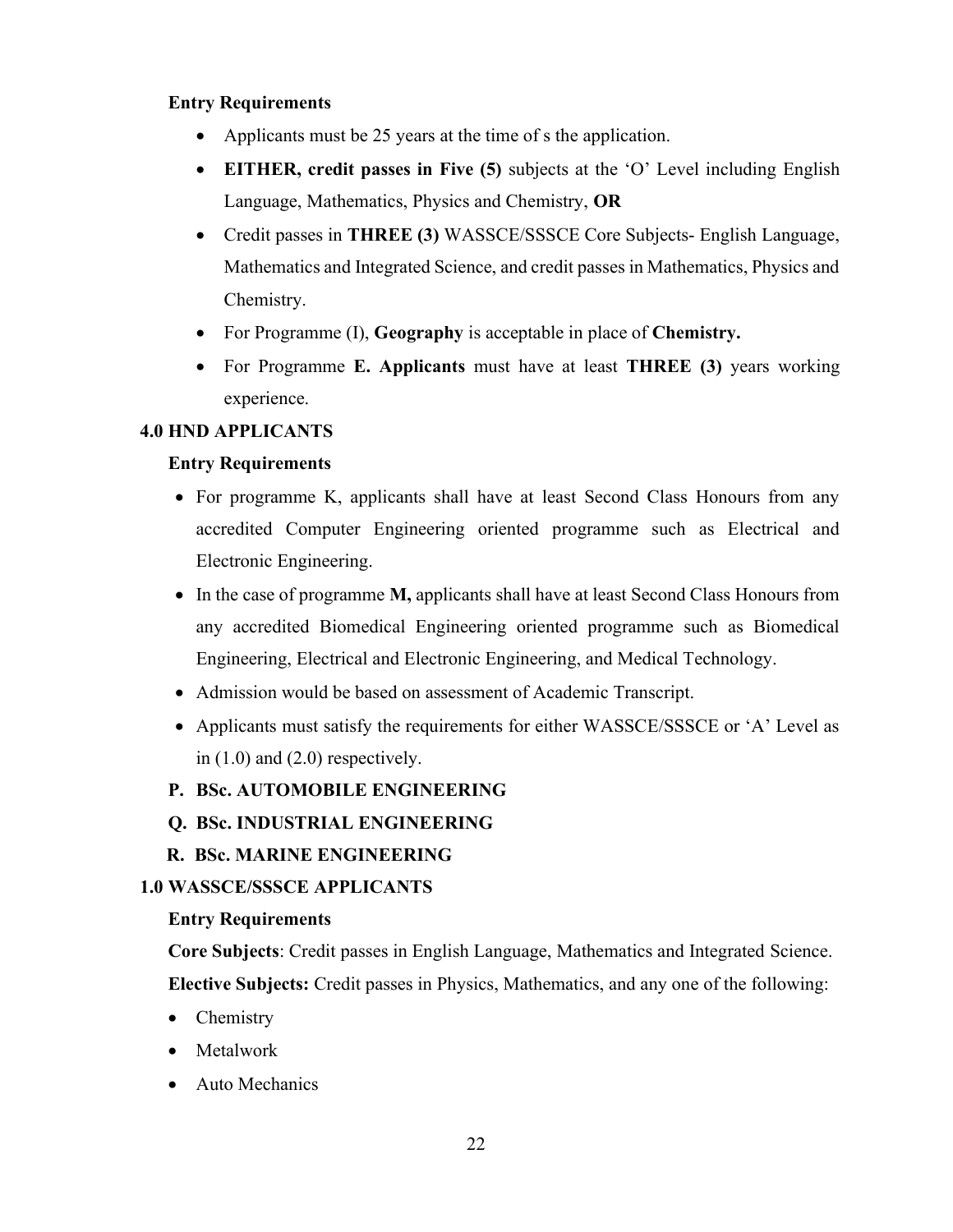- Applied Electricity
- Technical Drawing
- Building Construction
- Woodwork

## Applicants without Chemistry shall obtain at least B3 in Integrated Science.

## 2.0 'A' LEVEL APPLICANTS

## Entry Requirements

- 'O' Level: Credit passes in FIVE (5) subjects including English Language and Mathematics, and
- 'A' Level or equivalent: At least credit passes in Mathematics, Physics and Chemistry.

## 3.0 MATURE APPLICANTS

## Entry Requirements

- Applicants must be 25 years at the time of s the application.
- A minimum of three (3) years of relevant working experience at the time of the application
- Must satisfy the requirements for WASSCE/SSSCE or A' Level or HND.

## 3.1 HND APPLICANTS

## Entry Requirements

- An applicants shall have at least Second Class Honour in any Mechanical Engineering orientated programme, such as:
- a. Mechanical Engineering with any option
- b. Agricultural Mechanization
- c. Automobile Engineering
- An applicants must satisfy the requirements for WASSCE/SSSCE or 'O' Level.
- Assessment shall be based on the applicants' transcripts.

## 4.0 INTERNATIONAL AND OTHER APPLICANTS

 International Baccalaureate applicants may apply with contents of programmes equivalent to the Ghanaian WASSCE/SSSCE or the Ghanaian 'A' Level programmes.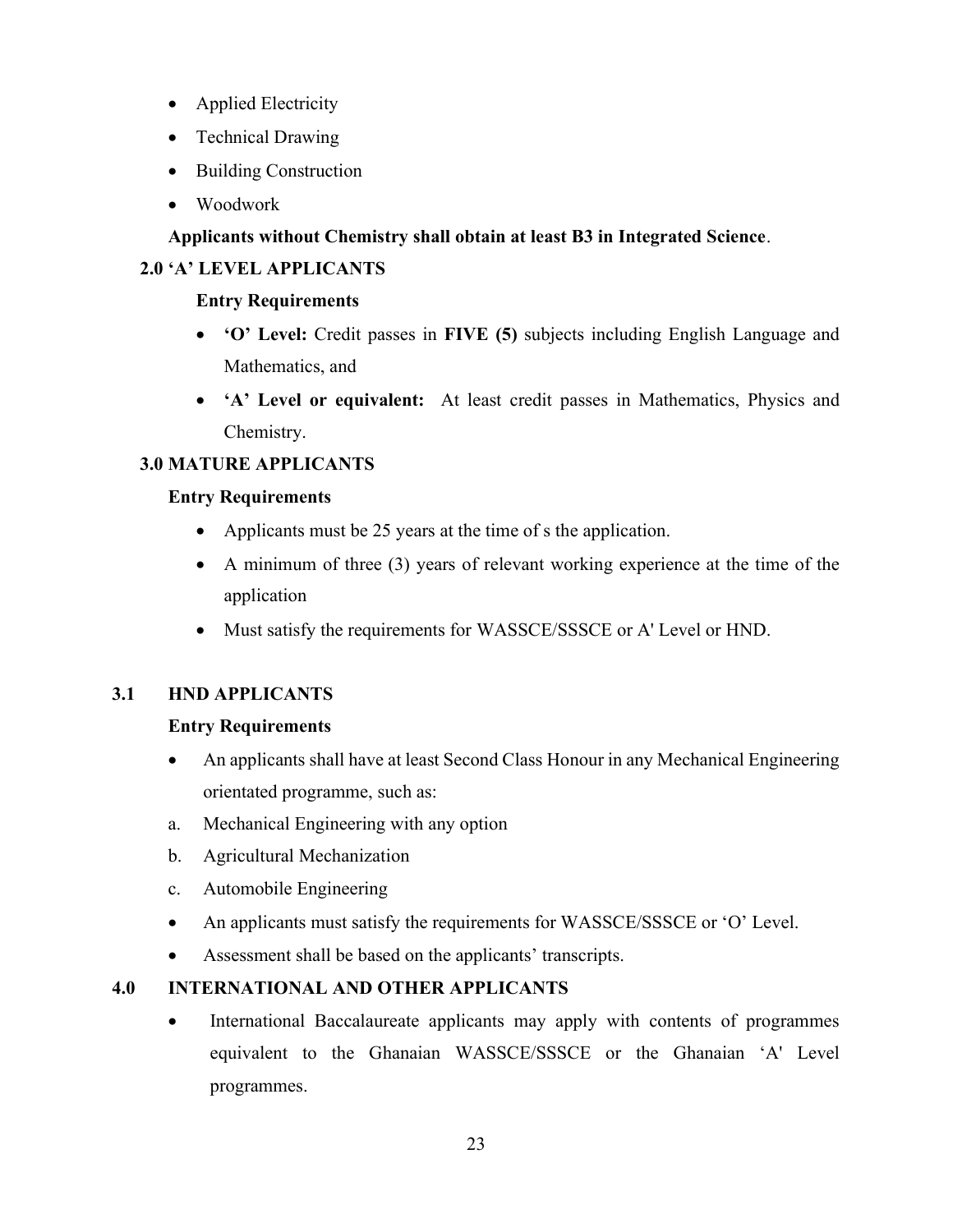Credit passes of International Baccalaureate applicants shall meet requirements 1.0 and 2.0 with equivalent certificates.

## COLLEGE OF ART AND BUILT ENVIRONMENT

## Faculty of Built Environment

## A. BSC ARCHITECTURE

## 1.0 WASSCE/SSSCE APPLICANTS

### Entry Requirements

Core Subjects: Credit passes in English Language, Mathematics and Integrated Science. Elective Subjects: Credit passes in Mathematics and any TWO from the following options:

| <b>Technical</b>                                | <b>Visual Art</b>        |
|-------------------------------------------------|--------------------------|
| <b>Technical Drawing or Engineering Science</b> | General Knowledge in Art |
| Woodwork or Metalwork                           | Graphic Design           |
| <b>Building Construction</b>                    | Picture Making           |
| <b>General Science</b>                          | <b>General Arts</b>      |
| Chemistry                                       | Economics                |
| <b>Biology</b>                                  | Geography                |
| Physics                                         |                          |

## 2.0 A' LEVEL APPLICANTS

### Entry Requirements

- 'O' Level or equivalent: Credit passes in FIVE (5) subjects including English Language and Mathematics, and
- 'A' Level or equivalent: Credit passes in THREE (3) subjects from the following Groups:
- i. Either Three (3) Subjects from Group A (*Technical /Science*)
- ii. Three (3) Subjects from Group B (Visual Art/General Art) or
- iii. Three (3) Subject Combinations from Groups A and B

A pass in General Paper is mandatory.

## 3.0 MATURE APPLICANTS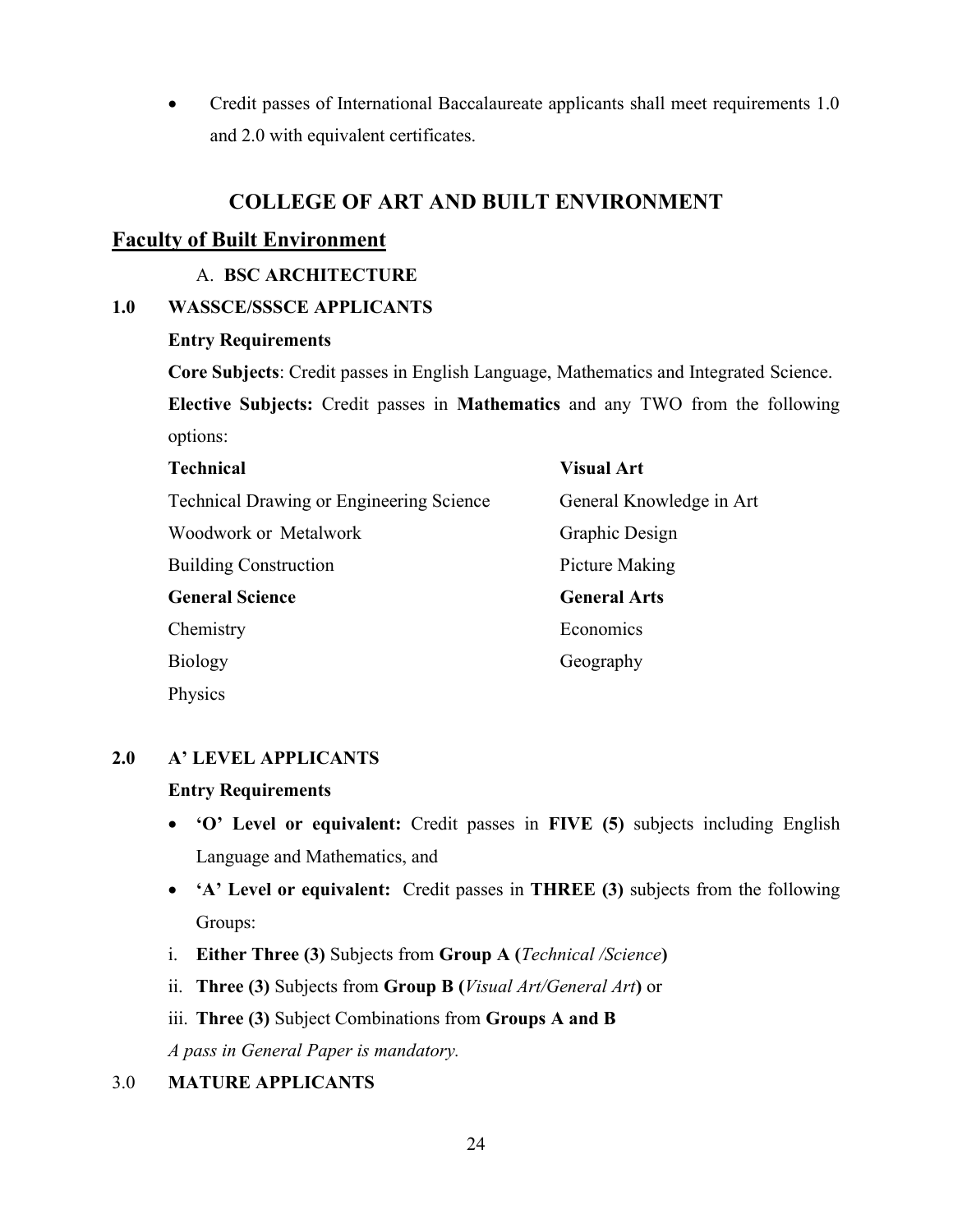## Entry Requirements

- Applicants must be 25 years at the time of s the application.
- Must satisfy the requirements for WASSCE/SSSCE or A' Level or HND
- An applicants must have demonstrate interest in the area of Architectural Design.
- It must be noted, however, that experience at an Architect's Office or familiarity with computer drafting techniques alone is not a special advantage. The Department shall not regard these as substitutes for the minimum entry requirements to pursue a degree Programme. Applicants may be required to pass a written and an oral examination after pre-qualification exercise.

# B. BSC. CONSTRUCTION TECHNOLOGY AND MANAGEMENT (BUILDING TECHNOLOGY)

### 1 WASSCE/SSSCE APPLICANTS

Core Subjects: Credit passes in English Language, Mathematics and Integrated Science. Elective Subjects: Credit passes in Mathematics and any Two (2) from the following

options:

Technical: Technical Drawing or Engineering Science, Woodwork, Building Construction, and Metalwork.

Science: Chemistry, and Physics

General Art: Economics, and Geography

## 2.0 A' LEVEL APPLICANTS

### Entry Requirements

- 'O' Level or equivalent: Credit passes in FIVE (5) subjects including English Language and Mathematics, and
- 'A' Level or equivalent: Credit passes in Mathematics and any TWO (2) from the following options:

Group A: Physics, and Chemistry

Group B: Geography, Economics, Technical Drawing, and Building Construction.

## 3.0 MATURE APPLICANTS

### Entry Requirements

• Applicants must be 25 years at the time of s the application.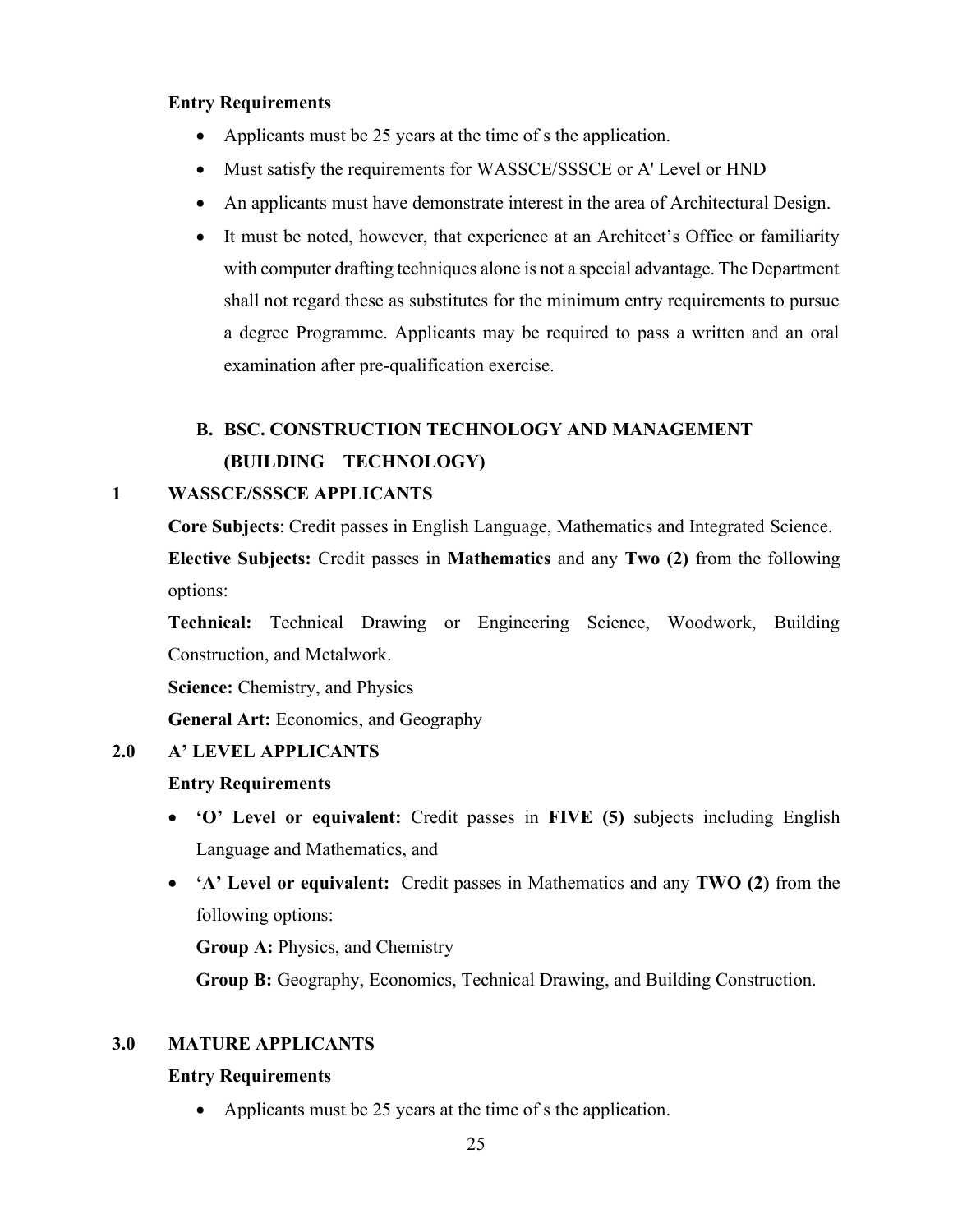- $\bullet$  Must satisfy the requirements for WASSCE/SSSCE or A' Level, as in (1) and (2.0) or HND
- An applicants may be required to pass a qualifying examination which shall form the basis for short-listing of candidates for an interview. Candidates must also pass an interview.

# C. BSC. QUANTITY SURVEYING AND CONSTRUCTION ECONOMICS (BUILDING TECHNOLOGY)

## 1.0 WASSCE/SSSCE APPLICANTS

Core Subjects: Credit passes in English Language, Mathematics and Integrated Science. Elective Subjects: Credit passes in Mathematics and any Two (2) from the following: Chemistry, Economics, Geography, Technical Drawing, Building Construction and Physics.

## 2.0 A' LEVEL APPLICANTS

### Entry Requirements

- 'O' Level or equivalent: Credit passes in FIVE (5) subjects including English Language and Mathematics, and
- 'A' Level or equivalent: Credit passes in Mathematics and any TWO (2) from the following: Physics, Chemistry, Geography, Economics, Building Construction and Technical Drawing

## 3.0 MATURE APPLICANTS

## Entry Requirements

- Applicants must be 25 years at the time of s the application.
- Must satisfy the requirements for WASSCE/SSSCE or A' Level, as in (1.0) and (2.0) or HND
- An applicants may be required to pass a qualifying examination which shall form the basis for short-listing of candidates for an interview. Candidates must also pass an interview.

## D. BSC DEVELOPMENT PLANNING

## 1.0 WASSCE/SSSCE APPLICANTS

Core Subjects: Credit passes in English Language, Mathematics and Integrated Science. Elective Subjects: Credit passes in THREE (3) Elective Subjects as follows: THREE (3) Electives from Group A or Two (2) from Group A and One (1) from Group B: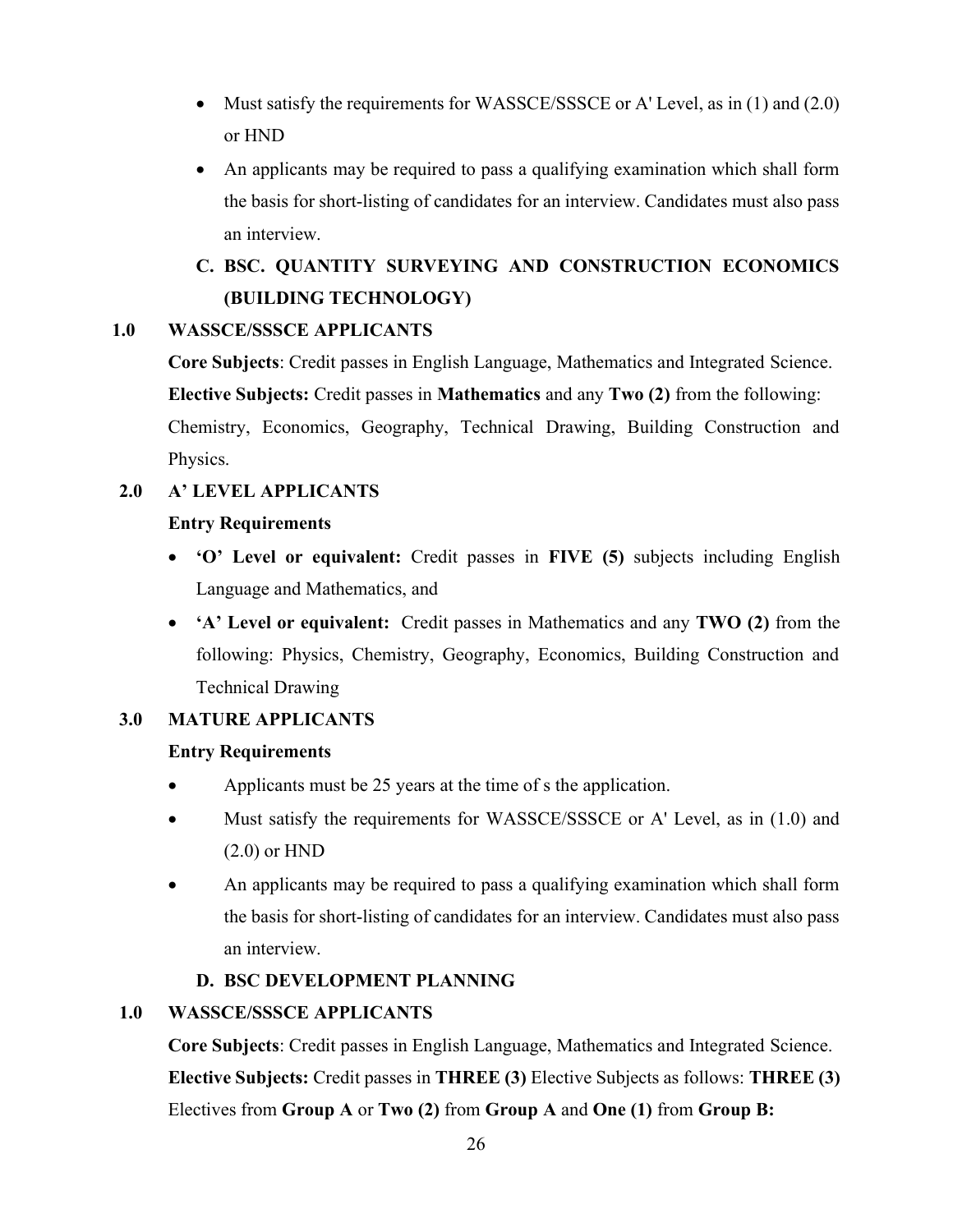Group A: Economics, Introduction to Business Management, Geography, Government, Elective Mathematics, General Knowledge in Art.

Group B: Accounting, Technical Drawing, Graphic Design, Picture Making, Sculpture, and Painting.

### 2.0 'A' LEVEL APPLICANTS

#### Entry Requirements

- 'O' Level or equivalent: Credit passes in FIVE (5) subjects including English Language and Mathematics, and
- 'A' Level or equivalent: Credit passes in the THREE (3) subjects from the groups below:
	- (a) Either all Subjects from Group A, OR
	- (b) Two (2) subjects from Group A, and one (1) subject from Group B

GROUP A: Economics, Geography and Government

GROUP B: Mathematics, Statistics, General Knowledge in Art, Accounting and Business Management.

#### 3.0 MATURE APPLICANTS

#### Entry Requirements

- Applicants must be 25 years at the time of s the application.
- Must satisfy the requirements for WASSCE/SSSCE or A' Level, as follows.
- An applicants may be required to pass a qualifying examination which shall form the basis for short-listing of candidates for an interview. Candidates must also pass an interview.

#### E. BSC. HUMAN SETTLEMENT PLANNING

### 1.0 WASSCE/ SSSCE APPLICANTS

Core Subjects: Credit passes in English Language, Mathematics and Integrated Science. Elective Subjects: Credit passes in Geography and Economics, and any One (1) of the following Subjects: Government, Elective Mathematics, Technical Drawing, Graphic Design, General Knowledge in Art, and History.

## 2.0 'A' LEVEL APPLICANTS Entry Requirements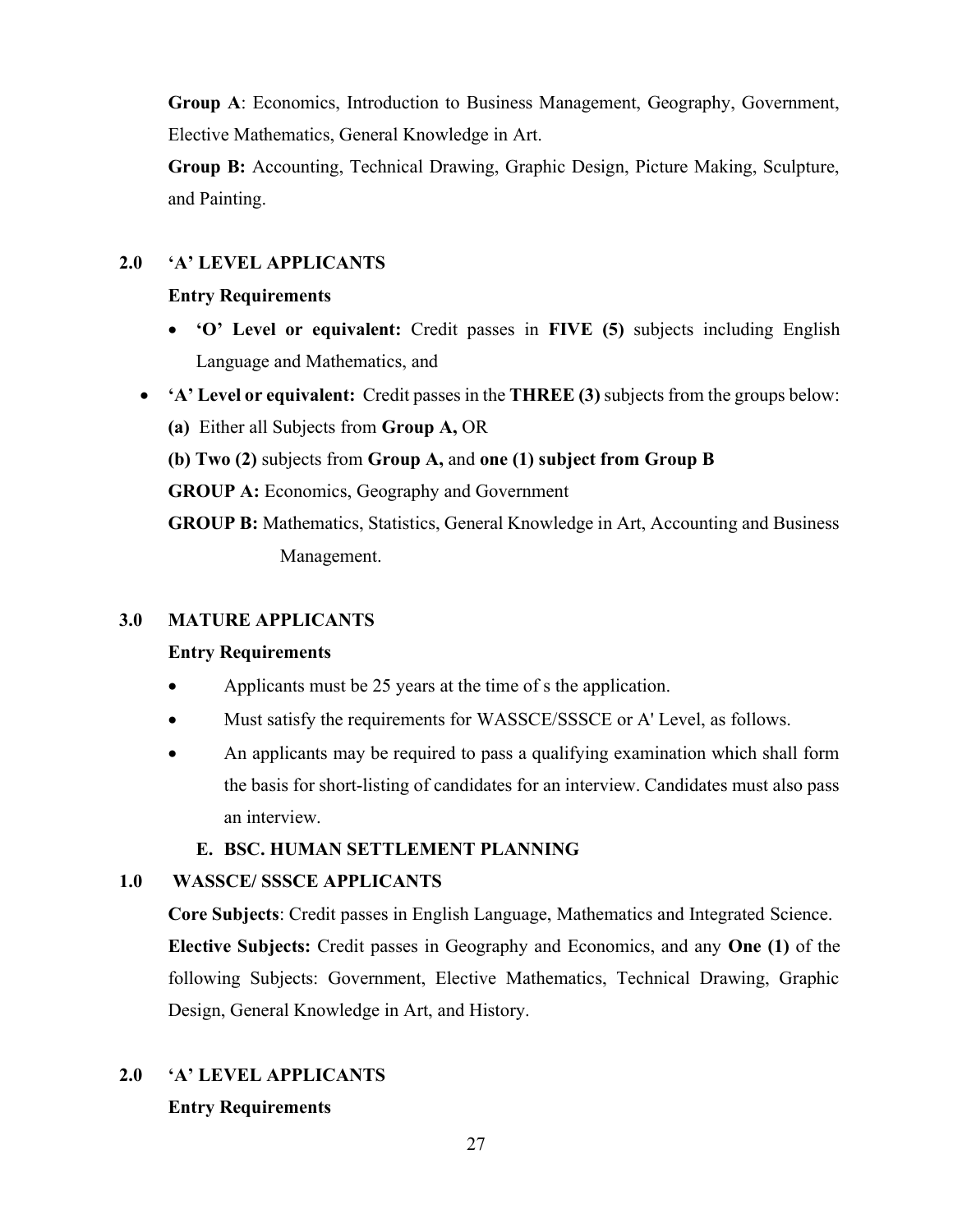- 'O' Level or equivalent: Credit passes in FIVE (5) subjects including English Language and Mathematics, and
- 'A' Level or equivalent: Credit passes in Geography, Economics, and a third Subject from the following: Government, Mathematics, Statistics, General Knowledge in Art, plus a pass in General Paper.

## 3.0 MATURE APPLICANTS

## Entry Requirements

- Applicants must be 25 years at the time of s the application.
- Must satisfy the requirements for WASSCE/SSSCE or A' Level, as in (1.0) and  $(2.0).$
- Higher National Diploma (HND), Construction Technician Course (Part III) or Professional Draughtmanship Certificates with a minimum of 5 years' experience in Draughtmanship.
- An applicants may be required to pass a qualifying examination which shall form the basis for short-listing of candidates for an interview.

## F. BSc. LAND ECONOMY

G. BSc. REAL ESTATE

## 1.0 WASSCE/SSSCE APPLICANTS

Core Subjects: Credit passes in English Language, Mathematics and Integrated Science. Elective Subjects: Credit passes in THREE subjects from the following:

- (a) Economics, Geography and a third subject relevant to the Land Economy Programme, preferably Accounting, Business Management, Government, Business Mathematics, French, Literature in English, History, Building Construction, Technical Drawing and Mathematics.
- (b) Economics, and TWO (2) other subjects from the following: Elective Mathematics, Geography, Accounting, Business Management, Business Mathematics, Government, French, Building Construction, Technical Drawing, and General Knowledge in Art.

## 2.0 'A' LEVEL APPLICANTS Entry Requirements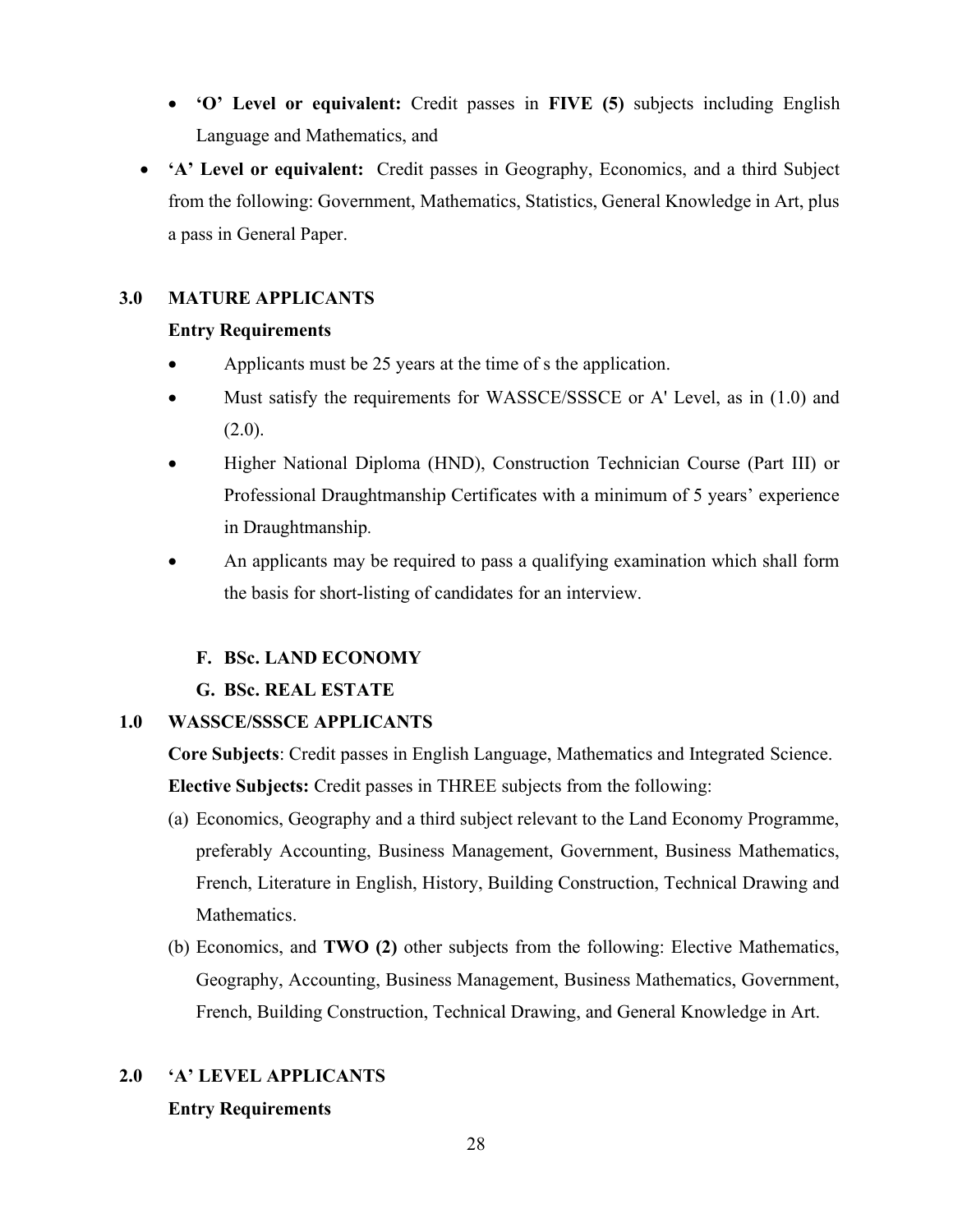- 'O' Level or equivalent: Credit passes in FIVE (5) subjects including English Language and Mathematics, and
- 'A' Level or equivalent: Credit passes in THREE (3) subjects, two of which shall be Economics and Geography, at a grade not below C. Preference will be given to a third subject in Mathematics, Government or History. Candidates must also pass the General Paper.

## 3.0 MATURE APPLICANTS

### Entry Requirements

- Applicants must be 25 years at the time of s the application.
- Must satisfy the requirements for WASSCE/SSSCE or A' Level, as in (1.0) and (2.0), OR should hold a Diploma/HND in Estate Management.
- An applicants may be required to pass a qualifying examination which shall form the basis for short-listing of candidates for an interview. Candidates must also pass an interview.

#### 4.0 DIPLOMA HOLDERS

Candidates with the Ordinary National Diploma (OND) or Higher National Diploma (HND) in Estate Management or other relevant Diploma qualification from a recognized University or Polytechnic with Cumulative Weighted Average (CWA) of 70% and above after a successful interview would be admitted into the second year of the Programme. Other Diploma holders with less than 70% as their CWA would be required to have three years' work experience in the real estate industry and in addition pass an interview to be admitted into first year of the Programme.

## Faculty of Art

#### A. BFA. PAINTING & SCULPTURE

### 1.0 WASSCE/SSSCE APPLICANTS

Core Subjects: Credit passes in English Language, Mathematics and Integrated Science or Social Studies. .

Elective Subjects: Credit passes in THREE subjects from the following groups:

i. VISUAL ART: General Knowledge in Art, and any TWO (2) Visual Arts Elective Subject.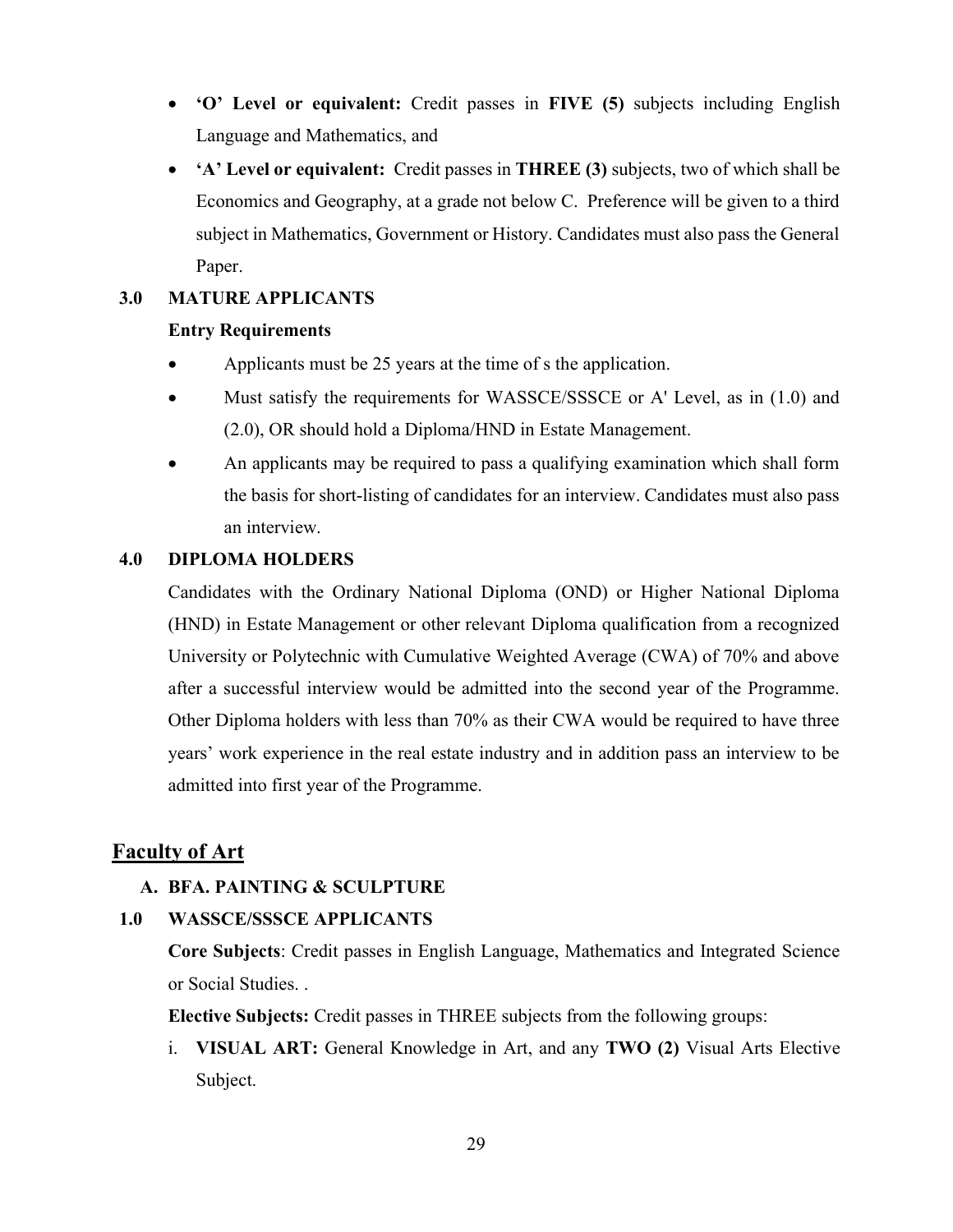- ii. HOME ECONOMICS: General Knowledge in Art, and any TWO (2) Home Economics Elective Subjects.
- iii. TECHNICAL: General Knowledge in Art, plus any TWO (2) Technical Elective Subjects.
- iv. SCIENCE: General Knowledge in Art, plus any TWO (2) Science Elective Subjects.
- v. GENERAL ARTS: General Knowledge in Art, plus any TWO (2) General Arts Elective Subjects.
- vi. BUSINESS: General Knowledge in Art, plus any TWO (2) Business Elective Subjects.

#### 2.0 A' LEVEL APPLICANTS

#### Entry Requirements

- 'O' Level or equivalent: Credit passes in FIVE (5) subjects including English Language and Mathematics, and
- 'A' Level or equivalent: Credit passes in General Knowledge in Art and any TWO subjects.

## 3.0 MATURE APPLICANTS

#### Entry Requirements

- Applicants must be 25 years at the time of s the application with at least THREE (3) years working experience.
- Must satisfy the requirements for WASSCE/SSSCE or A' Level, as in (1.0) and (2.0), OR should hold a Diploma.
- An applicants may be required to pass a qualifying examination which shall form the basis for short-listing of candidates for an interview. Candidates must also pass an interview.

## 4.0 HND APPLICANTS/DIPLOMA CERTIFICATE IN EDUCATION IN ART AND RELATED FIELDS

An applicants who possess an HND in Creative Art or Equivalent Diploma will be admitted into **SECOND**  $(2<sup>nd</sup>)$  Year of the Programme. Applicants must also pass an interview.

Applicants may be admitted into the SECOND or THIRD YEAR based on performance at the interview.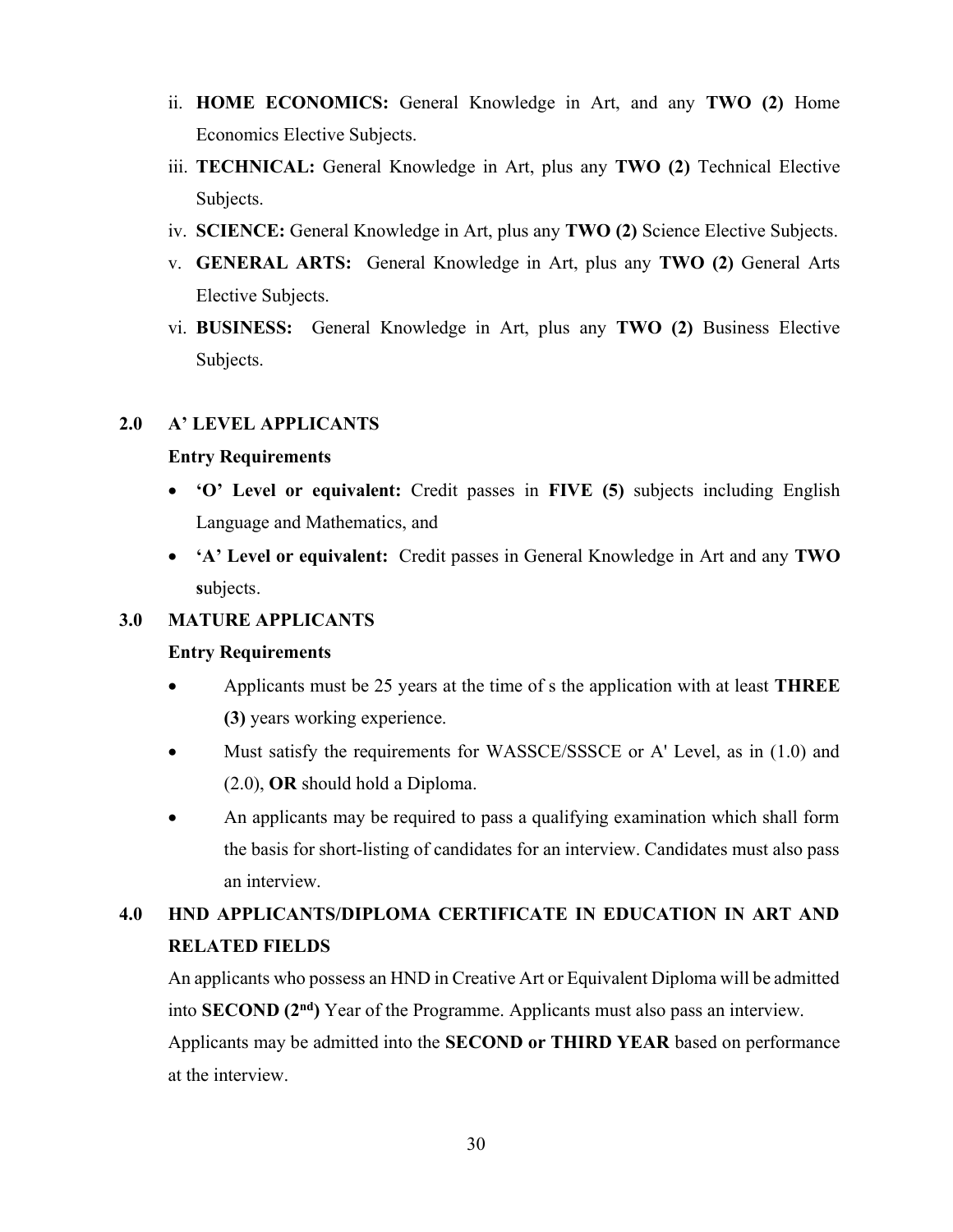## B. BA. COMMUNICATION DESIGN (GRAPHIC DESIGN)

### 1.0 WASSCE/SSSCE APPLICANTS

Core Subjects: Credit passes in English Language, Mathematics and Integrated Science or Social Studies. .

Elective Subjects: Credit passes in Graphic Design, General Knowledge in Art and any other Visual Arts Elective Subject excluding Leatherwork, Basketry and Bead making.

## 2.0 A' LEVEL APPLICANTS

### Entry Requirements

- 'O' Level or equivalent: Credit passes in FIVE (5) subjects including English Language and Mathematics, and
- 'A' Level or equivalent: Credit passes in TWO (2) subjects including Art, preference would be given to applicants with THREE (3) passes at the A' Level with grade A or B in Art.

### 3.0 MATURE APPLICANTS

### Entry Requirements

- Applicants must be 25 years at the time of s the application with at least **THREE** (3) years working experience.
- Must satisfy the requirements for WASSCE/SSSCE or A' Level, as in (1.0) and  $(2.0).$
- An applicants may be required to pass a qualifying examination which shall form the basis for short-listing of candidates for an interview. Candidates must also pass an interview and a practical examination.

## C. BA. INTEGRATED RURAL ART AND INDUSTRY

### 1.0 WASSCE/SSSCE APPLICANTS

Core Subjects: Credit passes in English Language, Mathematics and Integrated Science or Social Studies.

Elective Subjects: Credit passes in THREE (3) subjects from Picture Making, Leatherwork, Graphic Design, Textiles, Jewellery, Basketry, Sculpture, Ceramics, General Knowledge in Art, Management in Living, Clothing & Textiles, Food and Nutrition, Physics, Chemistry, Elective Mathematics, Biology, Technical Drawing,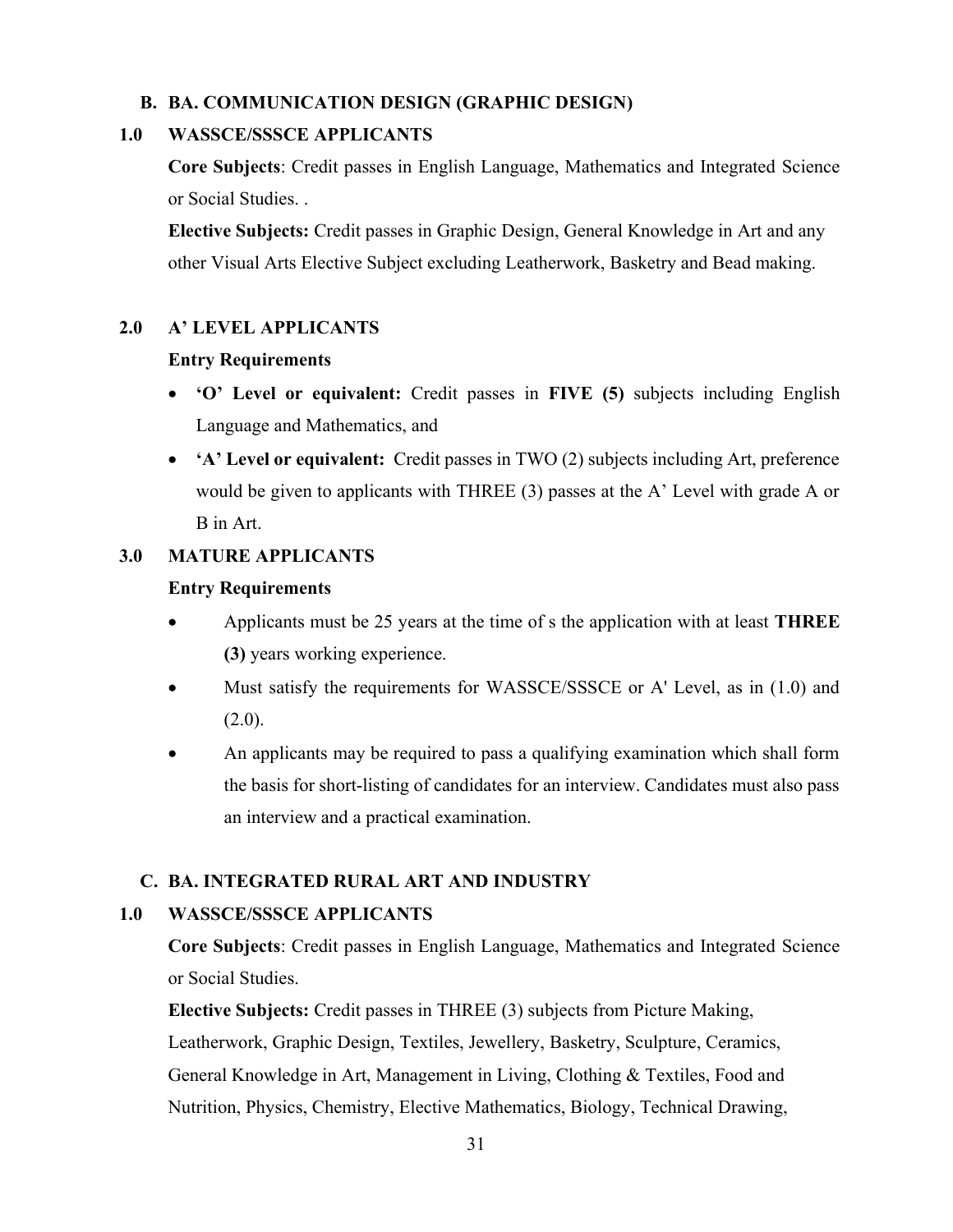Woodwork, Metalwork, Religious Studies, Construction, Economics, History, Akan, Geography, Literature in English, Business Management, Accounting, and Costing.

## 2.0 'A' LEVEL APPLICANTS

## Entry Requirements

- 'O' Level or equivalent: Credit passes in FIVE (5) subjects including English Language and Mathematics, and
- 'A' Level or equivalent: Credit passes in TWO (2) subjects including Art.

## 3.0 MATURE APPLICANTS

## Entry Requirements

- Applicants must be 25 years at the time of s the application with at least THREE (3) years working experience.
- Must satisfy the requirements for WASSCE/SSSCE or A' Level, as in (1.0) and  $(2.0).$
- An applicants may be required to pass a qualifying examination at which they must submit a portfolio of Artworks showing interest in Rural and Industrial Art.
- Candidates must also pass an interview and a practical examination.

## 4.0 DIPLOMA HOLDERS

## Entry Requirements

- An applicants who possess the Diploma in Rural Art and Industry High National Diploma (HND) in Education will be admitted into SECOND or THIRD YEAR of the Programme.
- Applicants must also pass an interview or written examination or both.

## D. BA. PUBLISHING STUDIES

## 1.0 WASSCE/SSSCE APPLICANTS

Core Subjects: Credit passes in English Language, Mathematics and Integrated Science or Social Studies.

Elective Subjects: Credit passes in THREE (3) subjects from any of the following groupings: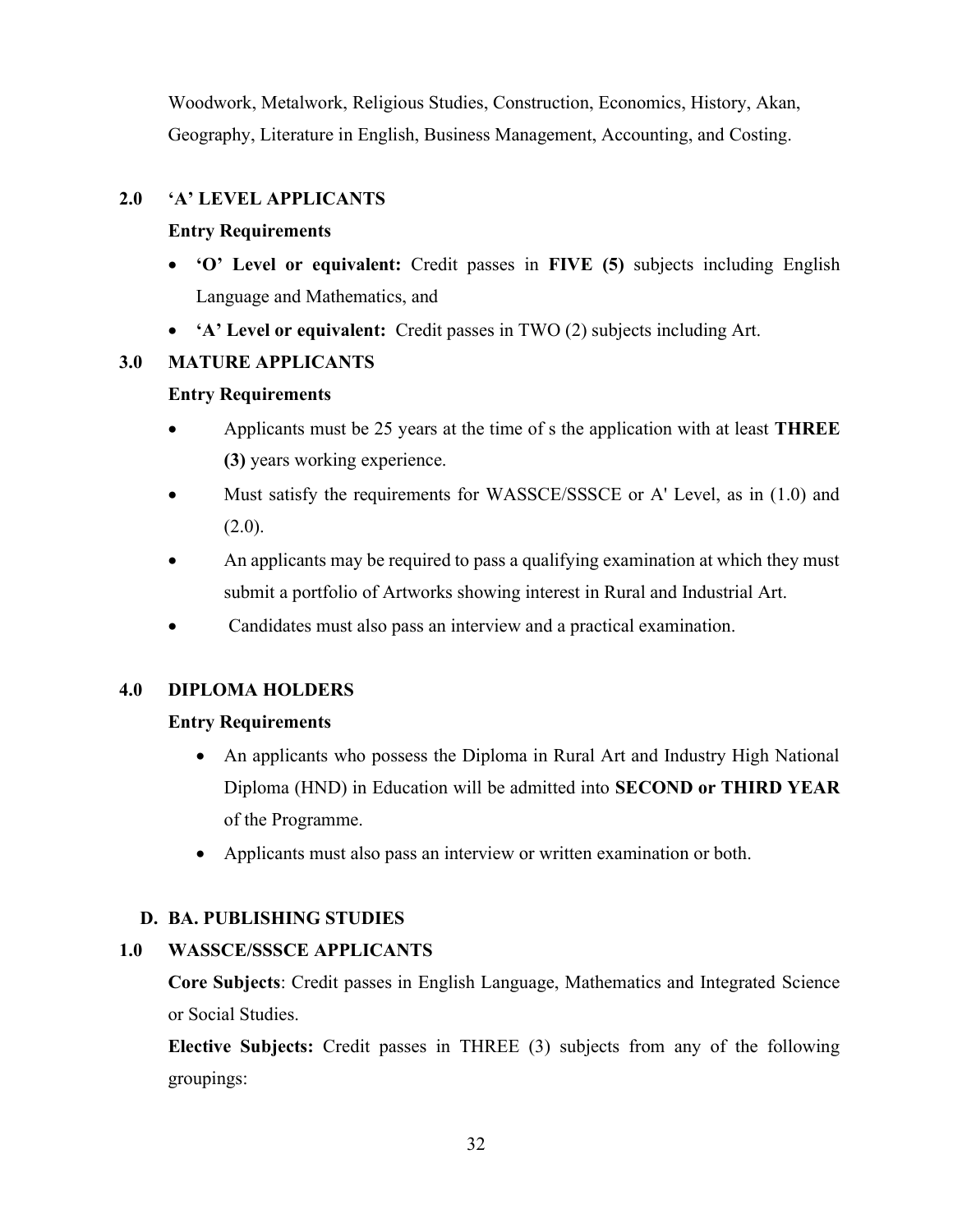- i. VISUAL ARTS: General Knowledge in Art, Picture Making and/or Graphic Design plus Textiles or Sculpture or Leatherwork.
- ii. GENERAL ARTS: Geography, Economics, Government, English Language, History, Religious Studies, French, Ghanaian Languages etc.
- iii. BUSINESS: Economics, Accounting, Introduction to Business Management, Business Mathematics and Principles of Costing and Elective Mathematics.
- iv. VOCATIONAL/HOME ECONOMICS: General knowledge in Art, Management in Living plus either Food and Nutrition or Clothing and Textiles
- v. SCIENCE: Biology, Chemistry plus Mathematics or Physics

## 2.0 A' LEVEL APPLICANTS

## Entry Requirements

- 'O' Level or equivalent: Credit passes in FIVE (5) subjects including English Language and Mathematics, and
- 'A' Level or equivalent: Credit passes in at least TWO (2) passes in the relevant subject areas as indicated in (1.0) above.

## 3.0 MATURE APPLICANTS

## Entry Requirements

- Applicants must be 25 years at the time of s the application with at least  $FIVE (5)$ years working experience.
- Must satisfy the requirements for WASSCE/SSSCE or A' Level, as in (1.0) and  $(2.0).$
- Candidates must also pass an interview and a practical examination.

## E. BA METAL PRODUCT DESIGN TECHNOLOGY

## 1.0 SSSCE/WASSCE APPLICANTS

Core Subjects: Credit passes in English Language, Mathematics and Integrated Science or Social Studies.

Elective Subjects: Credit passes in THREE (3) subjects from the following disciplines: Visual Art, Home Economics, Technical, Science, General Arts and Business.

## 2.0 'A' LEVEL APPLICANTS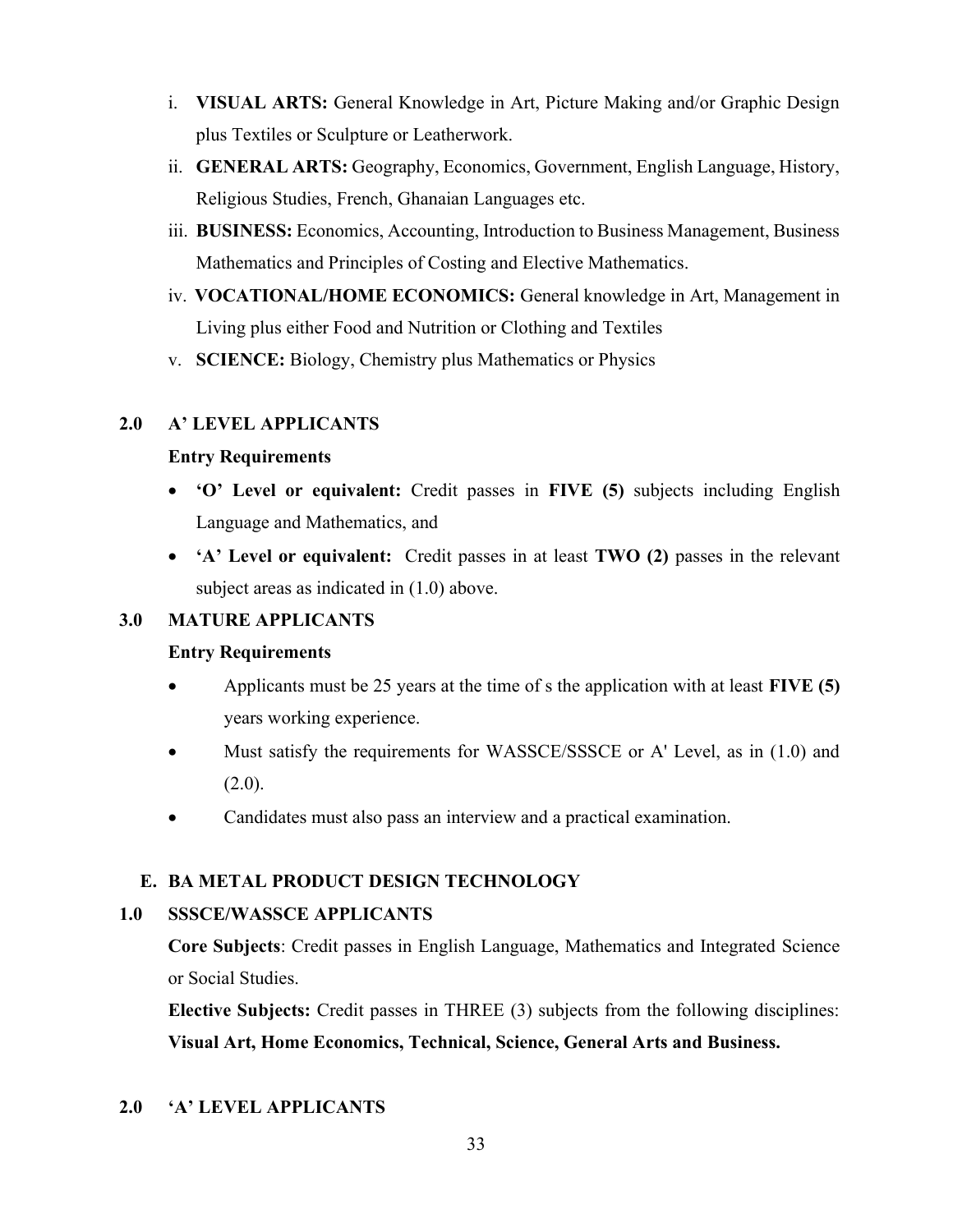### Entry Requirements

- 'O' Level or equivalent: Credit passes in FIVE (5) subjects including English Language and Mathematics, and
- 'A' Level or equivalent: Credit passes in at least TWO (2) passes in the relevant subject areas as indicated in  $(1.0)$  above.

## 3.0 MATURE APPLICANTS

## Entry Requirements

- Applicants must be 25 years at the time of the application.
- Must satisfy the requirements for WASSCE/SSSCE or A' Level, as in (1.0) and  $(2.0).$
- Candidates must also pass an interview and a practical examination.

## 4.0 HND AND DIPLOMA CERTIFICATE IN RELEVANT AREAS

Applicants may be admitted to start either from the SECOND or THIRD YEAR based on performance at the interview.

## F. BSC. TEXTILE DESIGN AND TECHNOLOGY

## G. BSC. FASHION DESIGN

## 1.0 WASSCE APPLICANTS

Core Subjects: Credit passes in English Language, Mathematics and Integrated Science or Social Studies. .

Elective Subjects: Credit passes in THREE (3) subjects from the following disciplines: Visual Arts, Home Economics, Technical, Science, General Arts, and Business.

## 2.0 A' LEVEL APPLICANTS

## Entry Requirements

- 'O' Level or equivalent: Credit passes in FIVE (5) subjects including English Language and Mathematics, and
- 'A' Level or equivalent: Credit passes in at least TWO (2) passes in the relevant subject areas as indicated in  $(1.0)$  above.

## 3.0 MATURE APPLICANTS

## Entry Requirements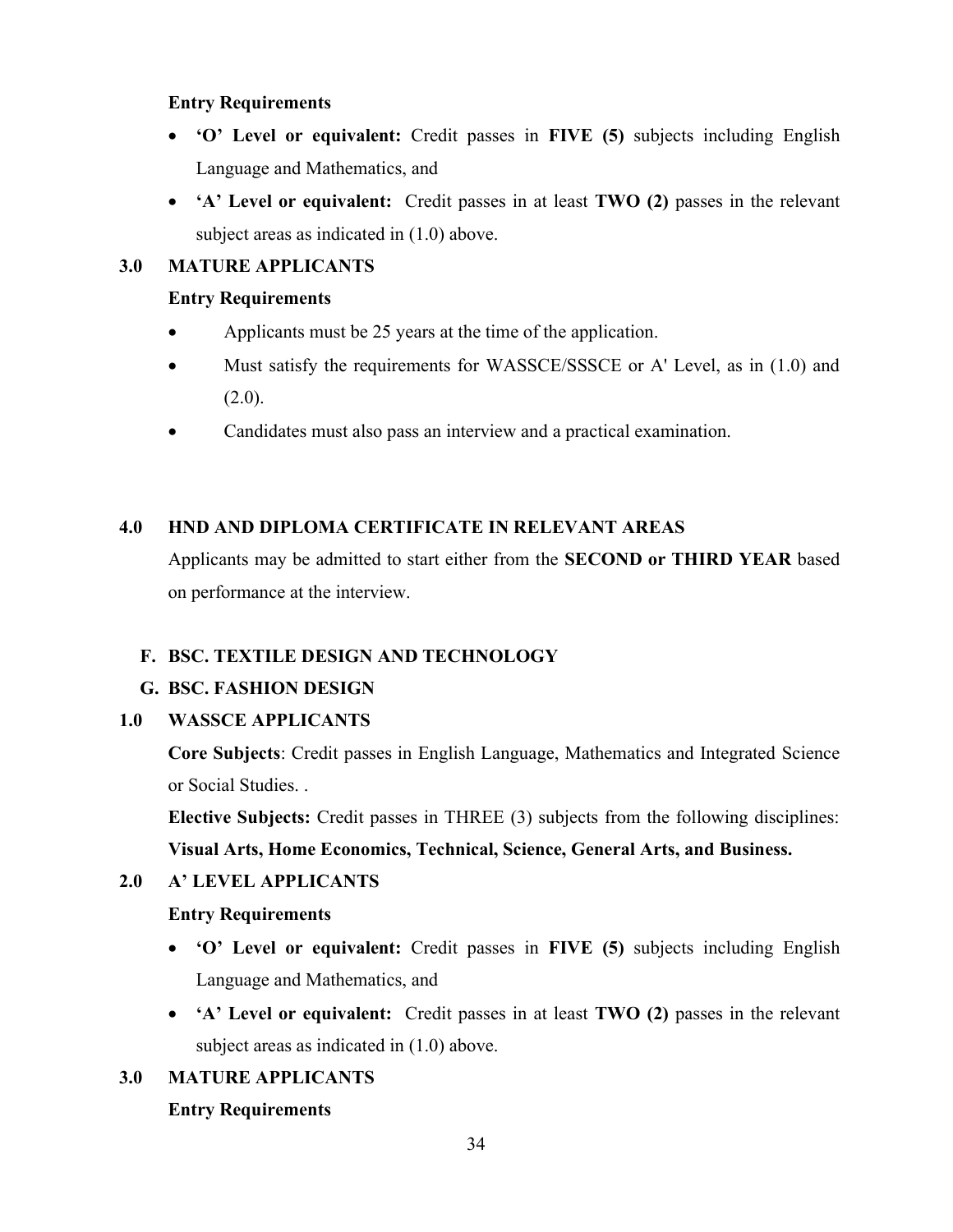- Applicants must be 25 years at the time of the application.
- Must satisfy the requirements for WASSCE/SSSCE or A' Level, as in (1.0) and  $(2.0).$
- Candidates must also pass an interview and a practical examination.

## 4.0 HND AND DIPLOMA CERTIFICATE IN RELEVANT AREAS

Applicants may be admitted to start either from the SECOND or THIRD YEAR based on performance at the interview.

## H. BFA. CERAMICS

## 1.0 WASSCE/SSSCE APPLICANTS

Core Subjects: Credit passes in English Language, Mathematics and Integrated Science or Social Studies.

Elective Subjects: Credit passes in THREE (3) subjects from ANY of the following disciplines: Visual Art, Home Economics, and General Arts.

## 2.0 'A' LEVEL APPLICANTS

## Entry Requirements

- 'O' Level or equivalent: Credit passes in FIVE (5) subjects including English Language and Mathematics, and
- 'A' Level or equivalent: Credit passes in at least TWO (2) passes in the relevant subject areas as indicated in (1.0) above.

## 3.0 MATURE APPLICANTS

## Entry Requirements

- Applicants must be 25 years at the time of the application.
- Must satisfy the requirements for WASSCE/SSSCE or A' Level, as in (1.0) and  $(2.0).$
- Candidates must also pass an interview and a practical examination.

## 4.0 HND AND DIPLOMA CERTIFICATE IN RELEVANT AREAS

Applicants with certificate in relevant areas may be admitted to start either from the SECOND or THIRD YEAR based on performance at the interview.

## I. BSC. CERAMIC TECHNOLOGY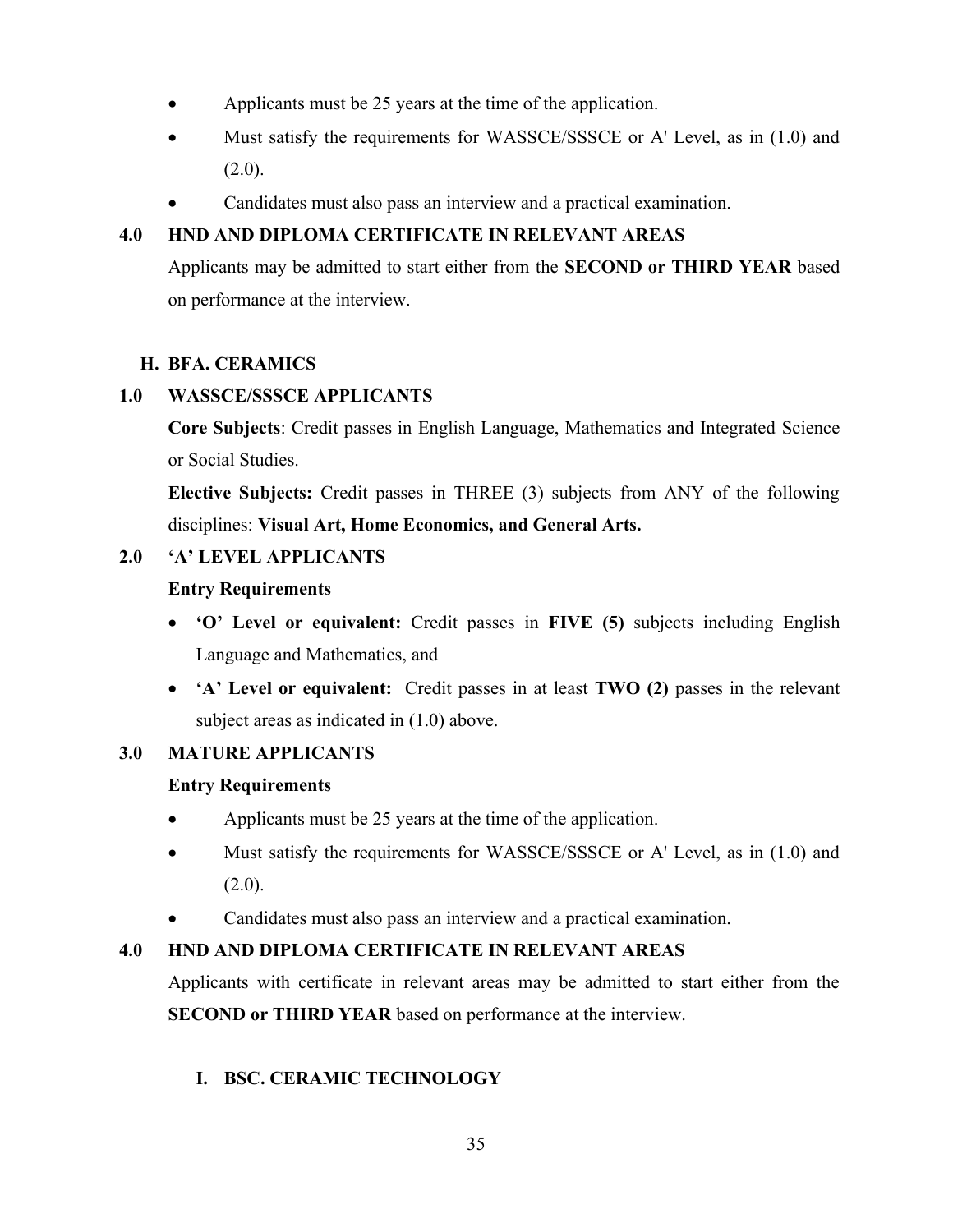## 1.0 WASSCE/SSSCE APPLICANTS

Core Subjects: Credit passes in English Language, Mathematics and Integrated Science or Social Studies.

Elective Subjects: Credit passes in any THREE (3) subjects from any ONE of the following groupings:

- Visual Art: Ceramics, General Knowledge-in-Art, and Chemistry or Mathematics or Physics.
- Science: Mathematics, Chemistry, Physics or Biology.
- Technical: Technical Drawing, Building Construction, Applied Electricity, Auto Mechanics, Electronics, Physics.

## 2.0 'A' LEVEL APPLICANTS AND EQUIVALENT

## Entry Requirements

- 'O' Level or equivalent: Credit passes in FIVE (5) subjects including English Language and Mathematics, and
- 'A' Level or equivalent: Credit passes in THREE (3) in Chemistry, Mathematics, Physics or Biology.

## 3.0 MATURE APPLICANTS

## Entry Requirements

- Applicants must be 25 years at the time of the application.
- Must satisfy the requirements for WASSCE/SSSCE or A' Level, as in (1.0) and  $(2.0).$
- Candidates must also pass an interview and a practical examination

## 4.0 HND AND DIPLOMA CERTIFICATE

Applicants with certificate in relevant area may be admitted to start either from the SECOND or THIRD YEAR based on performance at the interview.

## Faculty of Educational Studies

## B.Ed. JUNIOR HIGH SCHOOL EDUCATION (With the following Options):

a. Mathematics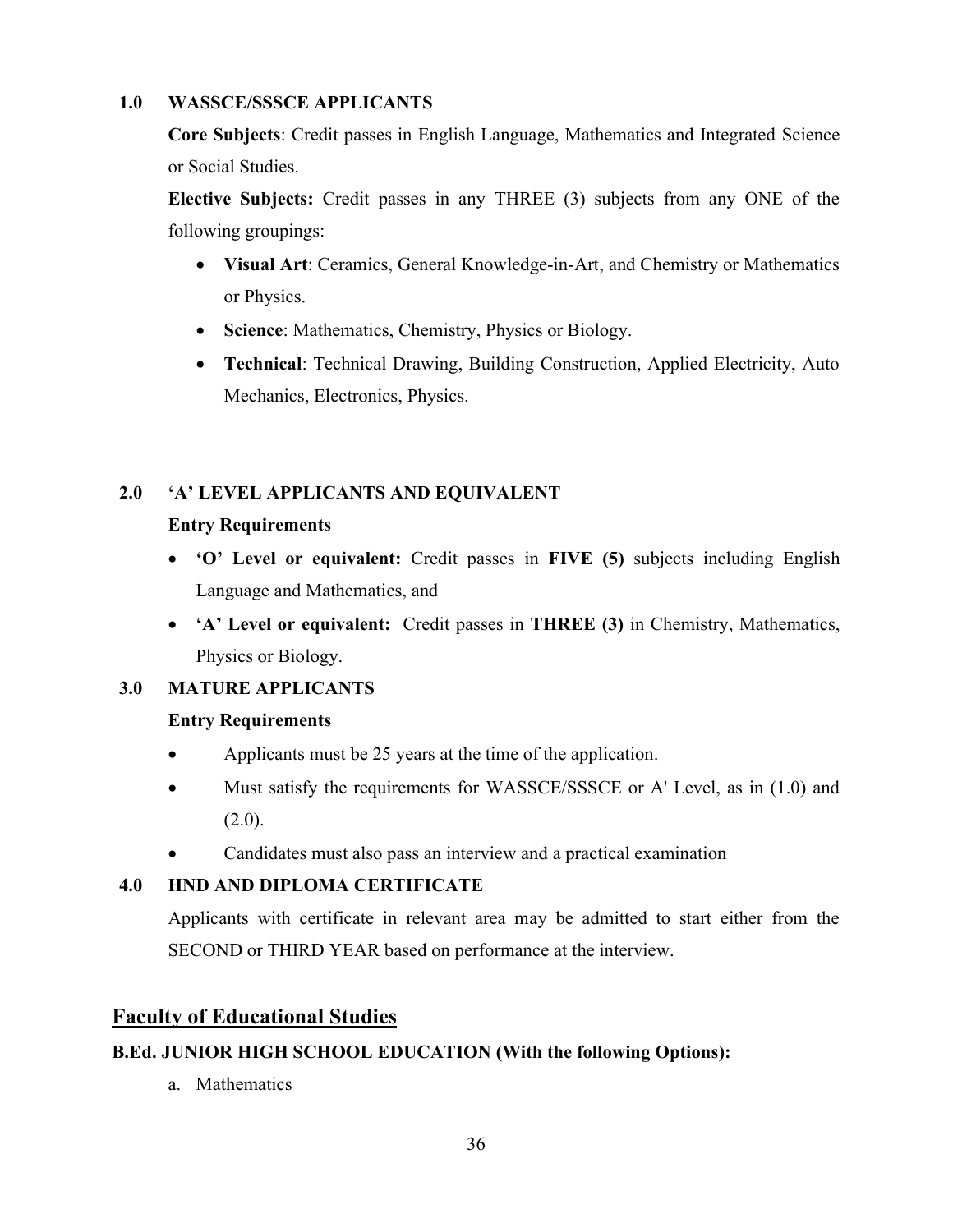- b. Science
- c. I.C.T.
- d. Agricultural Science
- e. Visual Art
- f. History and
- g. Geography

## 1.0 WASSCE/SSSCE APPLICANTS

Core Subjects: Credit passes in English Language, Mathematics and Integrated Science or Social Studies.

Elective Subjects: Credit passes in any THREE (3) subjects from the following programmes:

- i. Science, General Agriculture, and I.C.T. (for a-d)
- ii. Visual Art (for e)
- iii. General Arts including History or Geography, as may be applied (for f and g)

### 2.0 'A' LEVEL APPLICANTS

#### Entry Requirements

- 'O' Level or equivalent: Credit passes in FIVE (5) subjects including English Language and Mathematics, and
- 'A' Level or equivalent: Credit passes in THREE (3) subjects from the following programmes:
- i. Science, General Agriculture, and I.C.T. (for a-d)
- ii. Visual Art (for e)
- iii. General Arts including History or Geography, as may be applied (for f and g)

## COLLEGE OF SCIENCE

- A. BSC. BIOCHEMISTRY
- B. FOOD SCIENCE AND TECHNOLOGY
- C. BSC. HUMAN NUTRITION
- D. BSC. DIETETICS
- 1.0 WASSCE/SSSCE APPLICANTS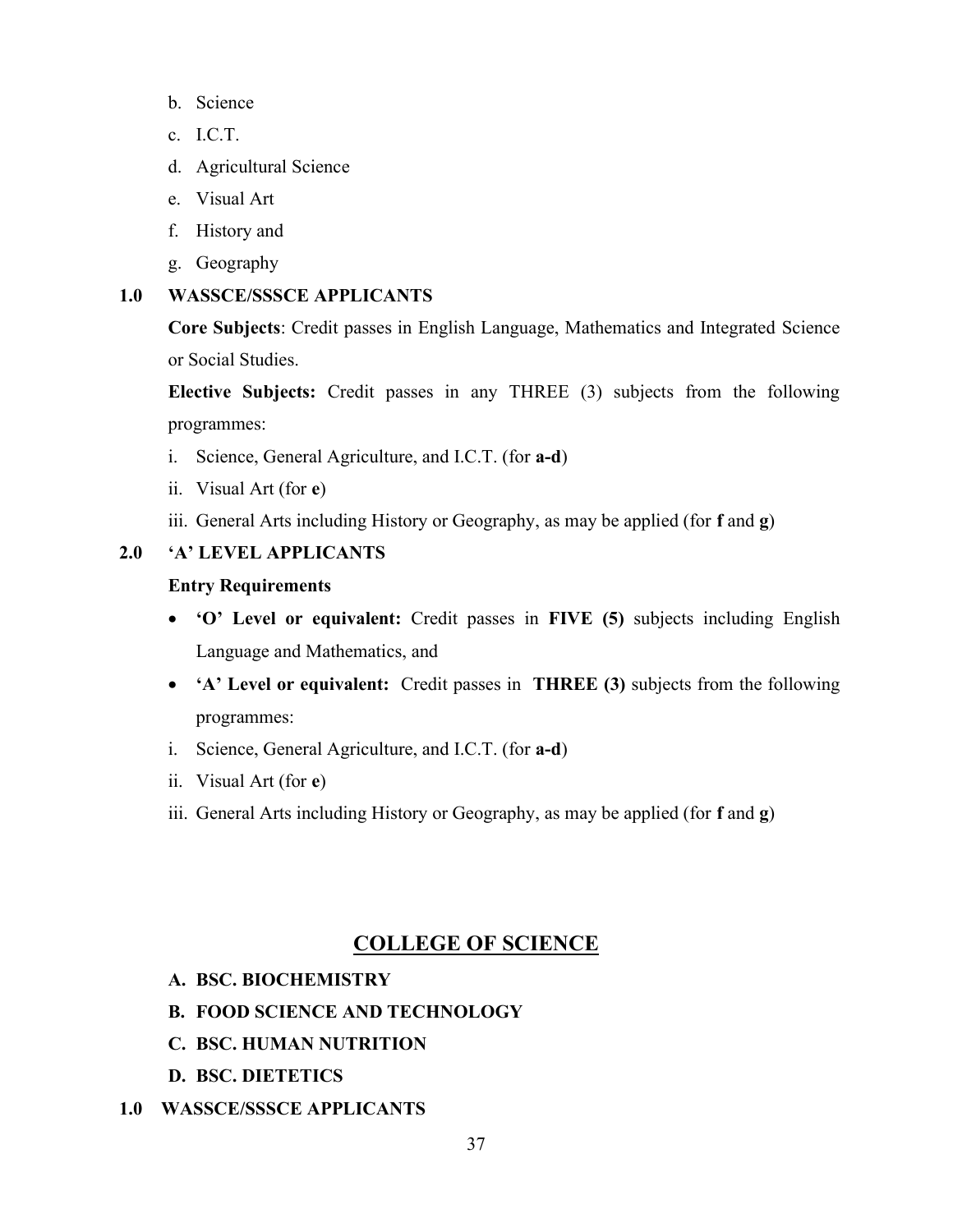#### Entry Requirements

Core Subjects: Credit passes in English Language, Mathematics and Integrated Science or Social Studies.

Elective Subjects: Credit passes in any THREE (3) subjects including: Biology, Chemistry and either Physics or Mathematics, OR

For (D&C), credit passes in any **THREE** (3) of the following subjects: Food and Nutrition, Home Management, Management in Living, and Home Economics, with either Chemistry or Biology is acceptable.

#### E. BSC. CHEMISTRY

#### Entry Requirements

Core Subjects: Credit passes in English Language, Mathematics and Integrated Science or Social Studies.

Elective Subjects: Credit passes in Chemistry, Physics, Mathematics or Biology.

#### F. BSC. PHYSCICS

#### G. BSC. METEOROLOGY AND CLIMATE SCIENCE

#### Entry Requirements

Core Subjects: Credit passes in English Language, Mathematics and Integrated Science or Social Studies.

Elective Subjects: Credit passes in Mathematics, Physics and Chemistry or Electronics.

#### H. BSc. MATHEMATICS

#### Entry Requirements

Core Subjects: Credit passes in English Language, Mathematics and Integrated Science or Social Studies.

Elective Subjects: Credit passes in Mathematics, Physics and Chemistry or Biology.

#### I. BSC. ACTUARIAL SCIENCE

#### Entry Requirements

Core Subjects: Credit passes in English Language, Mathematics and Integrated Science or Social Studies.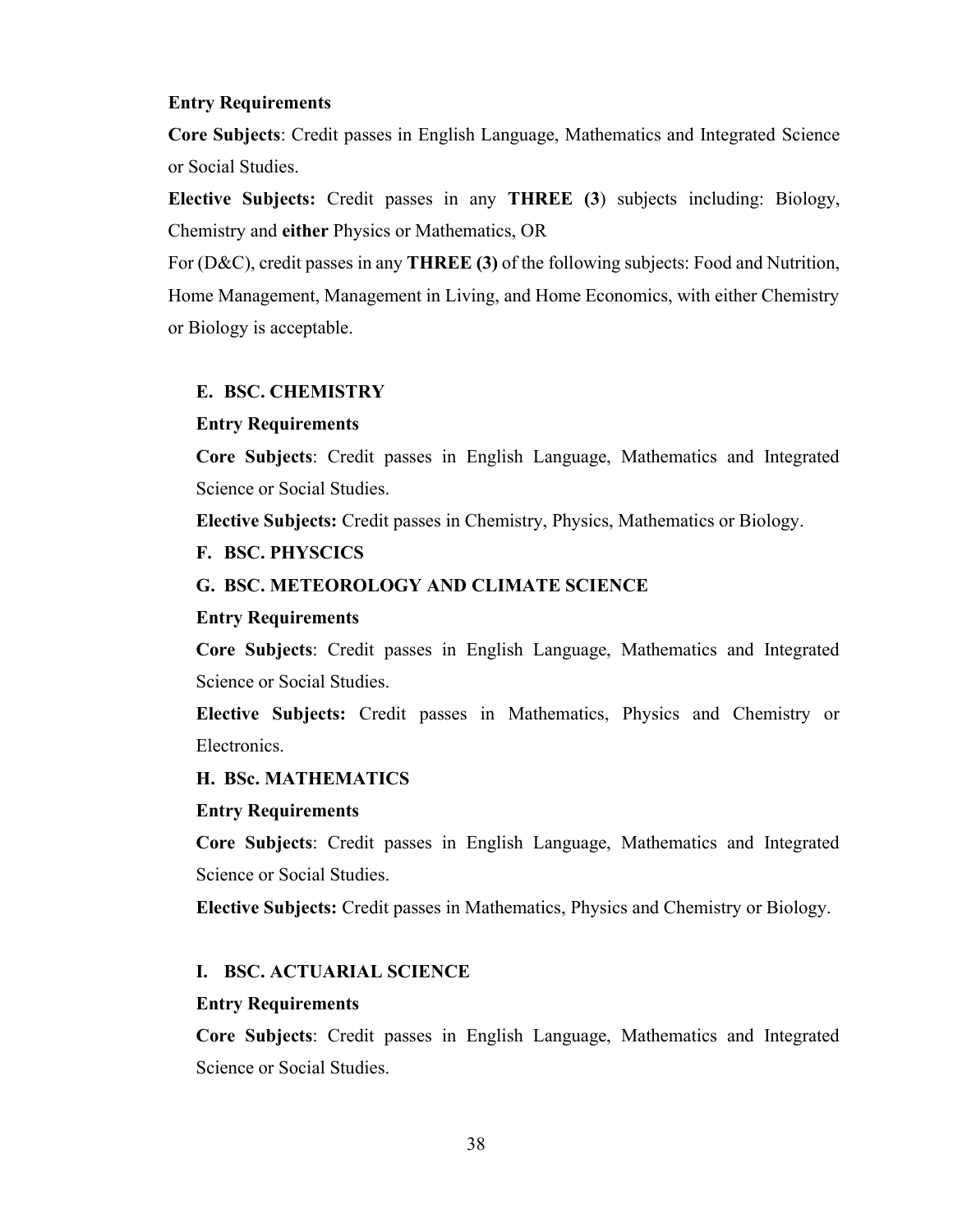Elective Subjects: Credit passes in Mathematics and any TWO (2) from the following: Physics, Chemistry, Economics, Geography, Technical Drawing, Business Management, Principle of Costing, and Accounting.

#### J. BSC. STATISTICS

#### Entry Requirements

Core Subjects: Credit passes in English Language, Mathematics and Integrated Science or Social Studies.

Elective Subjects: Credit passes in Mathematics and any TWO (2) from the following: Physics, Chemistry, Economics, Geography, and Technical Drawing, Business Management, Principle of Costing and Accounting.

#### K. BSC. COMPUTER SCIENCE

#### Entry Requirements

Core Subjects: Credit passes in English Language, Mathematics and Integrated Science or Social Studies.

Elective Subjects: Credit passes in Mathematics, Physics and either Chemistry or Applied Electricity or Electronics.

#### L. DOCTOR OF OPTOMETRY (OD)

#### Entry Requirements

Core Subjects: Credit passes in English Language, Mathematics and Integrated Science.

Elective Subjects: Credit passes in Biology, Physics, and either Chemistry or Mathematics. Short listed applicants are expected to pass an interview.

#### M. BSC. BIOLOGICAL SCIENCES

#### N. BSC. ENVIRONMENTAL SCIENCE

#### Entry Requirements

Core Subjects: Credit passes in English Language, Mathematics and Integrated Science.

Elective Subjects: Credit passes in Biology, Chemistry and either Physics or Mathematics.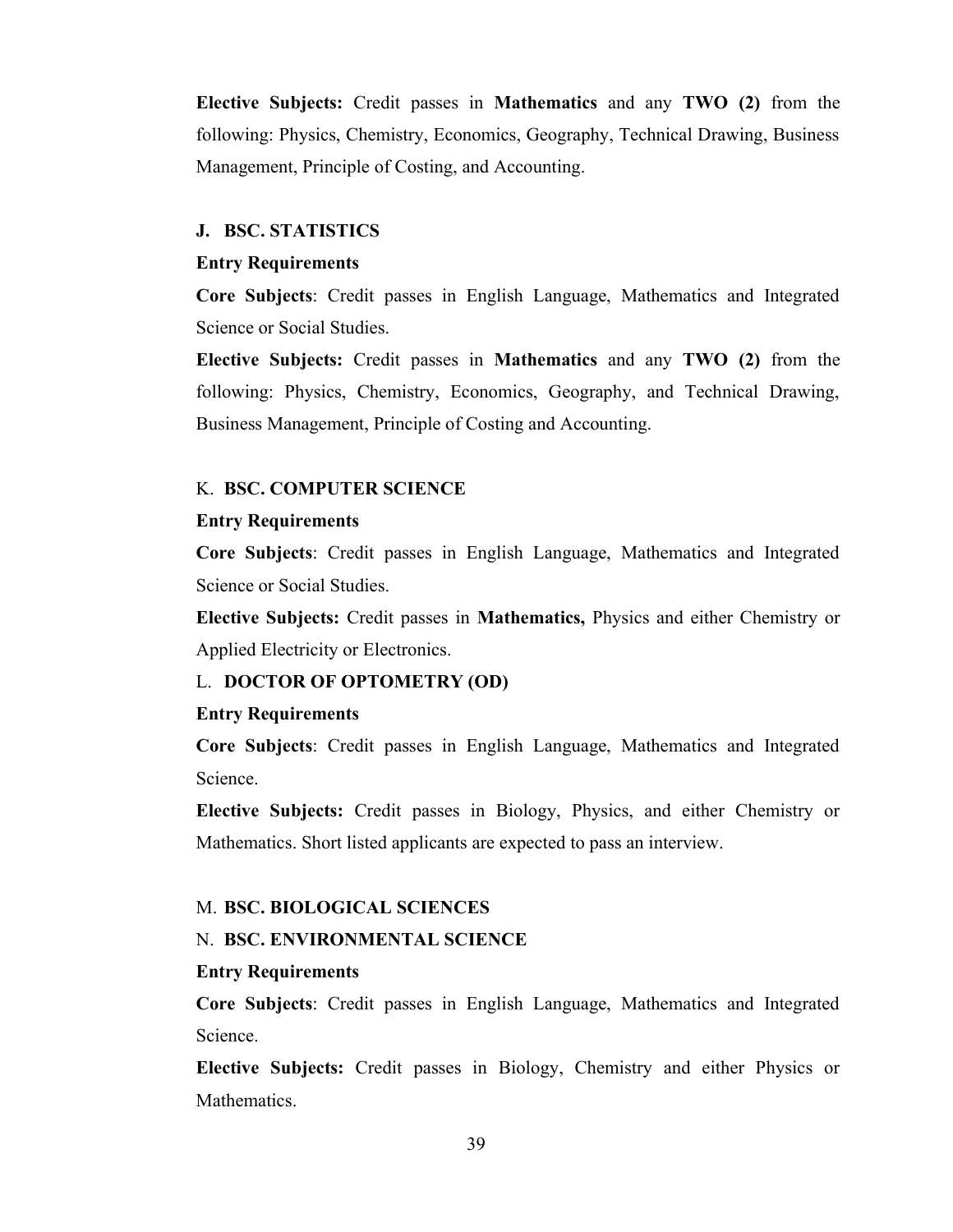For Environmental Science, Agricultural Science is acceptable in replace Biology.

## 2.0 'A' LEVEL AND EQUIVALENT

- A. BSC. BIOCHEMISTRY
- B. BSC. FOOD SCIENCE AND TECHNOLOGY
- C. BSC. BIOLOGICAL SCIENCE
- D. BSC. ENVIRONMENTAL SCIENCE

## Entry Requirements

- 'O' Level or equivalent: Credit passes in FIVE (5) subjects including English Language and Mathematics, and
- 'A' Level or equivalent: Credit passes in Biology, Chemistry, and either Physics or Mathematics.

For E & F, Agricultural Science is acceptable in replace Biology

- E. BSC. CHEMISTRY
- F. BSC PHYSICS

## G. BSC METROLOGY AND CLIMATE SCIENCE

## Entry Requirements

- 'O' Level or equivalent: Credit passes in FIVE (5) subjects including English Language and Mathematics, and
- 'A' Level or equivalent: Credit passes in Mathematics, Chemistry, and Physics.

## H. BSC. MATHEMATICS

## Entry Requirements

- 'O' Level or equivalent: Credit passes in FIVE (5) subjects including English Language and Mathematics, and
- 'A' Level or equivalent: Credit passes in Mathematics, Physics, and Chemistry or Biology.
- I. BSC. STATISTICS
- J. BSC. ACTUARIAL SCIENCE

## K. BSC. COMPUTER SCIENCE

## Entry Requirements

 'O' Level or equivalent: Credit passes in FIVE (5) subjects including English Language, Mathematics, and Additional/Elective Mathematics, and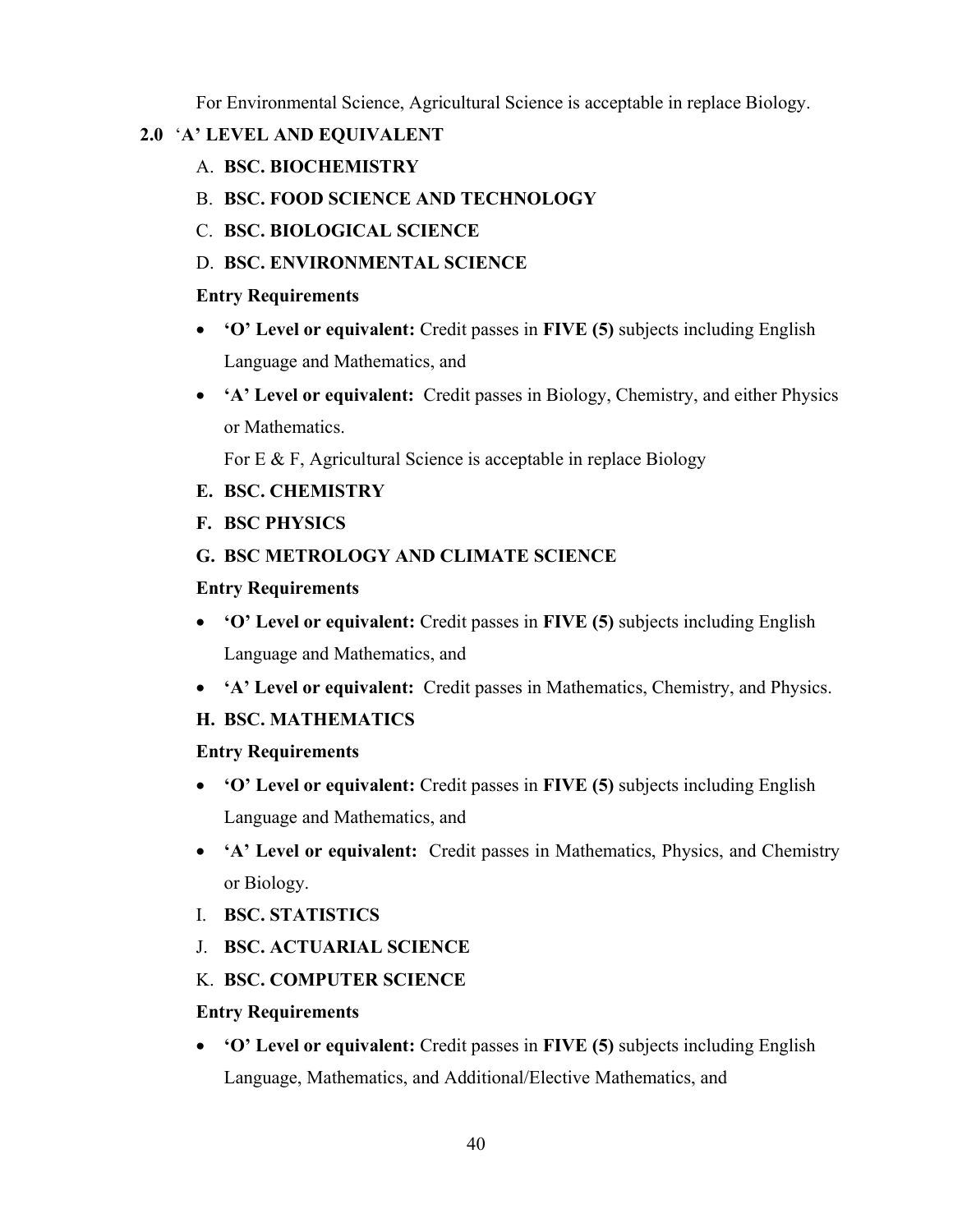'A' Level or equivalent: Credit passes in THREE (3) subjects including Mathematics.

## L. DOCTOR OF OPTOMETRY (OD)

## Entry Requirements

- 'O' Level or equivalent: Credit passes in FIVE (5) subjects: Biology, Chemistry, Physics or Additional Mathematics, English Language, and Mathematics.
- 'A' Level or equivalent: Credit passes in THREE (3) subjects including Mathematics Biology, Physics, and Chemistry.

## 3.0 HND AND OTHER DIPLOMA

## A. BSC BIOCHEMISTRY

## Entry Requirements

- Good class in a science related Programme from a recognized polytechnic. Applicant with Second Class (Upper Division) and (Lower Division) may be admitted to Third and SECOND YEAR of the Programme respectively.
- An applicant must pass an entrance examination.
- An applicant must also satisfy the university's general admission requirement for degree Programmes.

## B. BSC FOOD SCIENCE AND TECHNOLOGY

## Entry Requirements

- An applicants from a recognized polytechnic with Second Class (Upper Division) and (Lower Division) in the following Programmes: Food Technology, Food Processing, Food Production, Food and Beverage, Food Science, Nutrition, and Chemical Engineering may be admitted to Second or Third Year of the Programme after a successful entrance examination.
- An applicant must also satisfy the university's general admission requirement for degree Programmes.

## C. BSC. BIOLOGICAL SCIENCES

## D. BSC. ENVIRONMENTAL SCIENCE

## Entry Requirements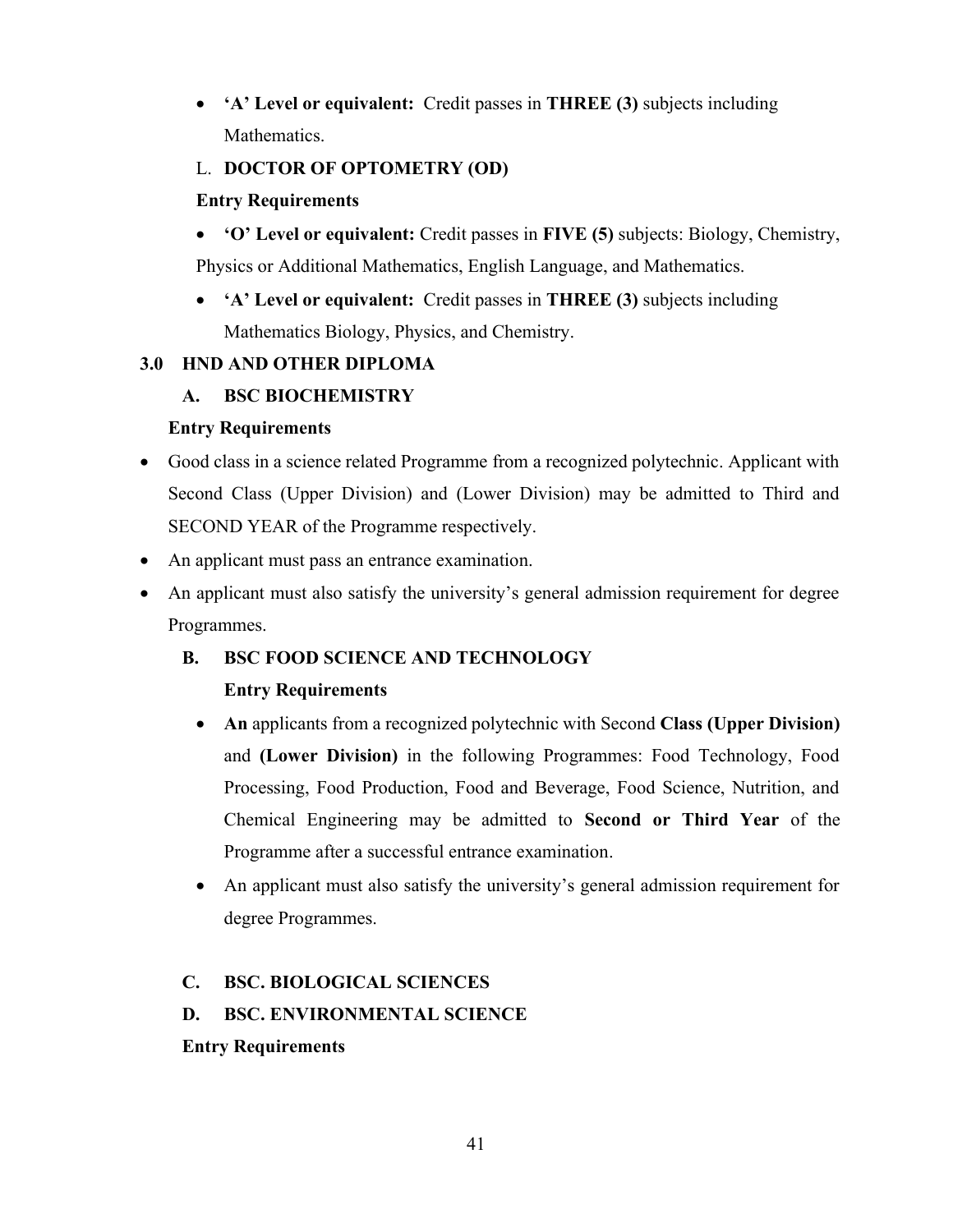- Applicants with Higher National Diploma (HND) and Diploma in Science, Laboratory Technology, or Medical Laboratory Technology are eligible to apply.
- Applicants with **Second Class Division or better** will be considered for admission into the SECOND YEAR of the Programme and would be required to make up their deficiencies in Biology and Chemistry.
- Applicants with other Diploma will be admitted into the first year of the programme.
- Such applicants must also satisfy the university's general admission requirement for degree Programmes.
- Agricultural Science is acceptable in replace Biology
- E. BSC. STATISTICS
- F. BSC. ACTURIAL SCIENCE
	- Applicants must have a minimum of  $2<sup>nd</sup>$  Class Lower Division in the following programmes: Statistics, Mathematics, Engineering, Economics, or any programme with the Mathematical Sciences with evidence of Mathematical or qualitative ability.

## 4. MATURE APPLICANTS

- A. BSc. BIOCHEMISTRY
- B. BSC FOOD SCIENCE AND TECHNOLOGY
- C. BSc. HUMAN NUTRITION
- D. BSC. DIETETICS
- E. BSC METEOROLOGY AND CLIMATE SCIENCE
- F. BSC. STATISTICS
- G. ACTURIAL SCIENCE
- H. BSc. COMPUTER SCIENCE
- I. BSc. BIOLOGICAL SCIENCES
- J. BSc. ENVIRONMENTAL SCIENCE
- K. DOCTOR OF OPTOMETRY (OD)

### Entry Requirements

• Applicants should be a least 25 years at the time of the application.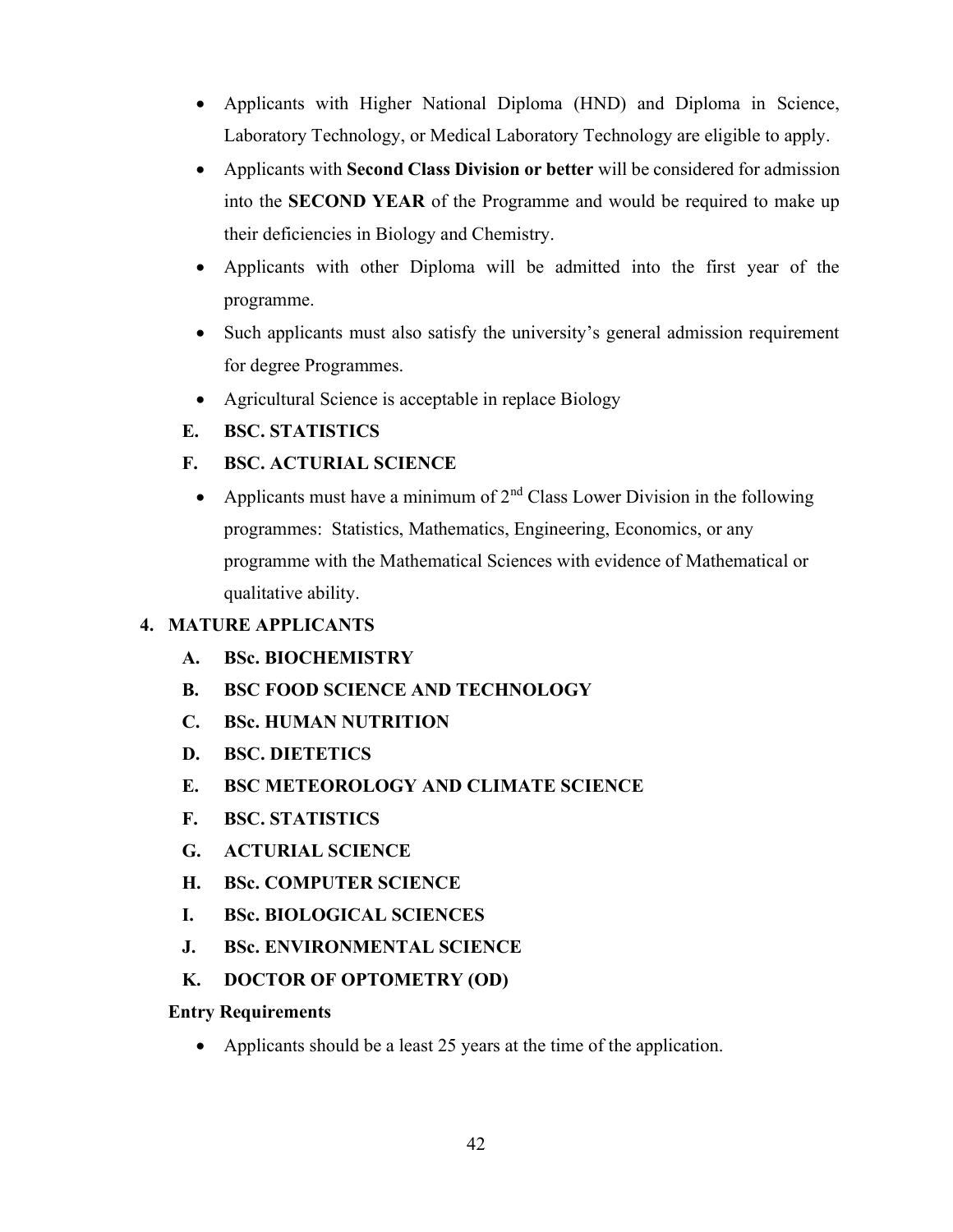- Applicants must satisfy the general requirements for the programme (i.e WASSCE/SSSCE, 'A' Level, and HND/Diploma)
- Short-listed applicants may take an Entrance Examination and pass an interview.
- For I & J, Agricultural Science is acceptable in replace Biology
- For programme (K), foreign students who have credit from Optometric courses will be required to present an official English translation and pass an interview, if shortlisted. Foreign students with BSc. in Natural Sciences such as Biology, Biochemistry, and Physics will be admitted after passing an interview.

## COLLEGE OF HEALTH SCIENCES

- 1. WASSCE/SSSCE APPLICANTS
	- A. BSc. HUMAN BIOLOGY (MEDICINE)
	- B. BSc. BDS (DENTAL SURGERY)
	- C. DVM. (VETERINARY MEDICINE)
	- D. BSc. MEDICAL LABORATORY TECHNOLOGY
	- E. BSc. GENERAL NURSING (REGULAR)
	- F. BSc. MIDWIFERY (REGULAR)
	- G. BSc. PHYSIOTHERAPY AND SPORTS SCIENCE
	- H. PHARM D (DOCTOR OF PHARMACY) 6 –YEARS
	- I. BHM. HERBAL MEDICINE
	- J. BSC. MEDICAL IMAGING
	- K. BSc PHYSICIAN ASSISTANTSHIP

## Entry Requirements

Core Subjects: Credit passes in English Language, Mathematics and Integrated Science or Social Studies.

Elective Subjects: Credit passes in Biology, Chemistry and Physics or Mathematics.

- For (A & B), programmes may be followed with a 3-year clinical Programme for the MB. ChB degree and BDS degree respectively.
- For Programme, (C), Animal Husbandry is acceptable in place of Biology.
- For  $(A, B, \& G)$ , short-listed Applicants must pass an interview.

## L. BSc. DISABILITY AND REHABILITATION STUDIES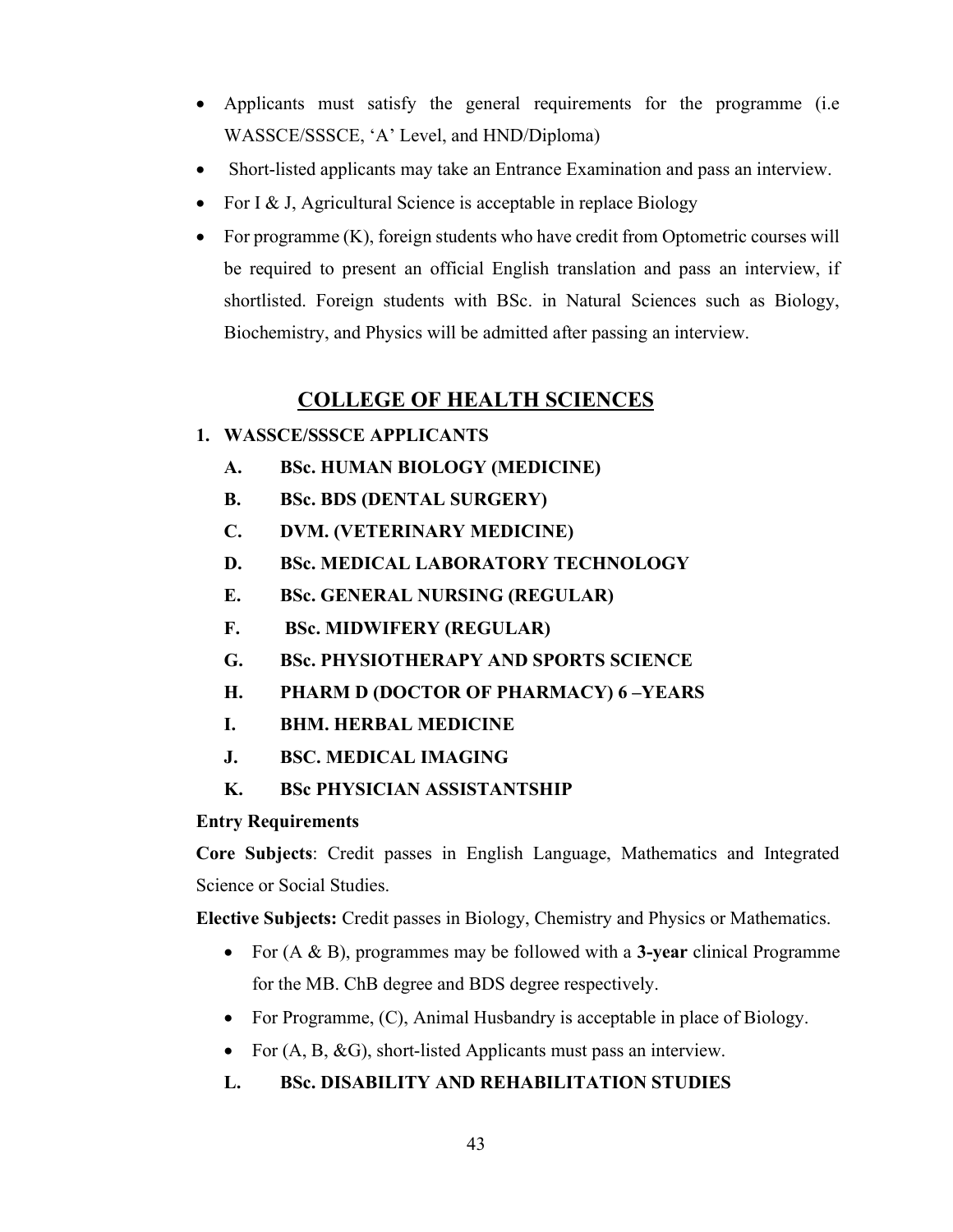## Entry Requirements

Core Subjects: Credit passes in English Language, Mathematics and Integrated Science or Social Studies.

Elective Subjects: Credit passes from the following groups: General Science, General Art, Business, Visual Art or Vocational.

## 2.0 'A' LEVEL APPLICANTS

- A. BSc. HUMAN BIOLOGY (MEDICINE)
- B. BSc. BDS (DENTAL SURGERY)
- C. DVM. (VETERINARY MEDICINE)
- D. BSc. MEDICAL LABORATORY TECHNOLOGY
- E. BSc. GENERAL NURSING (REGULAR)
- F. BSc. MIDWIFERY (REGULAR)
- G. BSc. PHYSIOTHERAPY AND SPORTS SCIENCE
- H. PHARM D (DOCTOR OF PHARMACY) 6 –YEARS
- I. BHM. HERBAL MEDICINE
- J. BSC. MEDICAL IMAGING
- K. BSc PHYSICIAN ASSISTANTSHIP

## Entry Requirements

- 'O' Level or equivalent: Credit passes in FIVE (5) subjects including English Language, Mathematics, and Additional/Elective Mathematics, and
- 'A' Level or equivalent: Credit passes in Biology, Chemistry and Physics or Mathematics.
- Applicants must also have a pass in General Paper.

## 3.0 MATURE APPLICANTS

- A. BSc. MEDICAL LABORATORY TECHNOLOGY
- B. PHARM D (DOCTOR OF PHARMACY) 6 –YEARS
- C. BHM. HERBAL MEDICINE
- D. BSC. MEDICAL IMAGING
- E. BSc PHYSICIAN ASSISTANTSHIP

## Entry Requirements

• Applicants should be a least 25 years at the time of the application.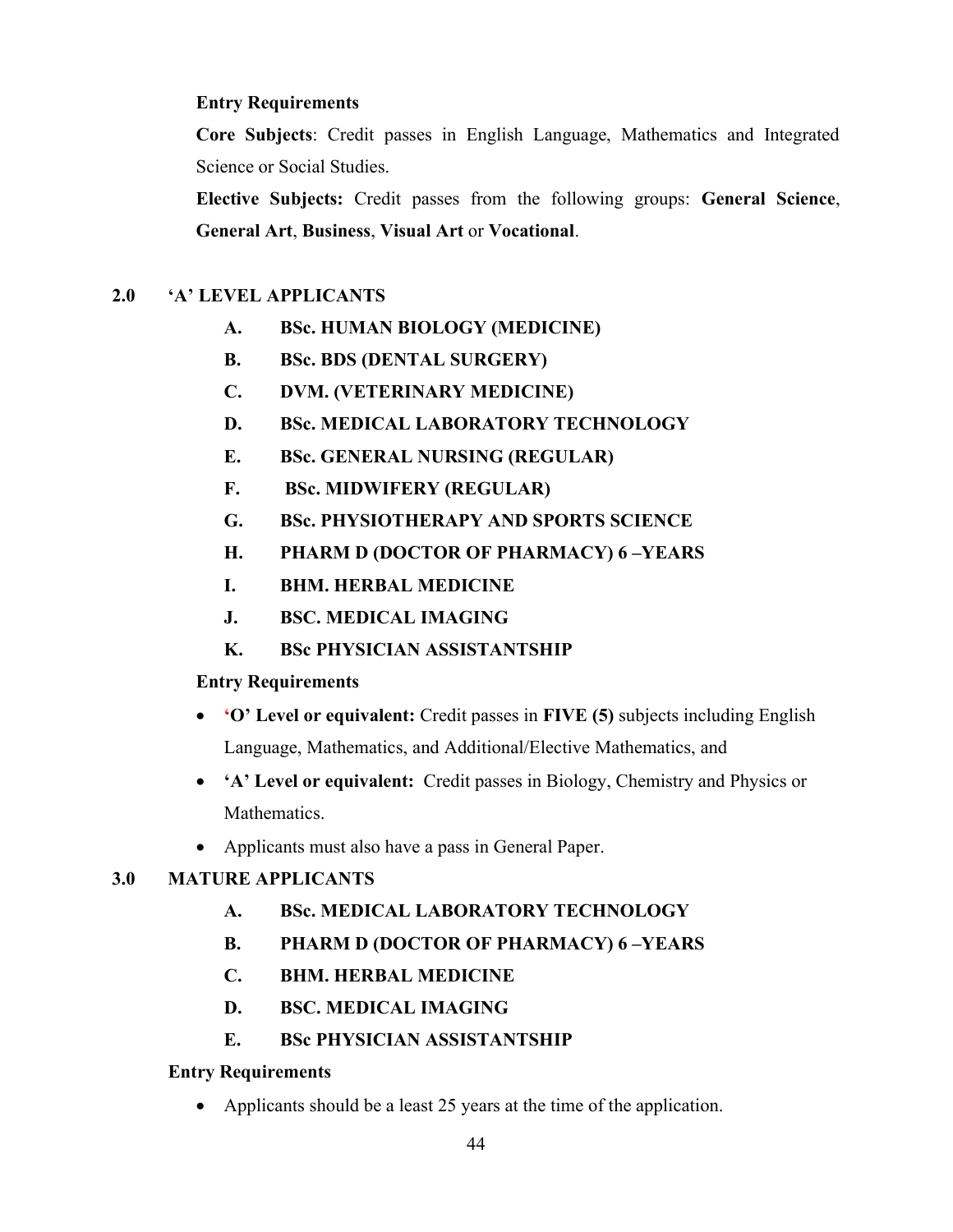- Applicants must satisfy the general requirements for the programme (i.e WASSCE/SSSCE, OR 'A' Level).
- For (A), Applicants with Diploma/Certificate in Medical Laboratory Technology with at least **One (1)** year post qualification experience shall be interviewed and successful Applicants placed in the SECOND YEAR. Mature Candidates with University Diploma in Medical Laboratory Technology (Top-Up) would be placed in the THIRD YEAR, whilst Candidates with Ministry of Health Diploma in Medical Laboratory Technology or HND in Science Laboratory Technology will be placed in SECOND YEAR. All Candidates must have TWO (2) YEARS Post-Qualification Experience, and must have passed an interview.
- Short-listed applicants may take an Entrance Examination and pass an interview.

# F. BSc. GENRAL NURSING (MATURE APPLICANTS FOR TOP-UP) Entry Requirements

- Applicants must be at least 25 years of age at the time of the application.
- Applicants must satisfy the University's General Requirements for Admission into Degree Programmes.
- Applicants must be Registered General Nurses with a Diploma in Nursing
- Applicants must have a minimum of **Two years** working experience in a clinical area.
- Applicants in this category must pass an Interview.

#### G. BSc. MIDWIFERY (MATURE APPLICANTS FOR TOP-UP)

- Applicants must be at least 25 years of age at the time of the application
- Applicants must satisfy the University's General Requirements for Admission into Degree Programmes.
- Applicants must be aregistered Midwives with a Diploma in Midwifery
- Applicants must have a minimum of TWO (2) years working experience in a clinical area
- Applicants in this category must pass an Interview.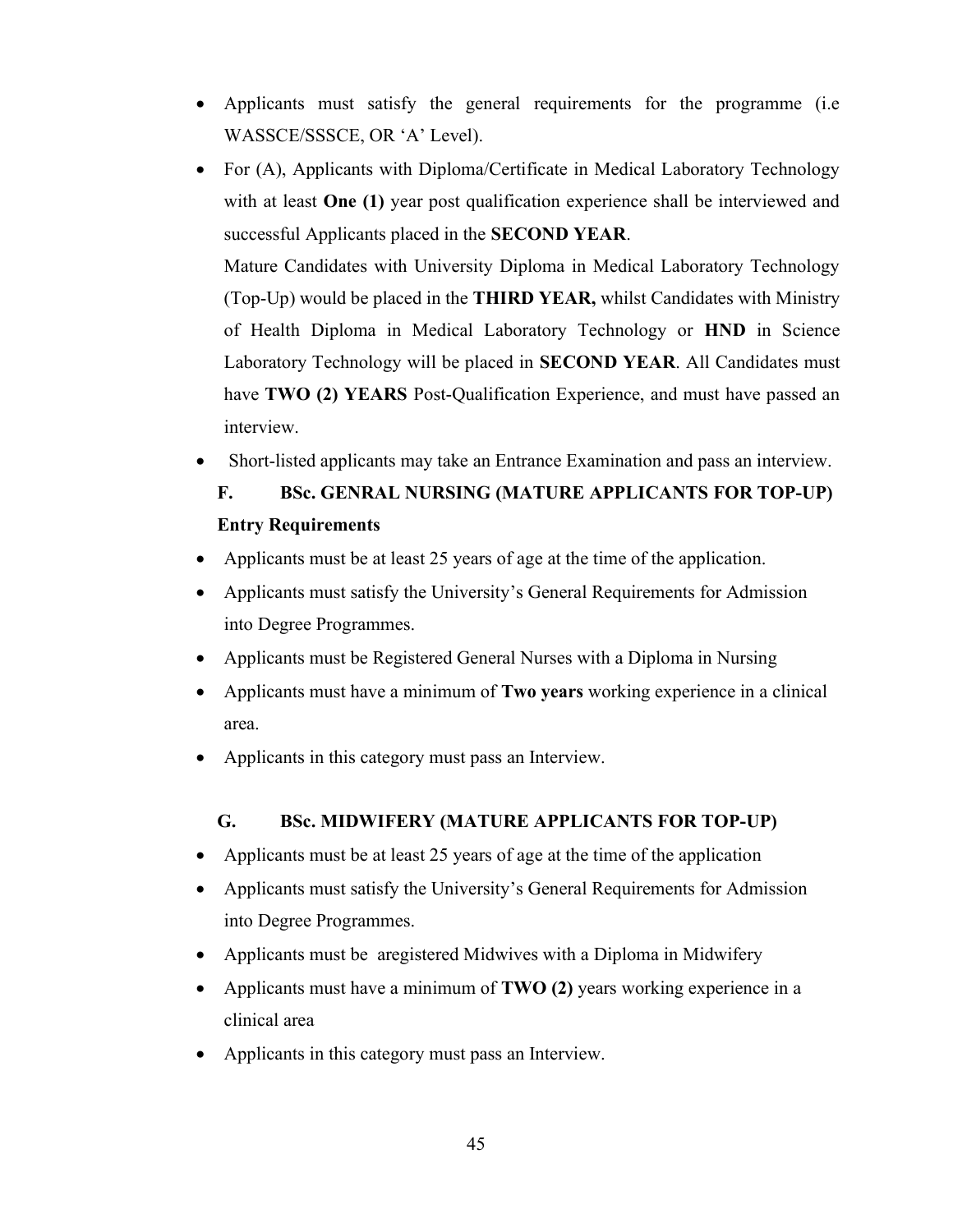## H. BSc. PHYSIOTHERAPY AND SPORTS SCIENCE

- Applicants should be a least 25 years at the time of the application.
- Applicants must satisfy the general requirements for the programme (i.e WASSCE/SSSCE, OR 'A' Level). OR
- Candidates who have relevant Diploma certificates in Sports and Exercise Science, Fitness Assessment, Physiotherapy and Orthotic Assistant, coaching etc. and who must have worked for at least three (3) years will be considered for admission into year two.
- Applicants must be declared medically fit by the University Hospital and must undergo a physical fitness assessment and must pass a written and/or oral interview conducted at the Department.

## 4.0 OTHER APPLICANTS

## A. DVM. (VETERINARY MEDICINE) – DIPLOMA HOLDERS

### Entry Requirements

- A Diploma from Pong-Tamale Veterinary School or any other recognized Veterinary Training Institutions,
- Three (3) years relevant Post qualification working experience.
- All diploma holding applicants must also satisfy the minimum University entry requirement for Admission.
- Applicants with BSc. Agriculture (Animal Science Option) or BSc. Biological Sciences not below 2<sup>nd</sup> Class lower division are eligible to apply for Admission. Such applicants will be admitted directly into 2<sup>nd</sup> year of the Programme.

## B. BSc. MIDWIFERY (Sandwich)

### Entry Requirements

- Applicants must satisfy the University's General Requirements for Admission into Degree Programmes.
- Must be registered Midwives with a Diploma in Midwifery
- Be at least 25 years of age at the time of submitting the application
- Must have a minimum of TWO (2) years working experience in a clinical area
- Applicants in this category must pass an Interview.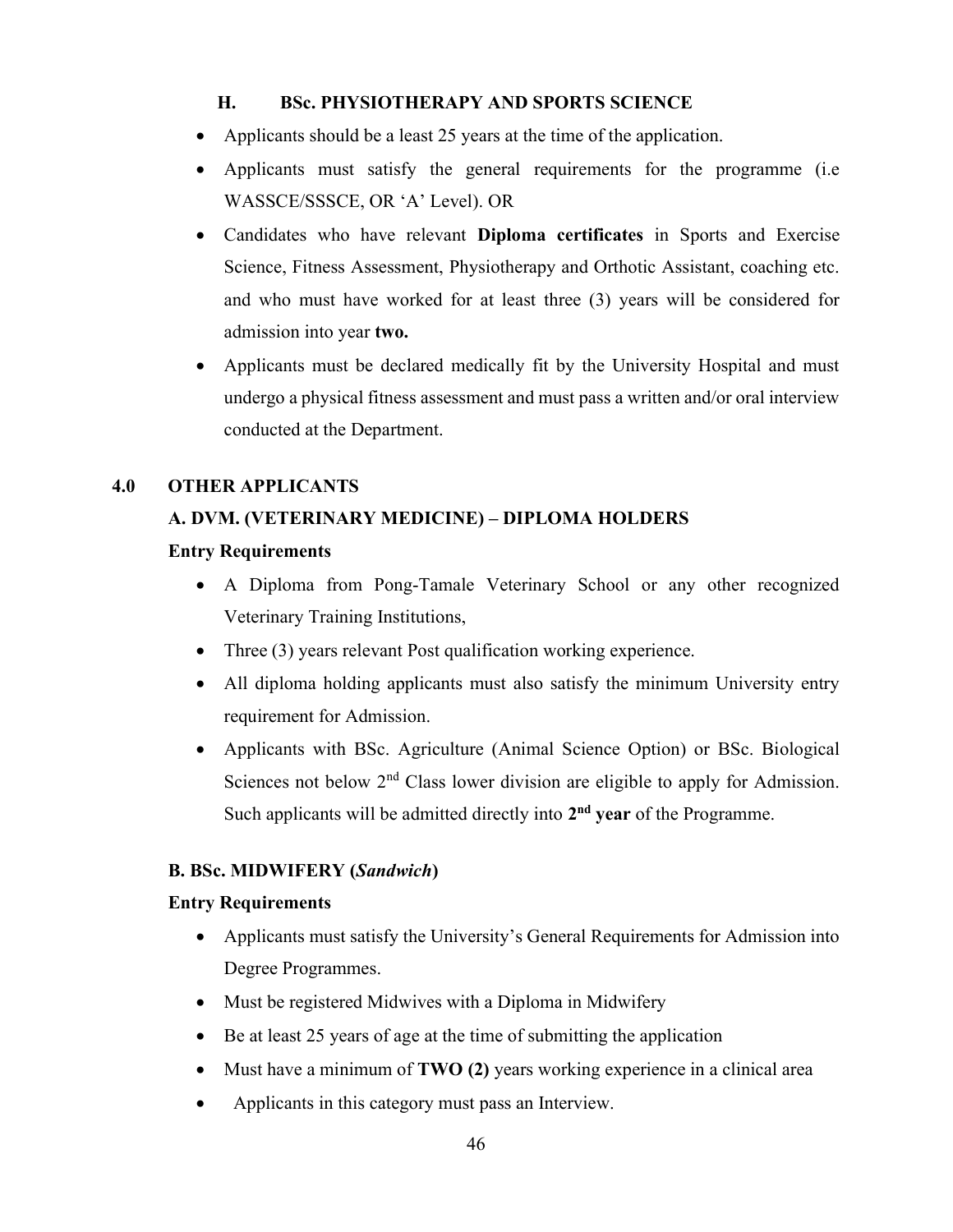This Programme is taken during the Holidays.

## C. BSc. NURSING (Emergency Option)

## Entry Requirements

- Applicants must satisfy the University's General Requirements for the Admission to Degree Programmes.
- Must be registered general Nurses with a Diploma in Nursing
- Must be at least 25 years of age at the time of the application.
- Must have a minimum of TWO (2) years working Experience in a clinical area.
- Applicants in this category must pass an interview.

## D. DOCTOR OF PHARMACY (PHARM D) TOP-UP (Fee-Paying Only)

## Entry Requirements

- Must have a Degree in Pharmacy with at least **THREE (3)** years post-registration experience.
- Must pass an interview.

## E. BHM. HERBAL MEDICINE

## Entry Requirements

- Applicants who are Registered Diagnostic Medical Sonographers (RDMS) certified or equivalent from a recognized institution.
- Must have a minimum of **THREE** (3) years working experience may apply.
- Must pass an interview.

## F. BSC PHYSICIAN ASSISTANTSHIP

## Entry Requirements

- Must possess a Bachelor's degree in the Life Sciences (Biological Sciences, Biochemistry, Medical Laboratory Technology, Herbal Medicine and Sports and Exercise Science,) will be placed in year two (2) of the programme whilst applicants with BSc. Nursing will be placed in year three (3) of the programme.
- Must pass an interview.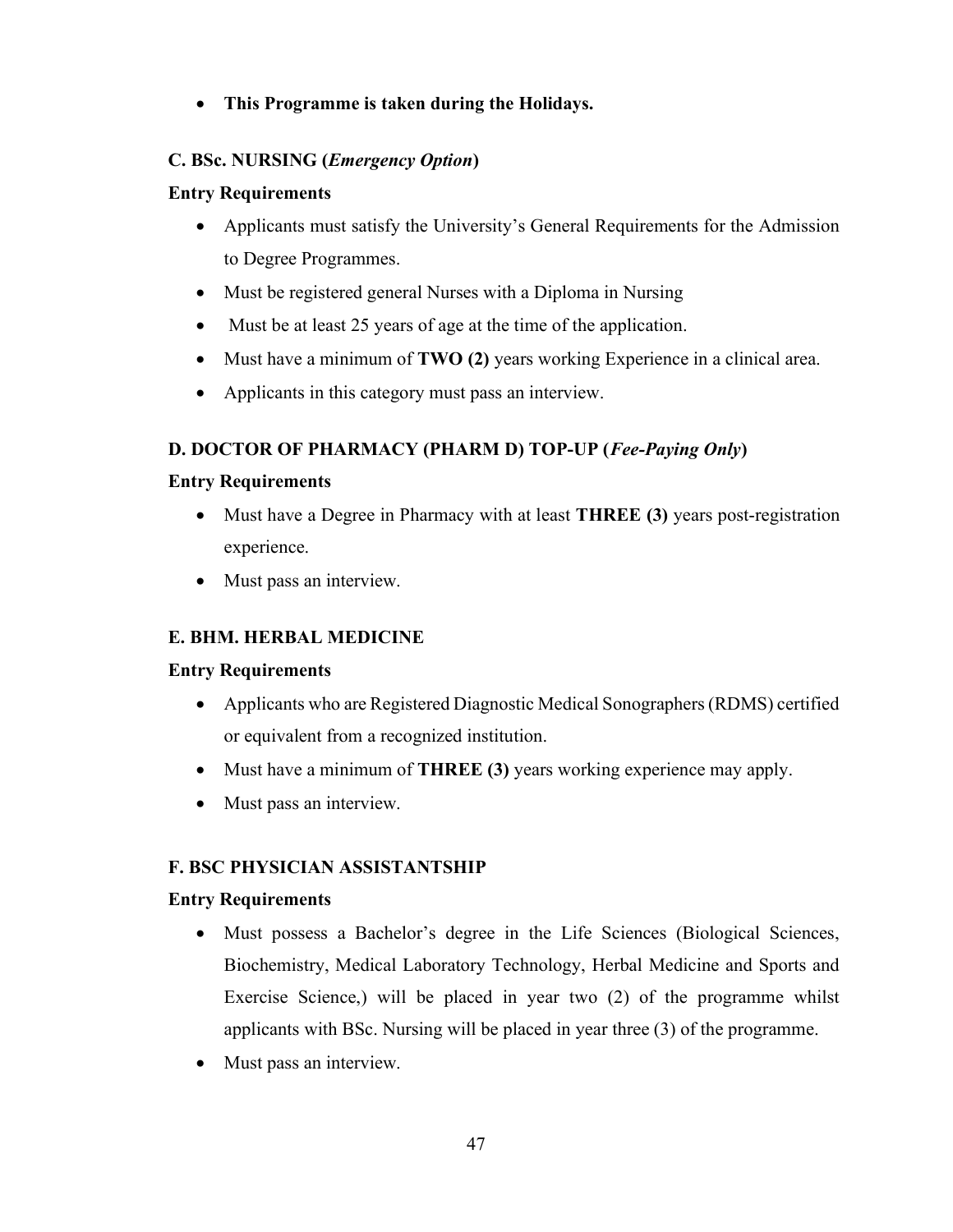### CUT-OFF AGGREGATES FOR 2021/2022 ACADEMIC YEAR ADMISSIONS

(To Serve Only as a Guide to Applicants)

## COLLEGE OF AGRICULTURE AND NATUIRAL RESOURCES

| 1.  | <b>Bsc.</b> Agriculture                            | 22 |
|-----|----------------------------------------------------|----|
| 2.  | <b>Bsc. Agricultural Biotechnology</b>             | 20 |
| 3.  | <b>Bsc. Agribusiness Management</b>                | 17 |
| 4.  | Bsc. Landscape Design and Management               | 21 |
| 5.  | <b>Bsc. Natural Resources Management</b>           | 20 |
| 6.  | <b>Bsc. Forest Resources Technology</b>            | 24 |
| 7.  | Bsc. Aquaculture and Water Resources Management    | 24 |
| 8.  | <b>Bsc. Packaging Technology</b>                   | 19 |
|     | <b>COLLEGE OF ART AND BUILT ENVIRONMENT</b>        |    |
| 1.  | <b>Bsc.</b> Architecture                           | 09 |
| 2.  | Bsc. Construction Technology and Management        | 12 |
| 3.  | Bsc. Quantity Surveying and Construction Economics | 12 |
| 4.  | <b>Bsc. Development Planning</b>                   | 13 |
| 5.  | Bsc. Human Settlement Planning                     | 15 |
| 6.  | <b>Bsc. Land Economy</b>                           | 10 |
| 7.  | <b>Bsc. Real Estate</b>                            | 13 |
| 8.  | BFA. Painting and Sculpture                        | 19 |
| 9.  | BA. Communication Design (Graphic Design)          | 15 |
| 10. | BA. Integrated Rural Art and Industry              | 17 |
| 11. | <b>BA.</b> Publishing Studies                      | 16 |
| 12. | BSc. Metalsmithing and Jewellery Technology        | 22 |
| 13. | BSc. Textile Design and Technology                 | 17 |
| 14. | <b>BSc. Fashion Design</b>                         | 16 |
| 15. | <b>BSc. Ceramics Design Technology</b>             | 24 |
| 16. | B.Ed. Junior High School Specialism                | 20 |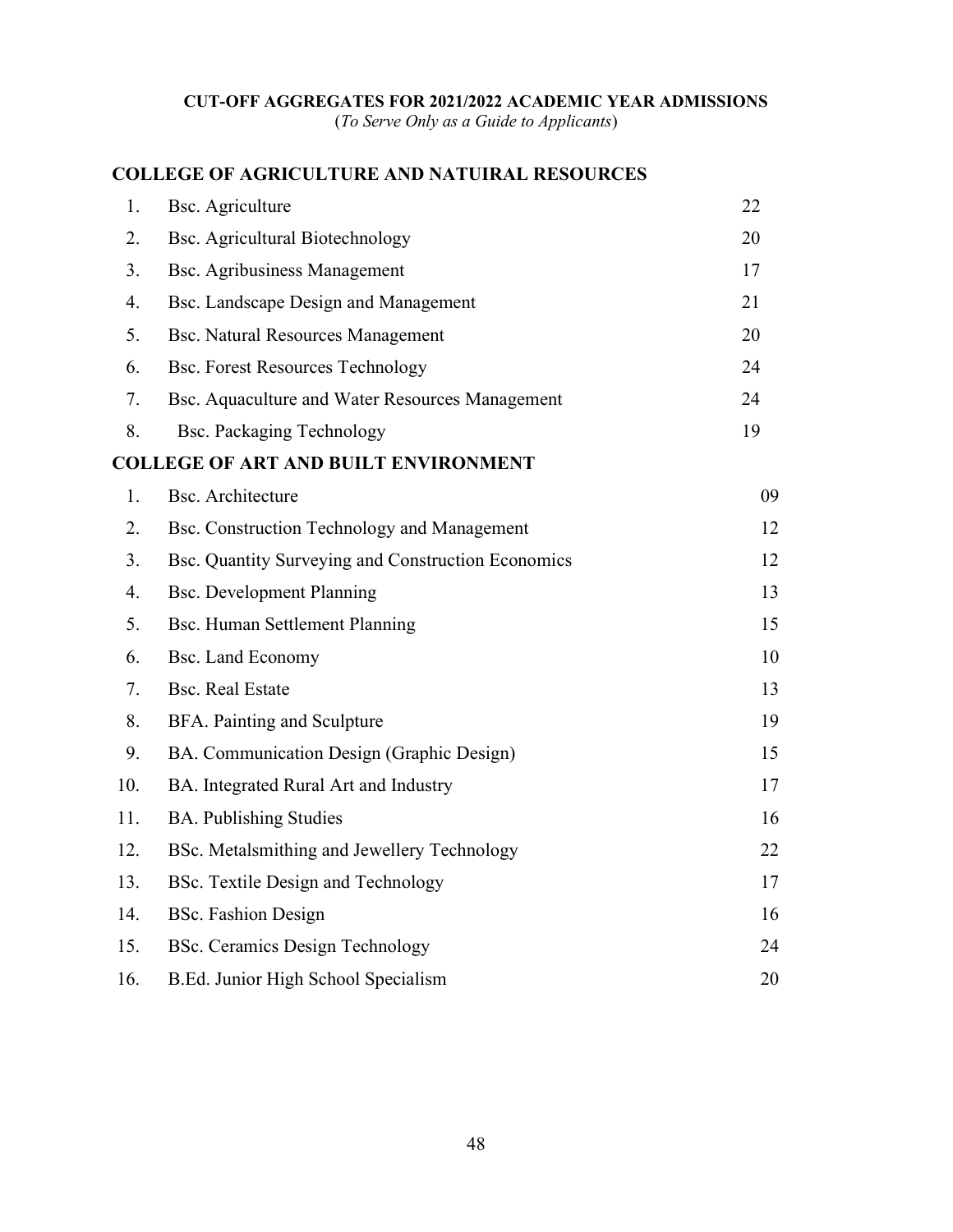## COLLEGE OF ENGINEERING

| 1.  | <b>Bsc. Aerospace Engineering</b>           | 11 |
|-----|---------------------------------------------|----|
| 2.  | <b>Bsc.</b> Agricultural Engineering        | 17 |
| 3.  | BSc. Automobile Engineering                 | 15 |
| 4.  | <b>Bsc. Biomedical Engineering</b>          | 07 |
| 5.  | Bsc. Chemical Engineering                   | 10 |
| 6.  | <b>Bsc.</b> Civil Engineering               | 10 |
| 7.  | <b>Bsc.</b> Computer Engineering            | 10 |
| 8.  | Bsc. Electrical/Electronic Engineering      | 08 |
| 9.  | <b>Bsc.</b> Geological Engineering          | 13 |
| 10. | Bsc. Geomatic (Geodetic) Engineering        | 14 |
| 11. | <b>BSc.</b> Industrial Engineering          | 15 |
| 12. | <b>BSc. Marine Engineering</b>              | 13 |
| 13. | <b>Bsc.</b> Materials Engineering           | 14 |
| 14. | Bsc. Mechanical Engineering                 | 11 |
| 15. | <b>Bsc. Metallurgical Engineering</b>       | 15 |
| 16. | <b>Bsc. Petrochemical Engineering</b>       | 10 |
| 17. | Bsc. Petroleum Engineering                  | 09 |
| 18. | Bsc. Telecommunication Engineering          | 12 |
|     | <b>COLLEGE OF HEALTH SCIENCES</b>           |    |
| 1.  | Bsc. BDS (Dental Surgery) (Fee-Paying Only) | 08 |
| 2.  | (DVM) Doctor of Veterinary Medicine         | 14 |
| 3.  | Bsc. Disability and Rehabilitation Studies  | 15 |
| 4.  | <b>Bsc. Herbal Medicine</b>                 | 16 |
| 5.  | Bsc. Human Biology (Medicine)               | 06 |
| 6.  | <b>Bsc. Medical Laboratory Technology</b>   | 07 |
| 7.  | <b>BSc.</b> Medical Imaging                 | 09 |
| 8.  | Bsc. Midwifery                              | 11 |
| 9.  | <b>Bsc.</b> Nursing                         | 09 |
| 10. | BSc. Physician Assistantship                | 07 |
| 11. | BSc. Physiotherapy and Sports Science       | 13 |
| 12. | Pharm D (Doctor of Pharmacy)                | 06 |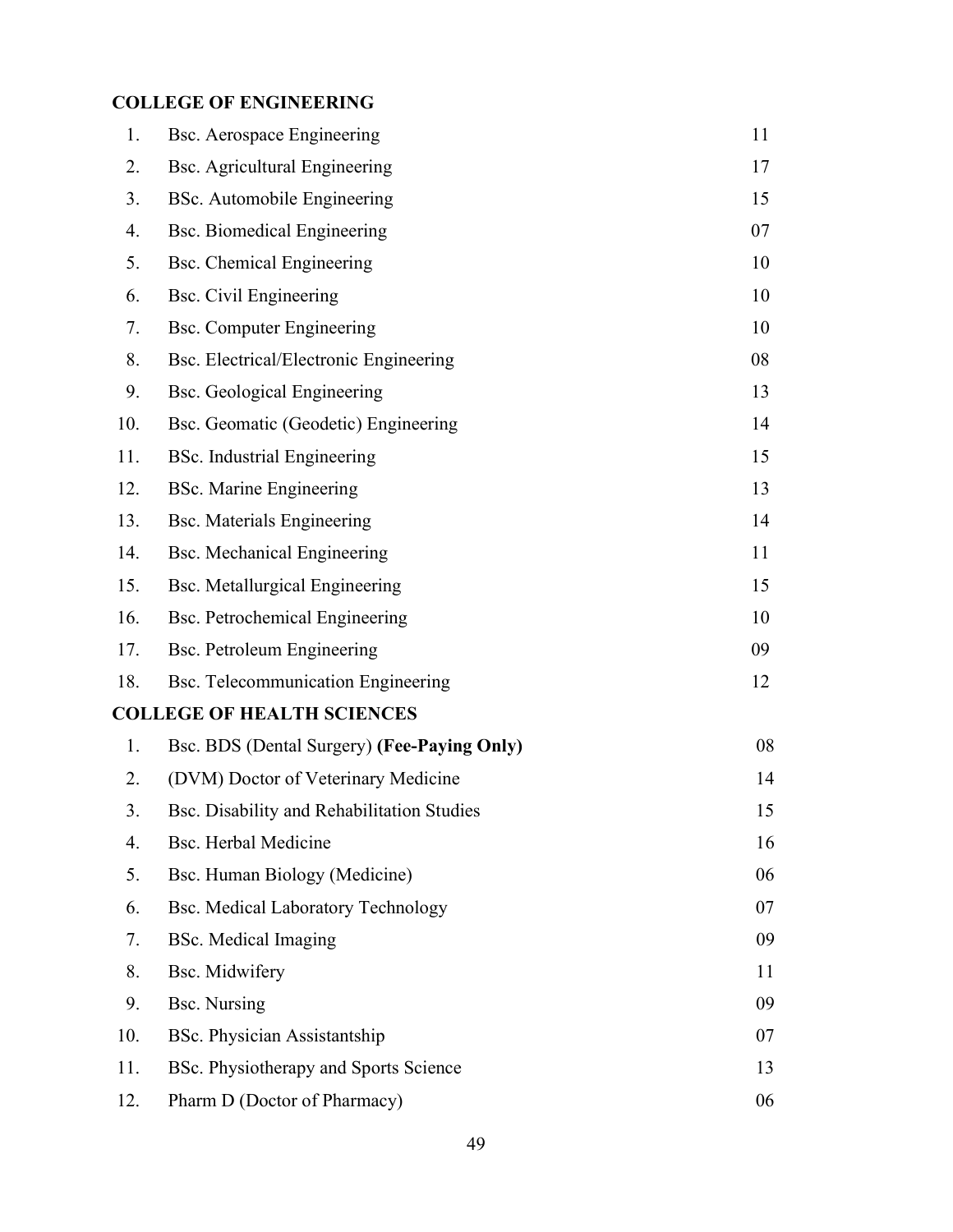## COLLEGE OF HUMANITIES AND SOCIAL SCIENCES

| 1.  | BA. Akan Language and Culture                                        | 23 |
|-----|----------------------------------------------------------------------|----|
| 2.  | <b>BA.</b> Economics                                                 | 14 |
| 3.  | BA. English                                                          | 21 |
| 4.  | BA. French and Francophone Studies                                   | 17 |
| 5.  | BA. Geography and Rural Development                                  | 14 |
| 6.  | <b>BA.</b> History                                                   | 20 |
| 7.  | <b>BA.</b> Linguistics                                               | 19 |
| 8.  | BA. Media and Communication Studies                                  | 13 |
| 9.  | <b>BA. Political Studies</b>                                         | 12 |
| 10. | <b>BA.</b> Religious Studies                                         | 24 |
| 11. | BA. Sociology                                                        | 14 |
| 12. | <b>BA.</b> Social Work                                               | 14 |
| 13. | BSc Business Administration ((Human Resource Mgt./Management)        | 10 |
| 14. | Bsc. Business Administration (Marketing/International Business)      | 11 |
| 15. | Bsc. Business Administration (Accounting/Banking and Finance)        | 09 |
| 16. | Bsc. Business Adm. (Logistics and Supply Chain Mgt/Bus. Info. Tech.) | 11 |
| 17. | Bsc. Hospitality and Tourism Management                              | 14 |
| 18. | <b>LLB</b>                                                           | 06 |
|     | <b>COLLEGE OF SCIENCE</b>                                            |    |
| 1.  | <b>Bsc. Biochemistry</b>                                             | 11 |
| 2.  | Bsc. Food Science and Technology                                     | 13 |
| 3.  | <b>Bsc. Biological Science</b>                                       | 12 |
| 4.  | <b>Bsc. Environmental Sciences</b>                                   | 16 |
| 5.  | Bsc. Chemistry                                                       | 20 |
| 6.  | <b>Bsc. Computer Science</b>                                         | 12 |
| 7.  | <b>Bsc. Mathematics</b>                                              | 18 |
| 8.  | <b>Bsc. Actuarial Science</b>                                        | 12 |
| 9.  | <b>Bsc.</b> Statistics                                               | 16 |
| 10. | <b>Bsc. Physics</b>                                                  | 23 |
| 11. | Bsc. Meteorology and Climate Science                                 | 21 |
| 12. | Doctor of Optometry                                                  | 08 |